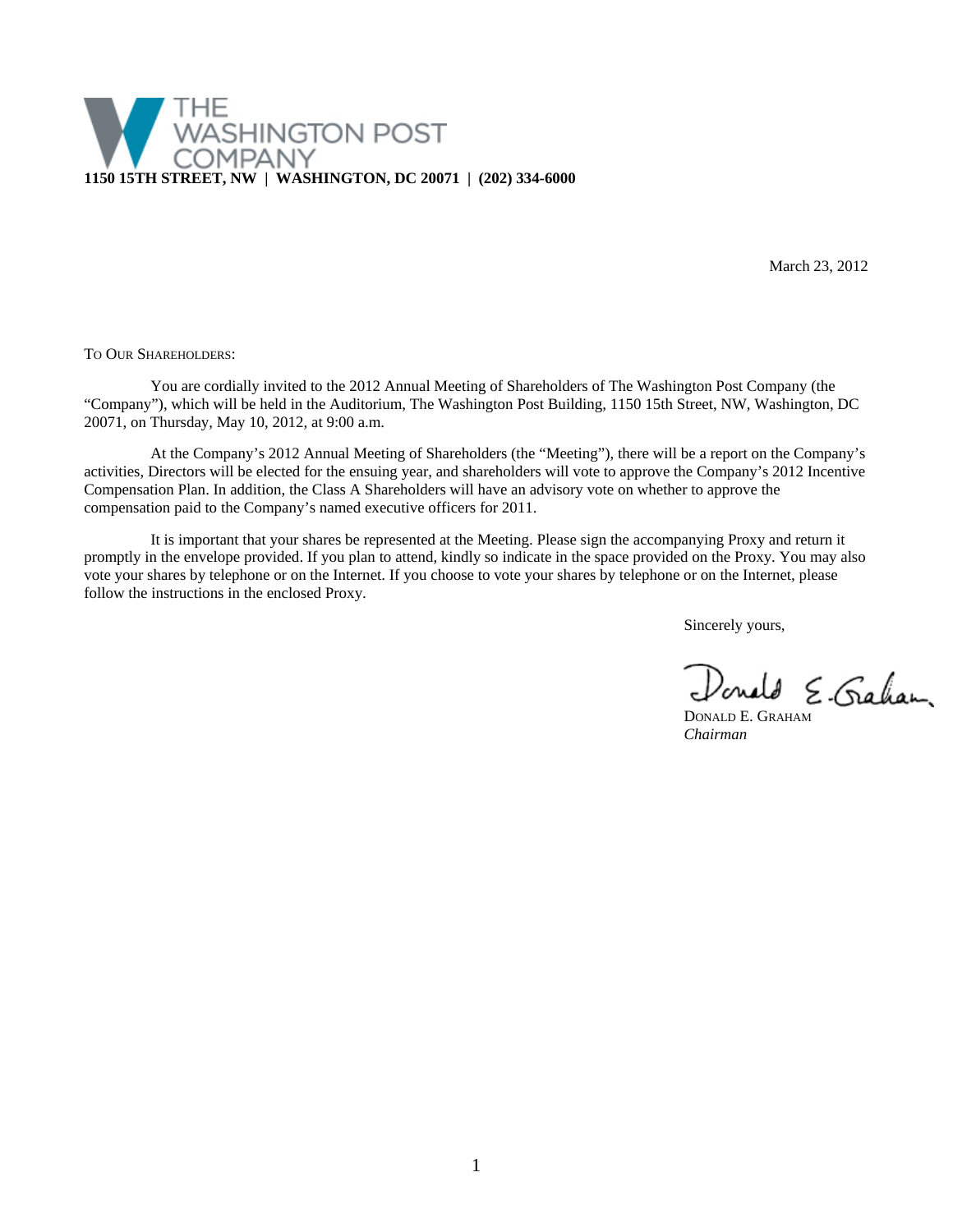# **THE WASHINGTON POST COMPANY**

# **Notice of Annual Meeting of Shareholders — May 10, 2012**

The 2012 Annual Meeting of Shareholders of The Washington Post Company will be held in the Auditorium, The Washington Post Building, 1150 15th Street, NW, Washington, DC 20071, on Thursday, May 10, 2012, at 9:00 a.m., Eastern Daylight Saving Time, for the following purposes:

- 1. To elect Directors for the ensuing year, as more fully described in the accompanying Proxy Statement.
- 2. To vote to approve the Company's 2012 Incentive Compensation Plan.
- 3. For the Class A Shareholders, on an advisory basis, to vote on whether to approve the compensation paid to the named executive officers of the Company for 2011.
- 4. To transact such other business as may properly come before the Meeting or any adjournment thereof.

The Board of Directors of the Company (the "Board") has fixed the close of business on March 5, 2012, as the record date for the determination of shareholders entitled to notice of and to vote at the Meeting.

It is important that your shares be represented and voted at the Meeting. Please sign and return your Proxy at your earliest convenience. You may also vote your shares by telephone or on the Internet. If you choose to vote your shares by telephone or on the Internet, please follow the instructions in the enclosed Proxy. You may revoke your Proxy at any time before it has been voted at the Meeting. You may vote in person at the Meeting even if you returned a Proxy, provided that you first revoke your previously voted Proxy.

> By Order of the Board of Directors,

**VERONICA** DILLON, Secretary

March 23, 2012 Washington, DC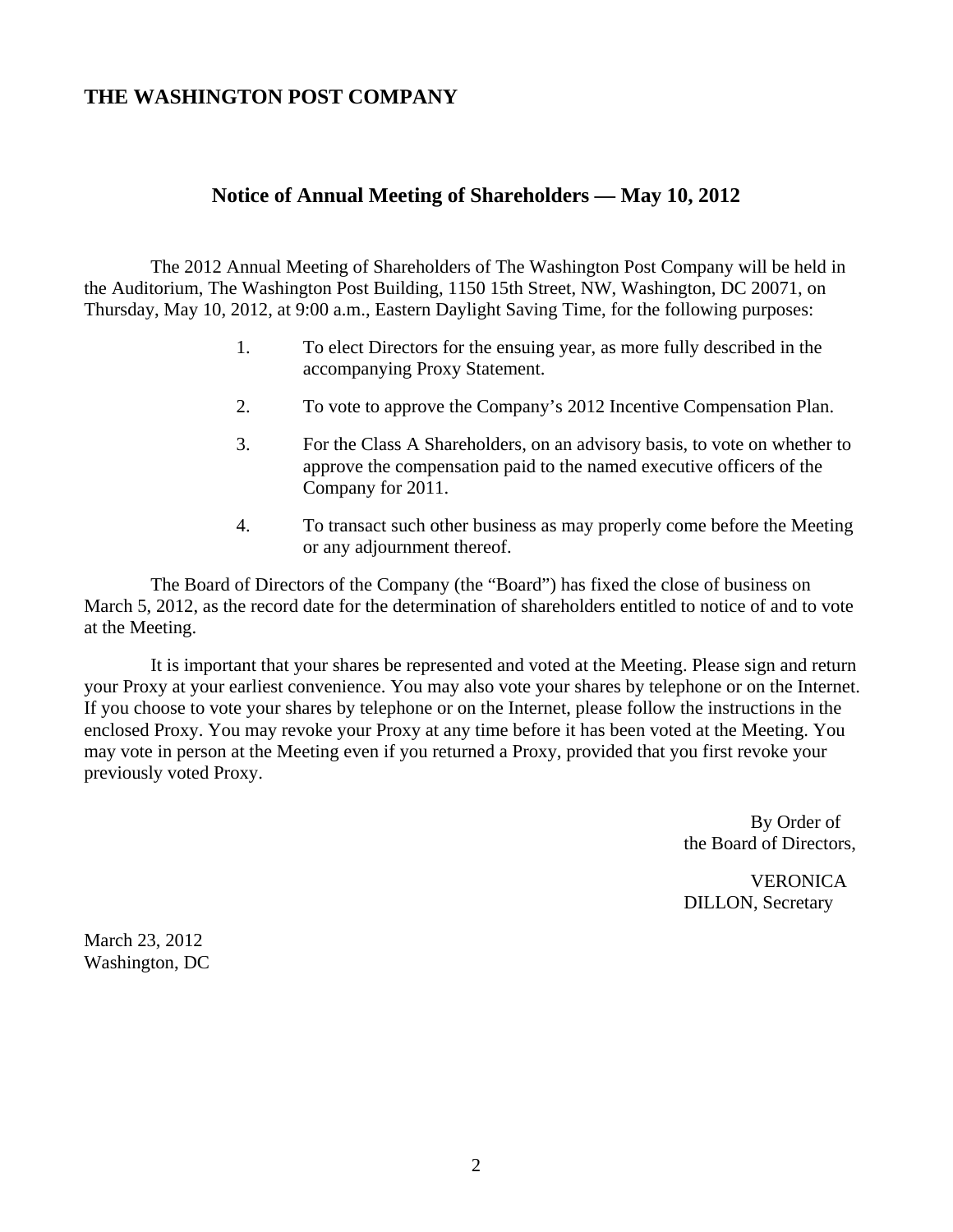# **THE WASHINGTON POST COMPANY 1150 15th Street, NW, Washington, DC 20071**

This Proxy Statement contains information relating to the 2012 Annual Meeting of Shareholders of The Washington Post Company to be held at the Company's headquarters, 1150 15th Street, NW, Washington, DC 20071, on Thursday, May 10, 2012, at 9:00 a.m., Eastern Daylight Saving Time, or any adjournments thereof, for the purposes set forth in the accompanying Notice of the 2012 Annual Meeting of Shareholders. This Proxy Statement and the accompanying forms of Proxy and voting instructions are being delivered to shareholders on or about March 23, 2012. The Board of Directors of the Company is making this Proxy solicitation.

# **Important notice regarding the availability of Proxy materials for the Annual Meeting of Shareholders to be held on May 10, 2012. This Proxy Statement and the Annual Report to Shareholders are available at www.washpostco.com.**

# **QUESTIONS AND ANSWERS**

# **Q: What am I voting on?**

A: You are voting on the election of Directors for a term of one year. A Board of ten Directors is to be elected, seven by the holders of Class A Stock voting separately as a class and three by the holders of Class B Stock voting separately as a class. All Directors will hold office until the next Annual Meeting or until their respective successors shall have been elected and shall have qualified or as otherwise provided in the bylaws of the Company.

You are also voting on the approval of the Company's 2012 Incentive Compensation Plan.

In the event that any nominee withdraws or for any reason is not able to serve as a Director, Donald E. Graham, Hal S. Jones, Veronica Dillon and Gerald M. Rosberg, acting as your proxies, may vote for such other person as the Board of Directors may nominate.

In addition, if you are a holder of Class A Stock, you are voting on whether to approve the compensation paid to the Company's named executive officers for 2011. In accordance with SEC rules, these votes are advisory in nature and nonbinding.

Each of your shares entitles you to one vote with respect to each matter on which you may vote.

# **Q: What are the voting recommendations of the Board?**

A: The Board recommends voting for each of the nominated Directors listed on the Proxy card. The Board knows of no reason that would cause any nominee to be unable to act or to refuse to accept nomination or election.

The Board recommends voting for the approval of the Company's 2012 Incentive Compensation Plan.

The Board recommends voting for the approval of the compensation paid to the Company's named executive officers for 2011.

# **Q: Will any other matters be voted on?**

A: We are not aware of any matters to be voted on other than the election of Directors, the approval of the Company's 2012 Incentive Compensation Plan, and the Class A Shareholder advisory vote on compensation paid to the Company's named executive officers for 2011. If any other matter is properly brought before the Meeting, Donald E. Graham, Hal S. Jones, Veronica Dillon and Gerald M. Rosberg, acting as your proxies, will vote for you at their discretion.

# **Q: How do I vote?**

A: There are four ways to vote:

- By Internet at www.investorvote.com. We encourage you to vote this way;
- By toll-free telephone at 1-800-652-8683;
- By completing and mailing your Proxy card; or
- By written ballot at the Meeting.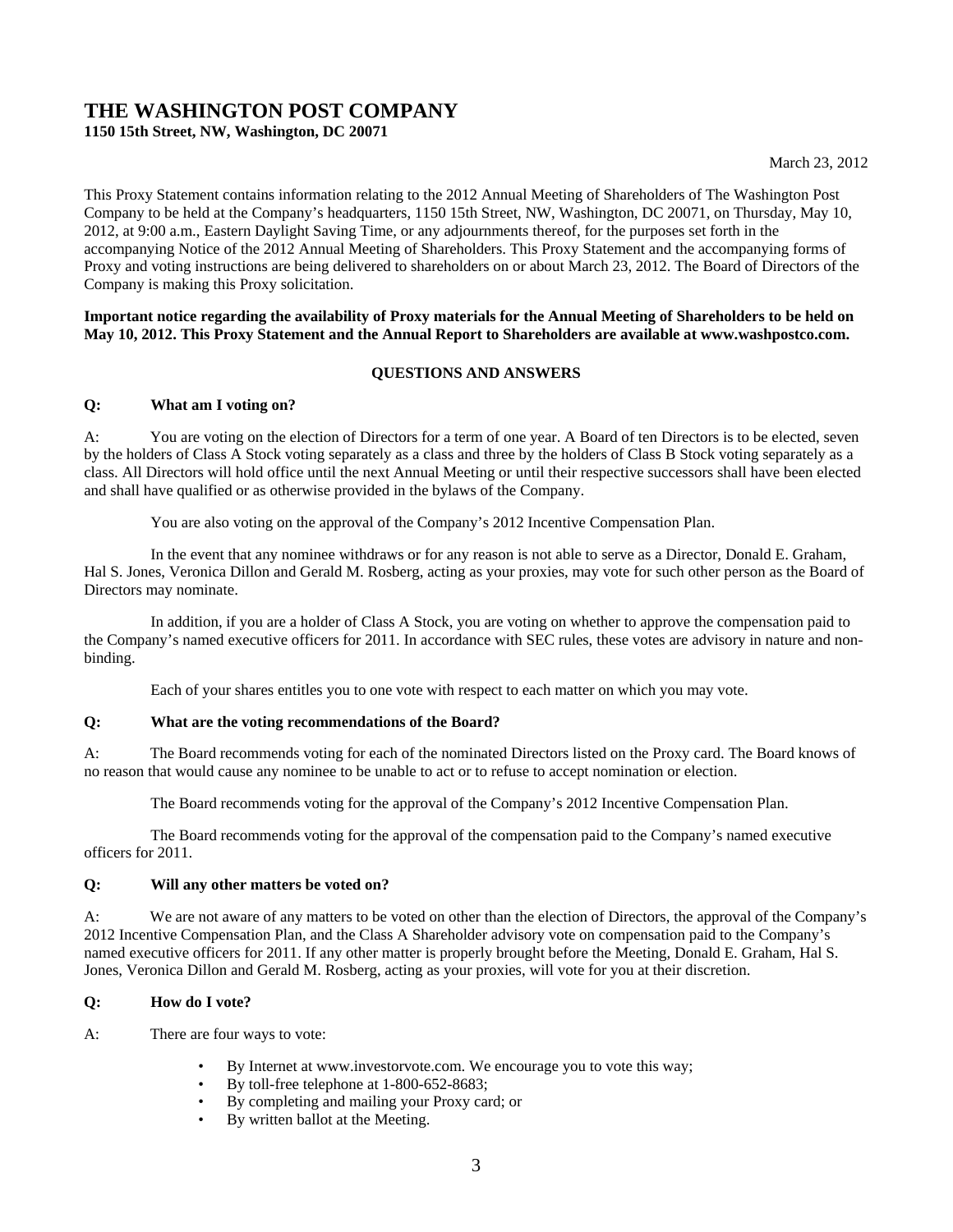If you vote by Internet or telephone, your vote must be received by 5:00 p.m., Eastern Daylight Saving Time, on the day before the Meeting. Your shares will be voted as you indicate. If you are a Class B Shareholder and do not indicate your voting preferences, Donald E. Graham, Hal S. Jones, Veronica Dillon and Gerald M. Rosberg, acting as your proxies, will vote your shares in favor of the applicable nominated Directors and in favor of the Company's 2012 Incentive Compensation Plan.

If you are a Class A Shareholder and do not indicate your voting preferences, the foregoing persons, acting as your proxies, will vote your shares in favor of the applicable nominated Directors, in favor of the Company's 2012 Incentive Compensation Plan and for approval of the compensation paid to the Company's named executive officers for 2011.

# **Q: Who can vote?**

A: You can vote if you were a shareholder of record as of the close of business on March 5, 2012 (the "Record Date"). If you hold shares in street name, your broker, bank or other nominee will instruct you as to how your shares may be voted by proxy, including whether telephonic or Internet voting options are available. You may not vote shares held in street name in person at the Meeting unless you have a Proxy executed in your favor by your broker, bank or other nominee.

In accordance with the Company's constitutive documents and under Delaware corporate law, only Class A Shareholders are entitled to vote on Proposal 3: Approval of 2011 Compensation Awarded to Named Executive Officers. If you are a Class B Shareholder, you are entitled to vote on Proposal 1: Election of Directors, and Proposal 2: Approval of the Company's 2012 Incentive Compensation Plan.

# **Q: Can I change my vote?**

A: Yes. You can change your vote or revoke your Proxy at any time before the Meeting by:

- Entering a new vote by Internet or telephone;
- Returning a later-dated Proxy card; or
- Voting in person at the Meeting, provided you first revoke your previously voted Proxy.

## **Q: What vote is required to approve a proposal?**

A: Directors will be elected by a plurality of the votes cast at the Meeting. This means that the seven Class A Shareholder nominees receiving the highest number of votes and the three Class B Shareholder nominees receiving the highest number of votes cast shall be elected. You do not have the right to cumulate votes in the election of Directors. A properly executed Proxy marked "WITHHELD" with respect to the election of one or more Directors will not be voted with respect to the Director or Directors indicated, although it will be counted for purposes of determining whether a quorum is present at the Meeting.

The effectiveness of the proposal to approve the Company's 2012 Incentive Compensation Plan is conditioned on the favorable vote of a majority of the holders of Class A Common Stock present or represented at the Meeting and a majority of the holders of Class B Common Stock present or represented at the Meeting, voting as separate classes.

While the proposal to approve the 2011 compensation awarded to the Company's named executive officers is nonbinding and advisory in nature, it will be approved only on the favorable vote of a majority of the Class A Shareholders present or represented at the Meeting.

Broker non-votes will have no impact on the voting results for any of the proposals presented at the Meeting, and abstentions will have the effect of a vote against the proposal to approve the 2011 compensation awarded to the Company's named executive officers and the Company's 2012 Incentive Compensation Plan. Broker non-votes and abstentions will be counted for purposes of determining whether a quorum is present.

# **Q: Who will count the vote?**

A: Computershare, the Company's transfer agent and registrar, will count the vote. One of its representatives will be included among the persons authorized to certify the vote.

### **Q: Who can attend the Meeting?**

A: All shareholders of record as of the close of business on March 5, 2012, can attend.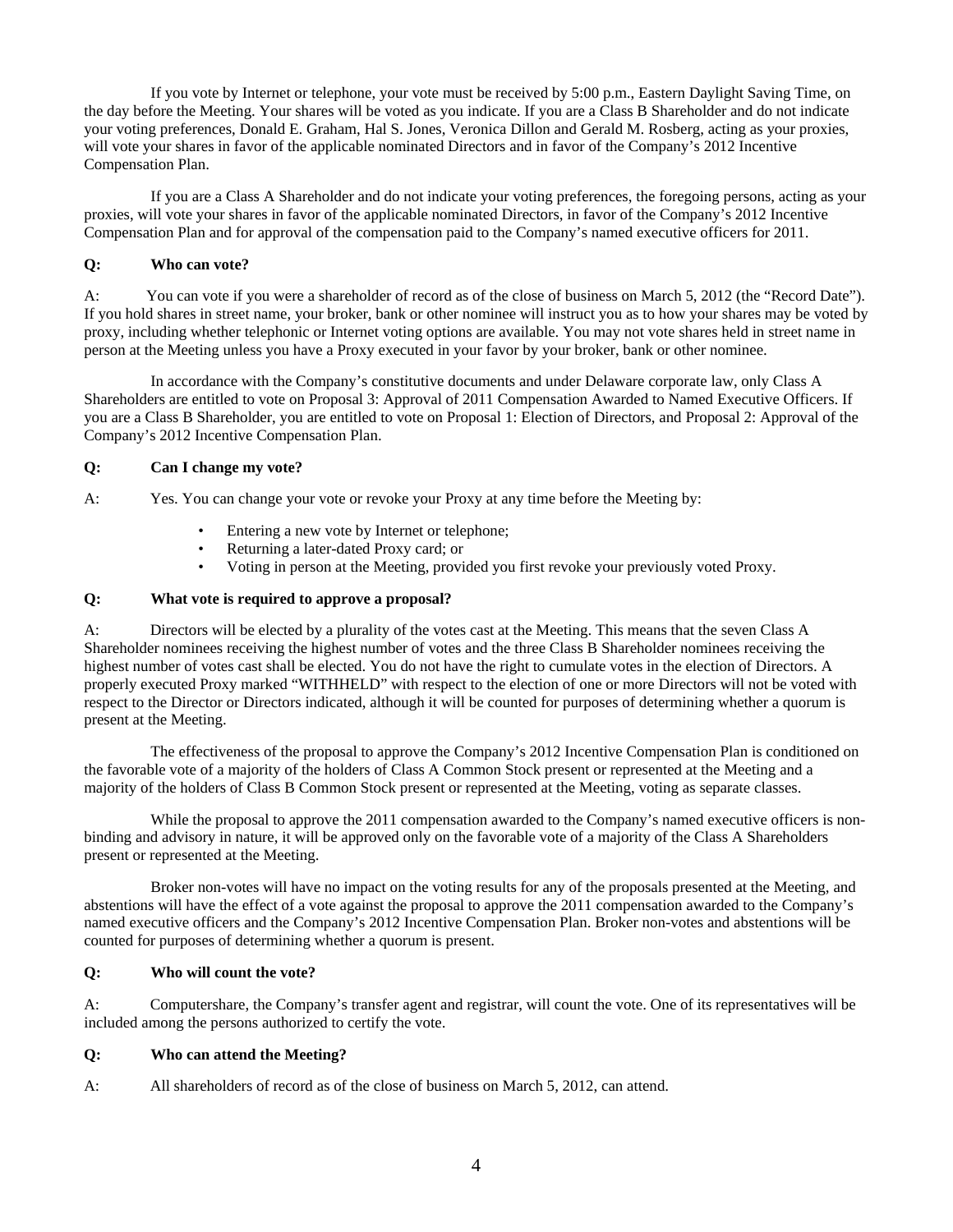# **Q: What do I need to do to attend the Meeting?**

- A: To attend the Meeting, please follow these instructions:
	- If you vote by using the enclosed Proxy card, check the appropriate box on the card.
	- If you vote by Internet or telephone, follow the instructions provided for attendance.
	- If a broker or other nominee holds your shares, bring proof of your ownership with you to the Meeting.

Seating at the Meeting will be on a first-come, first-served basis upon arrival at the Meeting.

# **Q: Can I bring a guest?**

A: No. The Meeting is for shareholders only.

# **Q: What is the quorum requirement of the Meeting?**

A: A majority of the outstanding shares on March 5, 2012, constitutes a quorum for voting at the Annual Meeting, except that (1) for purposes of the election of seven Directors by the holders of Class A Common Stock (Proposal 1), the approval of the 2012 Incentive Compensation Plan (Proposal 2) and the advisory vote on whether to approve the compensation paid to the named executive officers of the Company in 2011 (Proposal 3), a quorum requires a majority of the outstanding shares of Class A Common Stock on March 5, 2012, and (2) for purposes of the election of three Directors by the holders of Class B Common Stock (Proposal 1) and the approval of the 2012 Incentive Compensation Plan (Proposal 2), a quorum requires a majority of the outstanding shares of Class B Common Stock on March 5, 2012. If you vote, your shares will be part of the quorum. Abstentions and broker non-votes will be counted in determining the quorum. On March 5, 2012, there were 1,229,383 shares of Class A Common Stock and 6,388,151 shares of Class B Common Stock outstanding and entitled to vote.

# **Q: Who is soliciting Proxies?**

A: Solicitation of Proxies will be made by the Company's management through the mail, in person, on the Internet or by telephone, without any additional compensation being paid to such members of the Company's management. The cost of such solicitation will be borne by the Company. In addition, the Company has requested brokers and other custodians, nominees and fiduciaries to forward Proxy cards and Proxy soliciting material to shareholders, and the Company will pay their fees and reimburse them for their expenses in so doing.

# **Q: When are the shareholder proposals due for the Company's 2013 Annual Meeting of Shareholders?**

A: Shareholder proposals submitted by shareholders entitled to vote on such matters, meeting the requirements of the Securities and Exchange Commission's proxy rules, must be in writing, received by November 24, 2012, and addressed to the Secretary of the Company at 1150 15th Street, NW, Washington, DC 20071.

Holders of Class B Stock are entitled to vote for the election of 30% of the members of the Board of Directors (and, if required by the rules of the New York Stock Exchange, on management proposals to reserve shares for stock options or to acquire the stock or assets of other companies under certain circumstances). In accordance with the rules of the Securities and Exchange Commission, proposals submitted on other matters by holders of Class B Stock have not been, and will not be, included in the Company's Proxy materials for the Meeting.

# **Q: What other information about The Washington Post Company is available?**

A: The following information is available:

- The Company maintains on its website, www.washpostco.com, copies of the Annual Report on Form 10-K, the Annual Report to Shareholders, the Company's Corporate Governance Guidelines, Statement of Ethical Principles, the Code of Business Conduct, the Audit Committee Charter, the Compensation Committee Charter and other information about the Company.
- In addition, printed copies of the Company's Corporate Governance Guidelines, Statement of Ethical Principles, the Code of Business Conduct, the Audit Committee Charter, the Compensation Committee Charter and the Annual Report on Form 10-K will be furnished without charge (except exhibits) to any shareholder upon written request addressed to the Treasurer of the Company at 1150 15th Street, NW, Washington, DC 20071.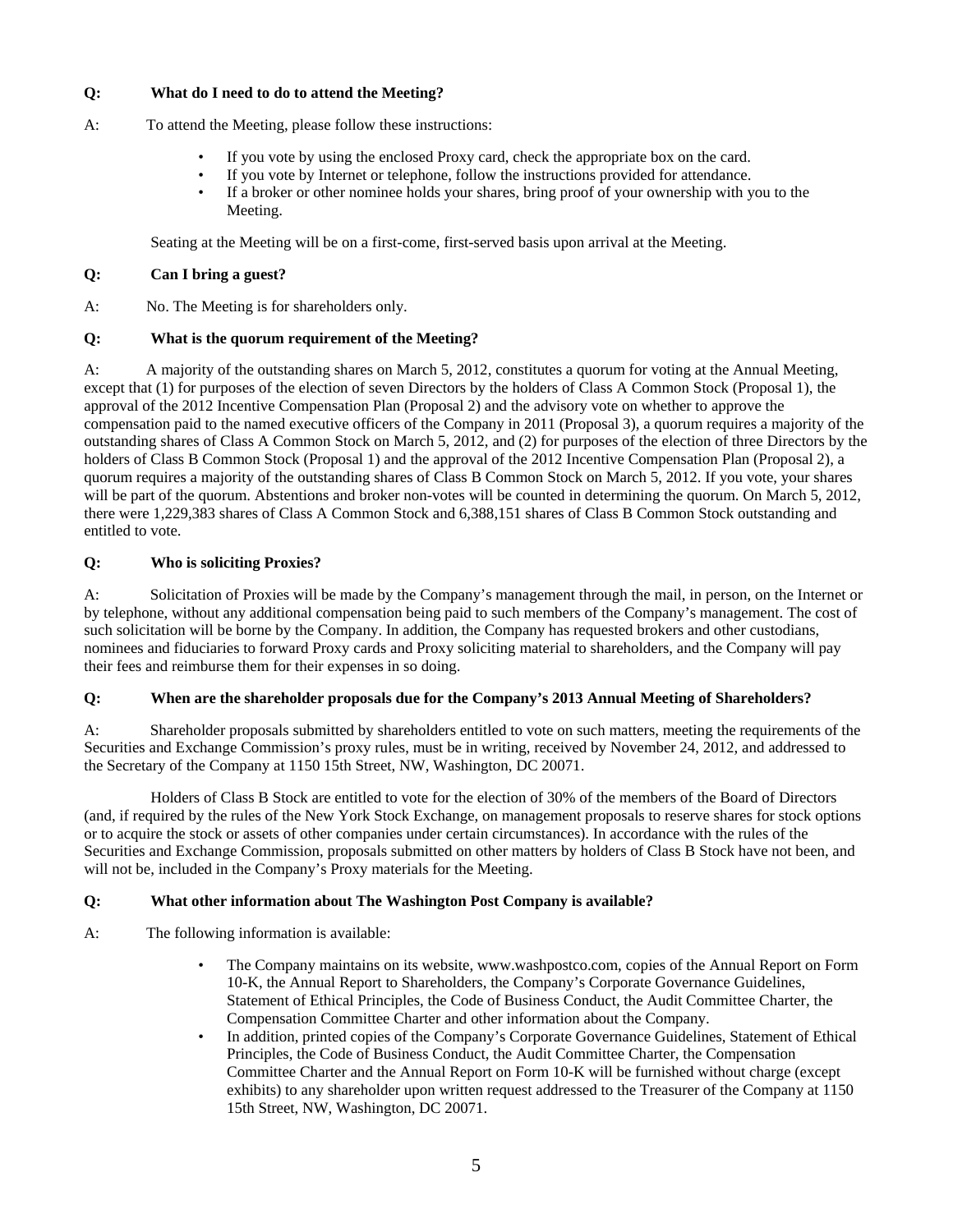# **Q: Can I receive materials relating to the Meeting electronically?**

A: To assist the Company in reducing costs related to the Annual Meeting, shareholders who vote via the Internet may consent to electronic delivery of mailings related to future annual shareholder meetings. The Company also makes its Proxy Statements and Annual Reports available online and may eliminate mailing hard copies of these documents to those shareholders who consent in advance to electronic distribution. If you hold shares in your own name and you are voting via the Internet, you may consent online when you vote. If you hold shares through an intermediary, such as a bank or broker, please refer to the information provided by the intermediary for instructions on how to consent to electronic distribution.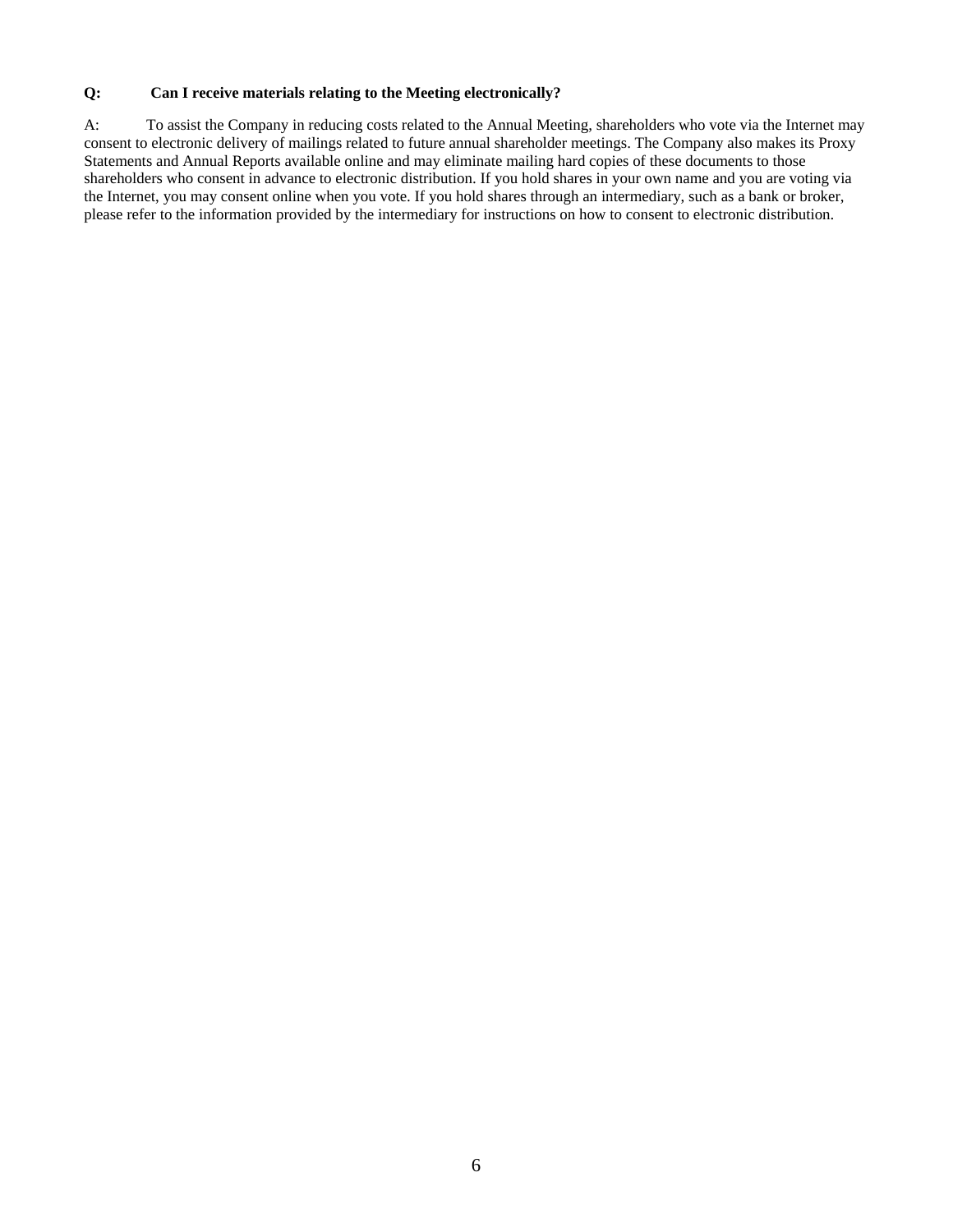#### **PROPOSAL 1: ELECTION OF DIRECTORS**

# **NOMINEES FOR BOARD OF DIRECTORS**

The Company seeks Directors of the highest personal and professional ethics, integrity and business acumen who are committed to representing the long-term interests of the Company's shareholders. In considering its composition, the Board considers the skills and experience of prospective nominees in the context of the needs of the Board and seeks Directors who are "independent" under applicable law and listing standards, despite being exempt from such requirement as a "controlled company." The Company's Corporate Governance Guidelines do not prescribe specific standards regarding the diversity of the Board, but the Board considers as a matter of practice the diversity of prospective nominees (including incumbent Directors), both culturally and in terms of the range of perspectives that the Board as a whole brings to its work. The following nominees for Director have established records of accomplishment in areas relevant to the Company's strategy and operations and share characteristics identified in the Company's Corporate Governance Guidelines and Statement of Ethical Principles as essential to a well-functioning deliberative body: honesty, integrity, independence, competence, diligence and commitment to the interests of all shareholders to build long-term shareholder value.

The Company is a diversified education and media company serving customers in a rapidly evolving, highly regulated, competitive and technological environment. The Directors' expertise and experience encompass the areas of education, media, technology, marketing, international business and finance, journalism, law and public policy. All of the Directors have held senior positions as leaders of complex organizations (both for-profit and non-profit) and gained expertise in core management skills, such as strategy and business development, innovation, line operations, brand management, finance, compensation and leadership development, compliance and risk management. They have significant experience in corporate governance and oversight through their positions as senior executives and as Directors (or Trustees) of public companies and other institutions, and many have served as members of audit, compensation and governance committees at such companies or institutions, as well as at the Company. These skills and experience are pertinent to the Company's current and evolving business strategies, as well as to the Board's oversight role, and enable the Company's Directors to provide diverse perspectives about the complex issues facing the Company.

The following biographies highlight specific qualifications, skills and experience of each of the Director nominees.

### **NOMINEES FOR ELECTION BY CLASS A SHAREHOLDERS**

### **Lee C. Bollinger**

Mr. Bollinger, age 65, has served as the 19th President of Columbia University since June 2002. Prior to becoming President of Columbia University, where he also serves as a member of the Law School faculty, Mr. Bollinger served as President of the University of Michigan for five years and as Dean of the University of Michigan Law School for seven years. He is Chairman of the Board of the Federal Reserve Bank of New York and a Trustee of the Kresge Foundation. Mr. Bollinger is the recipient of numerous honorary degrees and awards, most notably for his national leadership in defending affirmative action, for his service in higher education and for his scholarship and leadership in defense of freedom of speech and press. He has served as a Director of the Company since May 2007 and is a member of the Compensation Committee of the Board. Mr. Bollinger's experience in higher education and at a variety of educational institutions facing differing challenges and opportunities is of particular relevance to the Company's higher education business segment and other education-related initiatives, but also reflects his commitment to principles — notably freedom of speech and press — that are the foundation of the Company's businesses. In his role as a Director, and now Chairman, of the Federal Reserve Bank of New York, Mr. Bollinger has also gained experience in financial matters, particularly those affecting national economies and financial and market systems.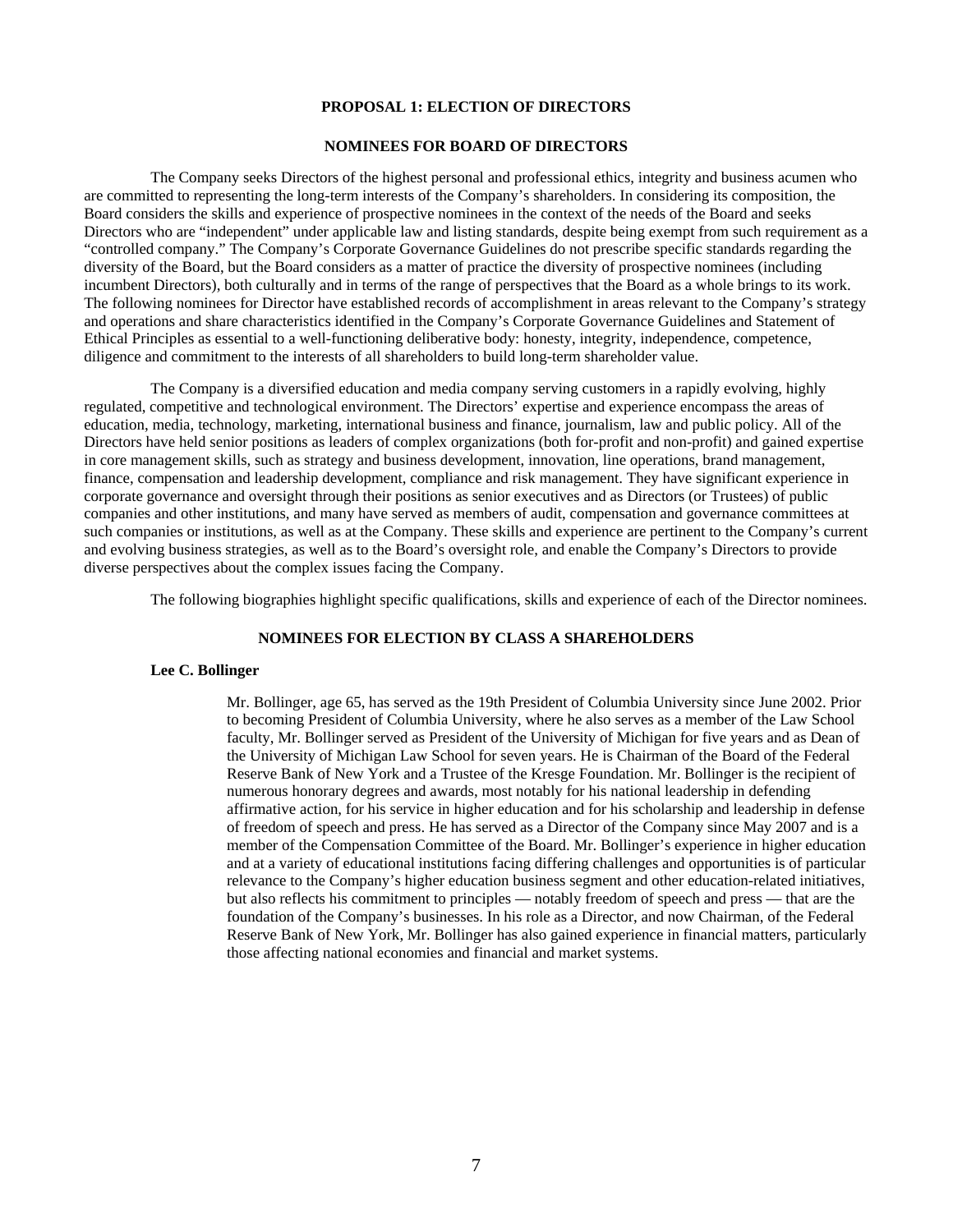#### **Barry Diller**

Mr. Diller, age 70, has served as Chairman and Senior Executive of IAC/InterActiveCorp since December 2010, as Chairman and Senior Executive of Expedia, Inc. since August 2005, and as Chairman and Senior Executive of TripAdvisor, Inc. since December 2011. He has served as a Director of the Company since September 2000 and is a member of the Finance, Executive and Compensation Committees of the Board. Prior to his service at IAC/InterActiveCorp (and its predecessor companies), which commenced in August 1995, Mr. Diller was Chairman of the Board and Chief Executive Officer of QVC, Inc. from December 1992 through December 1994. From October 1984 to April 1992, Mr. Diller served as Chairman of the Board and Chief Executive Officer of Fox, Inc. and was responsible for the creation of Fox Broadcasting Company, in addition to Fox's motion picture operations. Prior to joining Fox, Inc., he served for ten years as Chairman of the Board and Chief Executive Officer of Paramount Pictures Corporation. Mr. Diller previously served as Chairman and Chief Executive Officer of IAC/InterActiveCorp (and its predecessor companies) from August 1995 through December 1, 2010. Mr. Diller also previously served as the non-executive Chairman of the Board of Ticketmaster Entertainment, Inc. from August 2008 through January 2010 and as non-executive Chairman of the Board of Live Nation Entertainment from January 2010 through October 2010 and remained a member of the Board of Live Nation Entertainment through January 2011. He is currently a Director of The Coca-Cola Company, as well as The Newsweek/Daily Beast Company LLC, a private company. He also is a member of the Board of Trustees of New York University, a member of the Board of Councilors of the University of Southern California's School of Cinema-Television and a member of the Council on Foreign Relations. Mr. Diller's experience and leadership roles in the media and Internet sectors, including his experience with the challenges and opportunities associated with the digital transformation of the media industry, are of particular relevance to the Company's business strategy. Mr. Diller's significant experience across a variety of media and in the design, execution and oversight of new-media initiatives, as well as the distribution and monetization of Internet traffic across multiple advertising models, brings a vital perspective to the Board's deliberations about the Company's outlook and plans. Based on his service as a Director of other public companies, Mr. Diller also has experience in governance matters affecting organizations of comparable size and scope as the Company.

# **Thomas S. Gayner**

Mr. Gayner, age 50, has served as President and Chief Investment Officer of Markel Corporation, a publicly traded financial holding company headquartered in Glen Allen, Virginia since May 2010. Mr. Gayner has served as a Director of the Company since January 2007 and is Chairman of the Audit Committee and a member of the Finance Committee. Since 1990, he has served as President of Markel Gayner Asset Management; he served as a Director of Markel Corporation from 1998 to 2003. Previously, he had been a certified public accountant at PricewaterhouseCoopers LLP and a Vice President of Davenport & Company of Virginia. Mr. Gayner serves on the Board of Directors of Colfax Corporation, The Davis Funds and the Community Foundation of Richmond. Mr. Gayner brings to the Board the leadership, management oversight and financial skills gained in his role as a senior manager and Director of Markel Corporation. Through his educational background and experience as a senior officer of an asset management firm, Mr. Gayner has significant experience in public company financial reporting, accounting and financial control matters, as well as experience in the analysis of strategic investment opportunities.

### **Donald E. Graham**

Mr. Graham, age 66, has served as Chairman of the Board of the Company since September 1993 and Chief Executive Officer of the Company since May 1991. Mr. Graham served as President of the Company between May 1991 and September 1993. He also was Publisher of The Washington Post for 21 years, a position he held between 1979 and 2000. Mr. Graham has been a Director of the Company since 1974 and is Chairman of the Executive Committee and a member of the Finance Committee of the Board. By virtue of his ownership of 58.8% of the outstanding Class A Stock of the Company and his right to control the vote as a trustee of certain family trusts of an additional 26.3% of such stock, Mr. Graham effectively votes a total of 85.1% of the Class A shares. Mr. Graham has been a Director of Facebook, Inc. since December 2008, where he is Chairman of the Governance Committee and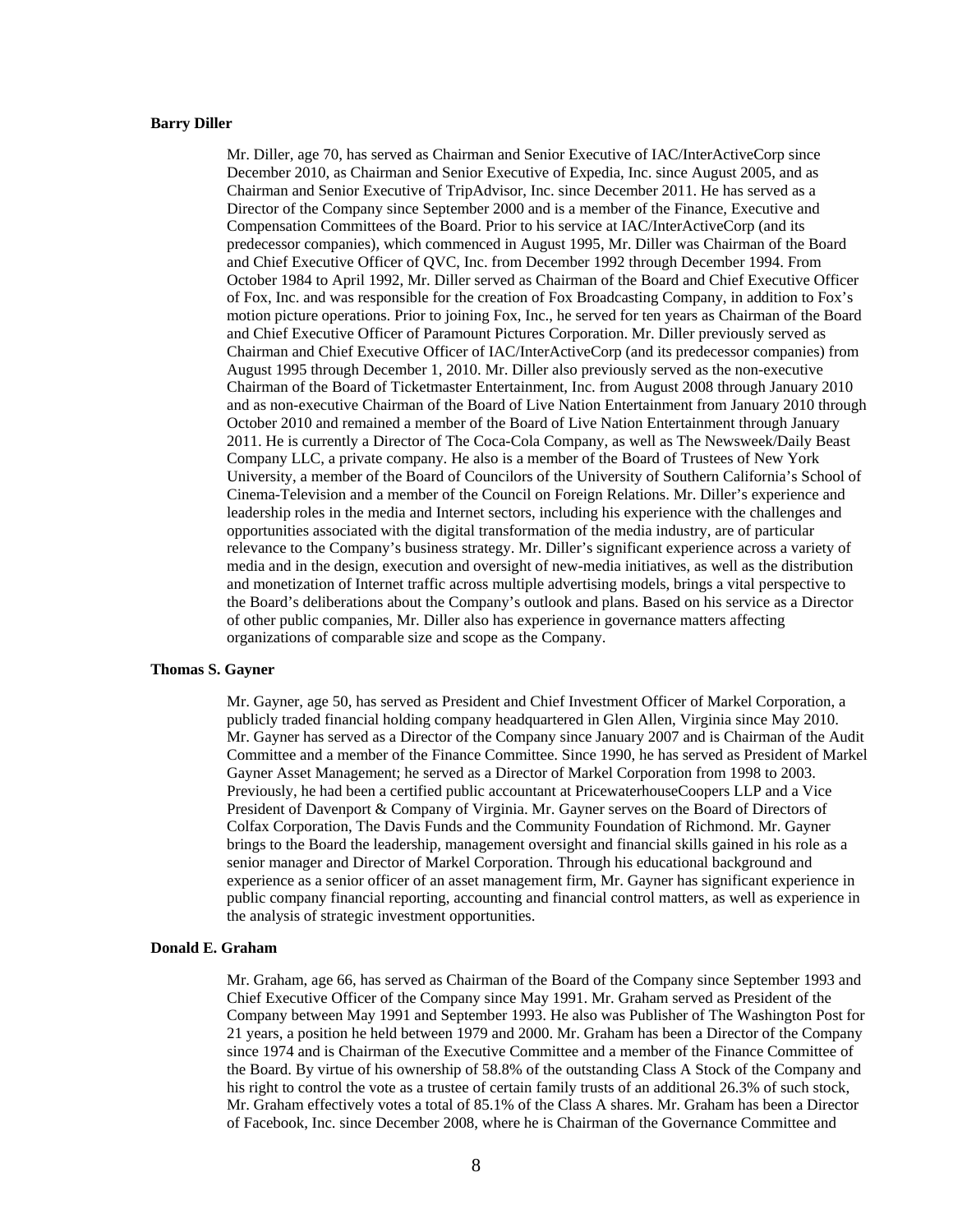serves on the Compensation Committee. Mr. Graham is a Trustee of the Federal City Council, the College Success Foundation, the Philip L. Graham Fund and KIPP-DC. He serves as Chairman and as a Director of the DC College Access Program. As a result of his substantial and long-standing shareholdings in the Company and his tenure in various executive roles at the Company, Mr. Graham provides a unique perspective to the Board about the strategic and operational opportunities and challenges, economic and industry trends, and competitive and financial positioning of the Company and its businesses, as well as the Company's historic role in journalistic enterprise and the promotion of the core values of freedom of the press and journalistic integrity. Mr. Graham is an uncle of the Publisher of The Washington Post and Chief Executive of Washington Post Media, Katharine Weymouth, who also serves as a member of the Board.

### **Ronald L. Olson**

Mr. Olson, age 70, has been a partner since 1970 in the law firm of Munger, Tolles & Olson LLP, which is one of several law firms that were retained by a subsidiary of the Company in 2011 and which may again be retained in 2012. He has served as a Director of the Company since September 2003 and currently serves on the Executive Committee. Mr. Olson is a Director of Berkshire Hathaway Inc., Edison International and City National Corporation and is a Trustee for Western Asset Funds. He is a Director and serves on the Audit Committee of the non-profit RAND Corporation and is a Director of a number of other non-profit organizations, including the California Institute of Technology and the Mayo Clinic. As a partner of a major law firm specializing in corporate and financial matters, Mr. Olson has significant experience in financial, transactional, litigation and compliance matters involving public companies in the United States, as well as public policy challenges facing companies with global operations. As a Director of other public companies and as an advisor to public company boards of directors, Mr. Olson also has experience in governance matters affecting organizations of comparable size and scope as the Company.

### **G. Richard Wagoner, Jr.**

Mr. Wagoner, age 59, retired from General Motors Corporation (GM) in August 2009 after a 32-year career. He has served as a Director of the Company since June 2010 and is a member of the Audit Committee. Mr. Wagoner served as Chairman and Chief Executive Officer of GM from May 2003 through March 2009 and had been President and Chief Executive Officer since June 2000. Other positions he held at GM include Executive Vice President and President of North American Operations, Executive Vice President, Chief Financial Officer and Head of Worldwide Purchasing, and President and Managing Director of General Motors do Brasil. On June 1, 2009, GM and its affiliates filed voluntary petitions in the United States Bankruptcy Court for the Southern District of New York, seeking relief under Chapter 11 of the U.S. Bankruptcy Code. Mr. Wagoner was not an Executive Officer or Director of GM at the time of that filing. Mr. Wagoner is a member of the Board of Directors of Aleris International, Inc., and the Global Advisory Board of AEA Investors. In addition, he advises a number of start-up and early stage ventures. Mr. Wagoner is Chair of the Board of Trustees of Duke University and a member of Duke's Fuqua School of Business Advisory Board and the Detroit Country Day School Board. He is a member of The Business Council and the Mayor of Shanghai, China's International Business Leaders Advisory Council. Through his leadership roles at GM and other activities, Mr. Wagoner has significant experience in general management, global business, marketing and advertising, finance, technology, procurement and management development, as well as with public company financial reporting obligations and corporate governance matters affecting organizations of comparable size and scope as the Company.

### **Katharine Weymouth**

Ms. Weymouth, age 45, is Chief Executive Officer of Washington Post Media, a unit of the Company that includes The Washington Post, Express and El Tiempo Latino, and Publisher of The Washington Post. She was named to both positions in February 2008. Ms. Weymouth has served as a Director of the Company since September 2010. She joined the Company in 1996 as Assistant General Counsel of The Washington Post and has held various positions over the past sixteen years. Ms. Weymouth has held several positions within The Washington Post's advertising department, including Director of the department's jobs unit, Director of Advertising Sales and Vice President of Advertising. She also served as Associate Counsel of Washingtonpost.Newsweek Interactive, then the online publishing subsidiary of The Washington Post Company. She serves as a Director of The Associated Press and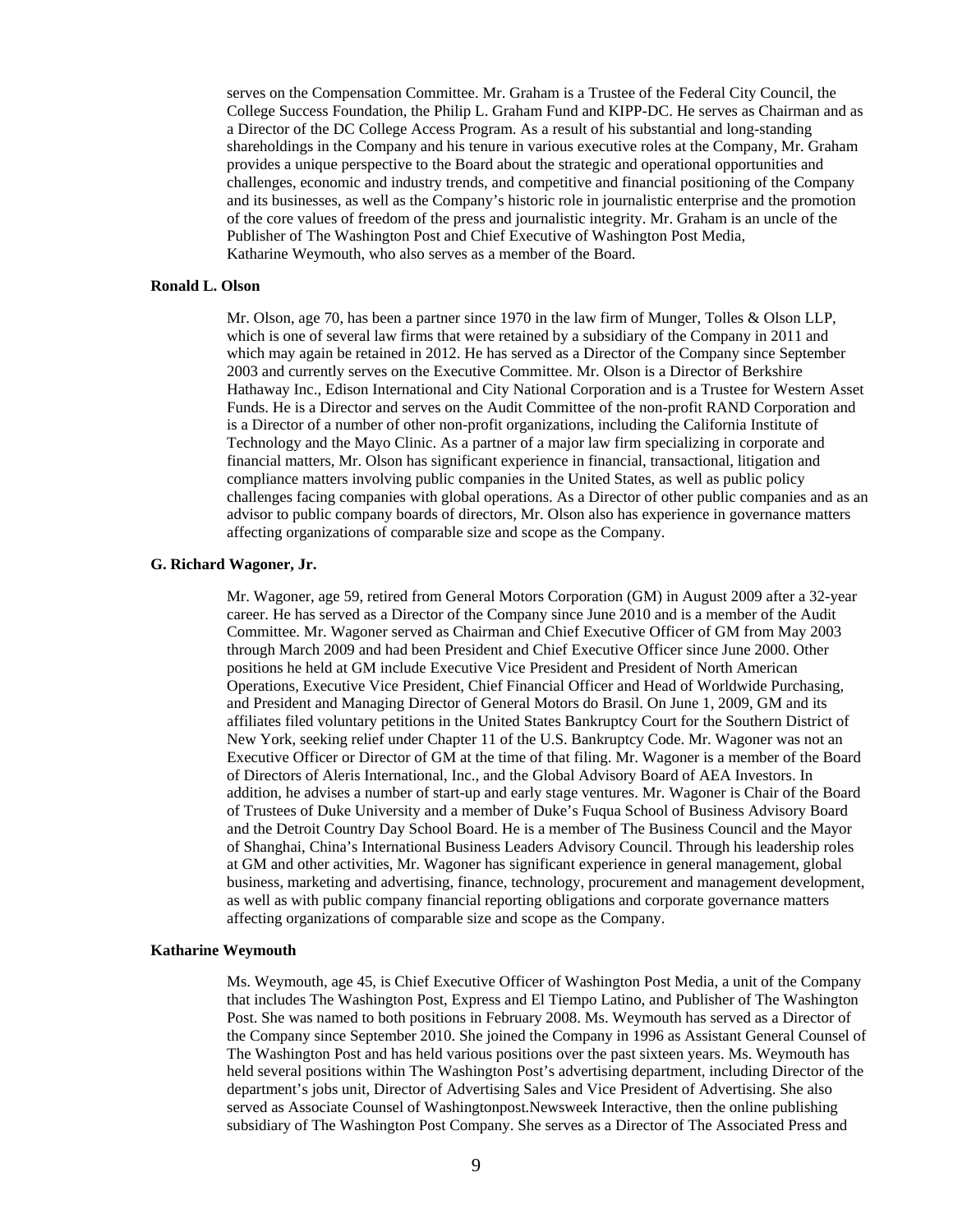NewsRight. Ms. Weymouth's various roles within the Company give her extensive background in the media business in both operational and oversight roles, and her current position gives her an important perspective on the Company's commitment to quality journalism and overall media strategy. Ms. Weymouth is a niece of the Chairman of the Board and Chief Executive Officer of the Company, Mr. Graham.

# **NOMINEES FOR ELECTION BY CLASS B SHAREHOLDERS**

#### **Christopher C. Davis**

Mr. Davis, age 46, has served as Chairman of Davis Selected Advisers, Inc., an investment counseling firm since 1998. He has served as a Director of the Company since January 2006 and is a member of the Audit, Finance and Executive Committees of the Board. Mr. Davis became lead Director in May 2011. Mr. Davis is also a Director and officer of a number of mutual funds advised by Davis Selected Advisers, L.P., as well as other entities controlled by Davis Selected Advisers, L.P. Mr. Davis is a Director of the Hudson Highland Land Trust and a Trustee of the American Museum of Natural History and the Shelby Cullom Davis Charitable Fund. Mr. Davis brings financial and investment experience to the work of the Board, including particular experience in evaluating strategic opportunities, transactions and investments. Mr. Davis also has experience in public company financial reporting, accounting and compliance matters, as well as significant leadership and institutional organizational experience from his service on the boards of several nonprofit organizations.

#### **Anne M. Mulcahy**

Mrs. Mulcahy, age 59, served as Chairman of the Board of Xerox Corporation from 2002 until 2010 and served as Chief Executive Officer from 2001 through June 2009. From May 2000 through July 2001, she was President and Chief Operating Officer of Xerox. Mrs. Mulcahy has served as a Director of the Company since January 2008. She is Chairman of the Compensation Committee and also serves on the Executive Committee. Mrs. Mulcahy began her Xerox career as a field sales representative and assumed positions with increasing responsibility in sales and senior management. She was Vice President for Human Resources before becoming Chief Staff Officer and later Corporate Senior Vice President. She is a Director of Target Corporation, Johnson & Johnson and the non-profit organization Save the Children, where she serves as Board Chairman. Mrs. Mulcahy was a Director of Citigroup, Inc., until May 2010. As a result of the various leadership roles in which she has served at Xerox Corporation, Mrs. Mulcahy has experience in the core management skills relevant to a global branded organization, including matters relating to strategic oversight and execution. Her experience in compensation, benefits, human resource strategy and management development provides an important perspective to the Board's deliberations about those matters, particularly given the significant size of the Company's workforce. As a Director of other public companies, Mrs. Mulcahy also has experience in governance matters affecting organizations of comparable size and scope as the Company.

#### **Larry D. Thompson**

Mr. Thompson, age 66, retired in May 2011 as Senior Vice President of Government Affairs, General Counsel and Secretary of PepsiCo, Inc., a position he assumed in October 2004. He currently serves as John A. Sibley Professor of Corporate and Business Law at the University of Georgia School of Law. Mr. Thompson has served as a Director of the Company since June 2011 and serves on the Compensation Committee. Mr. Thompson also serves as a Trustee of The Brookings Institution. His government career included serving in the U.S. Department of Justice as Deputy Attorney General and leading the Department's National Security Coordination Council. In 2002, President George W. Bush named Mr. Thompson to head the Corporate Fraud Task Force. Mr. Thompson had also been a partner in the Atlanta law firm of King & Spalding, where he practiced in the antitrust and litigation departments. He served as the U.S. Attorney for the Northern District of Georgia and was later appointed Independent Counsel for the Department of Housing and Urban Development Investigation by the Special Panel of the U.S. Circuit Court Judges appointed by the U.S. Supreme Court. Mr. Thompson serves as a Director of the Southern Company, Cbeyond, Inc., and various Franklin, Templeton and Mutual Series Funds. Additionally, he serves on the Board of Directors of the National Center for State Courts and on the Board of Trustees of The Arch Foundation for the University of Georgia. He is an elected Fellow of the American Board of Criminal Lawyers. Mr. Thompson is a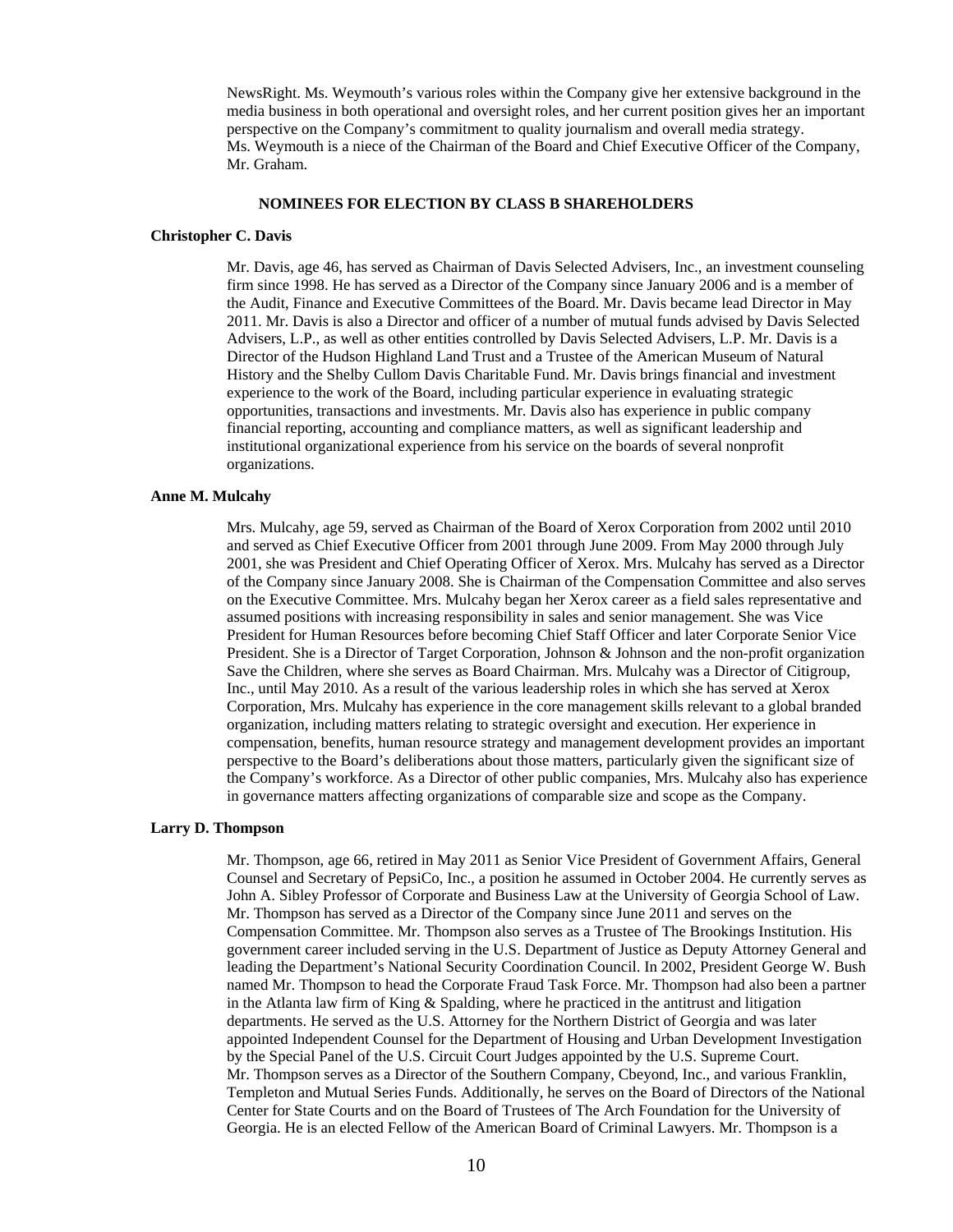recipient of the Edmund Jennings Randolph Award for outstanding contributions to the accomplishment of the Department of Justice's mission, the Outstanding Litigator Award by the Federal Bar Association and the A. T. Walden Award for outstanding accomplishments to the legal profession by the Gate City Bar Association in Atlanta. Through his previous roles in the U.S. Department of Justice and at PepsiCo, Mr. Thompson brings to the Board extensive legal experience in both a governmental and corporate setting. As a Director of other public companies, he also has significant experience with corporate governance matters and reporting obligations.

# **THE BOARD OF DIRECTORS RECOMMENDS A VOTE "FOR" THE ELECTION OF EACH OF THE NOMINATED DIRECTORS.**

### **Board Committees**

The standing committees of the Board include the Audit Committee, Compensation Committee, Finance Committee and Executive Committee.

Given the ownership structure of the Company and its status as a "controlled company" (see page 14,) the Board does not have a nominating committee. Decisions on nominees to the Board are made through consultation between the Chairman of the Board and the other members of the Board. The Company has not utilized the services of any third party to assist in identifying and evaluating nominees.

#### *Audit Committee*

The functions of the Audit Committee include overseeing (i) management's conduct of the Company's financial reporting process (including the development and maintenance of systems of internal accounting and financial controls); (ii) the integrity of the Company's financial statements; (iii) the Company's compliance with legal and regulatory requirements; (iv) the qualifications and independence of the Company's outside auditor; (v) the performance of the Company's internal audit function; (vi) the outside auditor's annual audit of the Company's financial statements; and (vii) the preparation of certain reports required by the rules and regulations of the Securities and Exchange Commission. A current copy of the Audit Committee's Charter is available on the Company's website, www.washpostco.com; a copy of such Charter will be furnished without charge to any shareholder upon written request addressed to the Treasurer of the Company at 1150 15th Street, NW, Washington, DC 20071.

Christopher C. Davis, John L. Dotson Jr., Thomas S. Gayner (Chairman) and G. Richard Wagoner, Jr. served on the Audit Committee in 2011. The Board of Directors has determined that all members of the Audit Committee are nonemployee, "financially literate," "independent" Directors within the meaning of the New York Stock Exchange listing standards. None of the members of the Audit Committee has accepted, other than in his capacity as a Committee or Board member, any consulting, advisory or other compensatory fee from the Company or its affiliates, and none of the members of the Audit Committee has a material relationship with the Company.

The Board has determined that Thomas S. Gayner has the requisite background and experience to be (and is) designated an "audit committee financial expert" within the meaning of Item  $407(d)(5)(ii)$  of Regulation S-K due to his extensive experience, as discussed under "Proposal 1: Election of Directors". In addition, the Board has determined that all of the members of the Audit Committee are well-grounded in financial matters and are familiar with generally accepted accounting principles. All of the members of the Audit Committee have a general understanding of internal controls and procedures for financial reporting, as well as an understanding of audit committee functions. To the extent that matters come before the Audit Committee that involve accounting issues, the members of the Audit Committee consult with and rely on management, in addition to external experts, such as the Company's independent registered public accountants, PricewaterhouseCoopers LLP. In addition, the Audit Committee has authority to obtain advice from internal or external legal or other advisors.

The Audit Committee held seven meetings in 2011.

# *Compensation Committee*

The functions of the Compensation Committee include (i) reviewing the compensation of the Company's Chief Executive Officer; (ii) consulting with the Chief Executive Officer with respect to the compensation of the Company's other executives (including, specifically, approving all salaries of \$300,000 or more per year; all incentive compensation awards and all other bonuses, other than sales bonuses, of \$75,000 or more for employees of all business units, including Corporate; and awards of restricted stock and stock options); (iii) overseeing the administration and determination of awards under the Company's compensation plans; and (iv) preparing any report on executive compensation required by the rules and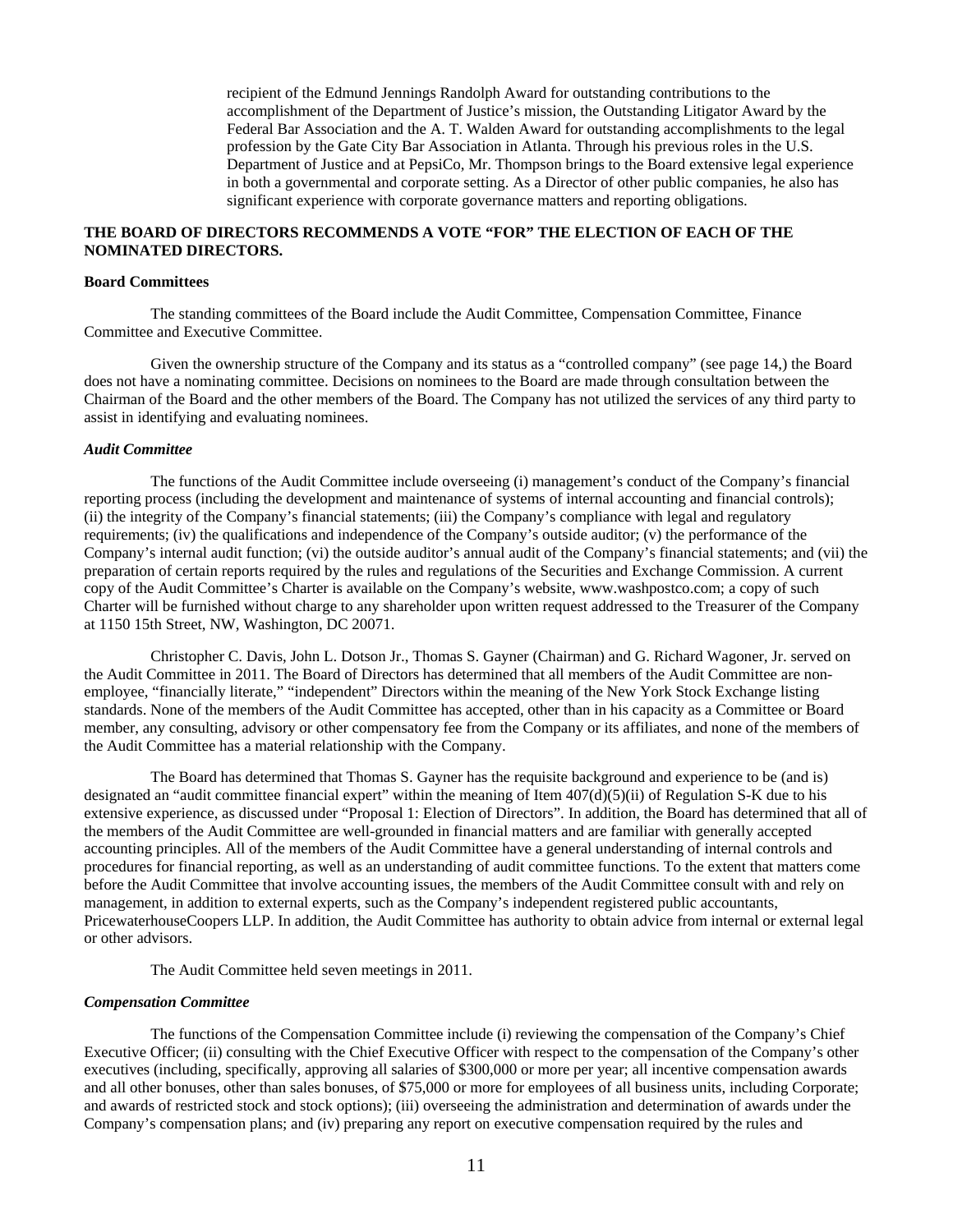regulations of the Securities and Exchange Commission. A current copy of the Compensation Committee's Charter is available on the Company's website, www.washpostco.com; a copy of such Charter will be furnished without charge to any shareholder upon written request addressed to the Treasurer of the Company at 1150 15th Street, NW, Washington, DC 20071.

Lee C. Bollinger, Barry Diller, John L. Dotson Jr., and Anne M. Mulcahy (Chairman) served on the Compensation Committee in 2011. In January 2012, Mr. Dotson retired from the Committee and Mr. Thompson was elected to serve as a member. All members of the Compensation Committee are non-employee, "independent" Directors within the meaning of the listing requirements of the New York Stock Exchange.

The Compensation Committee held six meetings in 2011.

### *Finance Committee*

The functions of the Finance Committee include (i) reviewing with management the capital needs of the Company and (ii) considering and making recommendations to the Board related to dividend policy, major acquisitions and disposition of businesses, incurrence of indebtedness, selection of managers of defined benefit plan assets, stock repurchase programs and certain other financial matters.

Christopher C. Davis (Chairman), Barry Diller, Thomas S. Gayner and Donald E. Graham served on the Finance Committee in 2011. Katharine Weymouth was elected to the Committee in February 2012.

The Finance Committee held one meeting in 2011.

# *Executive Committee*

The Executive Committee has and may exercise all of the powers of the Board that may be delegated by law in the management of the business and affairs of the Company and exercises the authority of the Board between meetings.

Christopher C. Davis, Barry Diller, Donald E. Graham (Chairman), Anne M. Mulcahy and Ronald L. Olson serve on the Executive Committee.

The Executive Committee held two meetings in 2011.

# **Meeting Attendance**

The Board held a total of five meetings in 2011. Each Director attended at least 75% of the meetings of the Board and the committees of the Board on which the Director served.

The Board does not have a policy of requiring Directors to attend annual meetings of shareholders and leaves it at the discretion of each Director as to whether he or she will attend the meeting. In addition to the Chairman, two Directors attended the 2011 Annual Meeting of Shareholders.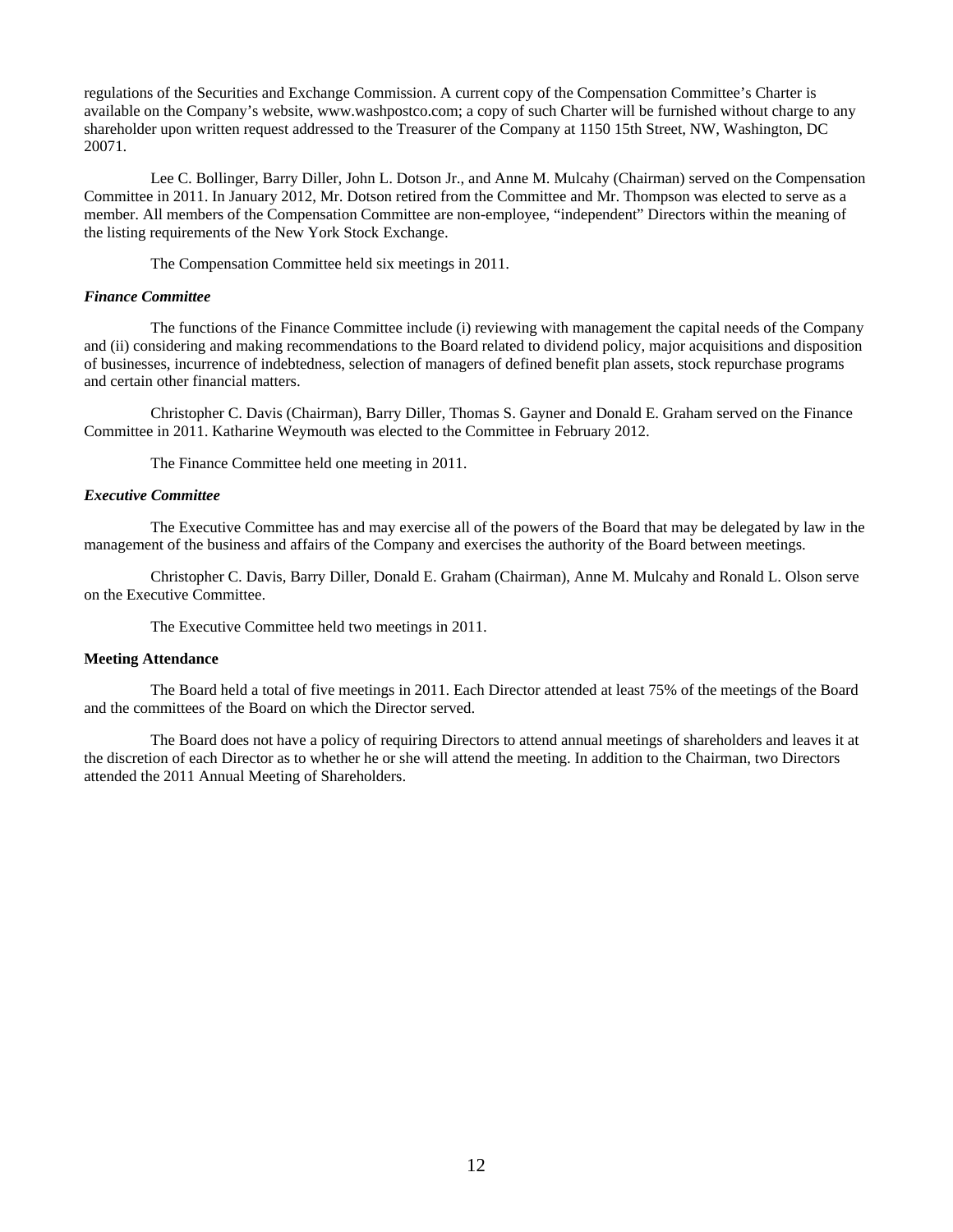### **Director Compensation**

Annual Payments. During 2011, non-employee Directors received the following:

- \$80,000 as a retainer and
- reimbursement of out-of-pocket expenses for the meetings they attended.

Each non-employee Chairman of a Board committee received an additional \$10,000. Members of the Audit Committee also received an additional \$12,000 annually for their service on that committee. Employee Directors received no additional compensation for serving on the Board.

The total 2011 compensation of non-employee Directors is shown on the following table:

| Name (a)                | <b>Fees Earned or</b><br>Paid in Cash (\$)<br>(b) | Change in<br><b>Pension</b><br>Value and<br>Nonqualified<br><b>Deferred</b><br>Compensation<br>Earnings (\$)<br>(f) | <b>All Other</b><br>Compensation (\$)<br>$\left( \mathbf{g} \right)$ | Total $(\$)$<br>(h) |
|-------------------------|---------------------------------------------------|---------------------------------------------------------------------------------------------------------------------|----------------------------------------------------------------------|---------------------|
| Lee C. Bollinger        | 80,000                                            |                                                                                                                     |                                                                      | 80,000              |
| Warren Buffett          | 45,000 <sup>1</sup>                               |                                                                                                                     |                                                                      | 45,000              |
| Christopher C. Davis    | 92,000                                            |                                                                                                                     |                                                                      | 92,000              |
| <b>Barry Diller</b>     | 80,000                                            |                                                                                                                     |                                                                      | 80,000              |
| John L. Dotson Jr.      | 92,000                                            |                                                                                                                     |                                                                      | 92,000              |
| Thomas S. Gayner        | 102,000                                           |                                                                                                                     |                                                                      | 102,000             |
| Anne M. Mulcahy         | 90,000                                            |                                                                                                                     |                                                                      | 90,000              |
| Ronald L. Olson         | 80,000                                            | -                                                                                                                   |                                                                      | 80,000              |
| Larry D. Thompson       | 40,000                                            |                                                                                                                     |                                                                      | 40,000              |
| G. Richard Wagoner, Jr. | 92,000                                            |                                                                                                                     |                                                                      | 92,000              |

### **DIRECTOR COMPENSATION**

<sup>1</sup> Mr. Buffett retired from the Board in May 2011. Represents prorated fees through such date.

The Company has in place a voluntary Deferred Compensation Plan for Directors of the Company. The Plan provides an opportunity for participants to elect to defer the receipt of either all or a portion of the fees received for service as a Director. Elections to defer must be filed in advance of earning such fees. Deferred amounts will earn investment credits in accordance with participant elections from a choice of investment funds (based on the funds available under the Company's 401(k) plan). None of the deferred amounts was credited with above-market interest. Deferred amounts will be payable upon separation of service or such other future date as specified by the participant at the time of election. The Company does not provide stock awards, option awards or other non-equity compensation to Directors.

### **"Controlled Company"**

The descendants of Katharine Graham (including the Company's Chief Executive Officer and Chairman of the Board) and trusts for the benefit of those descendants own the majority of the shares of Class A Common Stock and have the right to vote for 70% of the Board of Directors; thus the Company is a "controlled company" for purposes of Section 303A.00 of the New York Stock Exchange Listed Company Manual. As a "controlled company," the Company is exempt from certain governance requirements, including the requirement that it have a nominating/corporate governance committee, and the Company does not deem it necessary to have such a committee. The Company does not have a procedure by which shareholders may recommend nominees to the Board, given its ownership structure. Notwithstanding the fact that as a "controlled company" the Company is not required to have a Board of Directors comprised of a majority of "independent" directors, the Board has determined that current members Lee C. Bollinger, Christopher C. Davis, Barry Diller, John L. Dotson Jr., Thomas S. Gayner, Anne M. Mulcahy, Ronald L. Olson, Larry D. Thompson and G. Richard Wagoner, Jr. (who together constitute a majority of the Board) are "independent" within the meaning of Section 303A.02 of the New York Stock Exchange Listed Company Manual.

### **Meetings of the Non-Management Directors**

The listing requirements of the New York Stock Exchange call for the non-management Directors of the Company to meet regularly in executive session without management. The Board has appointed Christopher C. Davis as lead Director and has authorized him to preside at the executive sessions. The non-management Directors met in executive session in November 2011 and expect to meet in executive session in 2012 as appropriate.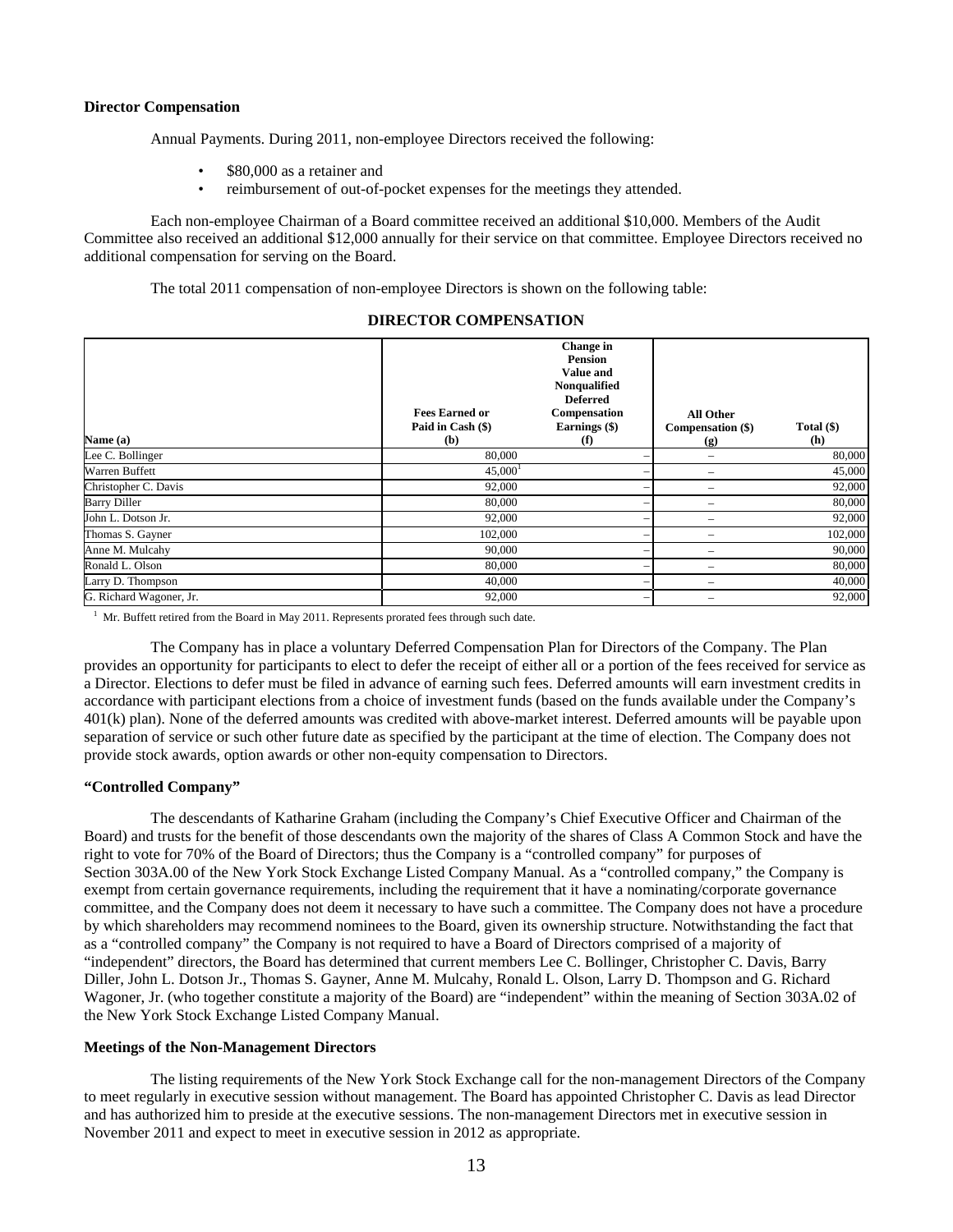# **Compensation Committee Interlocks and Insider Participation**

Lee C. Bollinger, Barry Diller, John L. Dotson Jr., and Anne M. Mulcahy served as members of the Compensation Committee in 2011. Mr. Dotson retired from the Committee in January 2012 and Larry D. Thompson was elected to it. No member of the Compensation Committee has ever been an employee of the Company. Ronald L. Olson, former Chairman of the Compensation Committee, is a partner in the law firm of Munger, Tolles & Olson LLP ("Munger, Tolles"). Munger, Tolles provides legal services to Kaplan, Inc. ("Kaplan"), a subsidiary of the Company. In 2011, Kaplan paid approximately \$63,912 to Munger, Tolles in legal fees and associated costs.

### **Board Leadership Structure and Role in Risk Oversight**

Donald E. Graham serves as Chairman of the Board of the Company as well as Chief Executive Officer of the Company. The Board of Directors believes that Mr. Graham's service as both Chairman of the Board and Chief Executive Officer is in the best interests of the Company. This structure is appropriate, given the significant shareholdings in the Company of Mr. Graham and the Graham family, and also serves other purposes. Mr. Graham possesses in-depth strategic and operational knowledge of the opportunities and challenges facing the Company and is best positioned to develop agendas that focus on matters that merit Board attention. At his request, Mr. Graham has not received a raise in his annual salary nor received an annual bonus in 21 years in his current non-Board roles. Because his shareholdings represent his main financial interest in the Company, the Board believes that Mr. Graham's interests are well aligned with those of shareholders and that his dual role promotes decisive leadership, accountability and clarity in the overall direction of the Company's business strategy. The Board also believes that this approach facilitates clear and consistent communication of the Company's strategy to all stakeholders.

While as a "controlled company" the Company is not legally required to have a majority of independent Directors, the majority of the Board is in fact comprised of independent Directors who act as an effective counterbalance to Mr. Graham in his dual role. The Board also appoints a lead independent Director. Christopher C. Davis serves in this capacity. The lead independent Director typically chairs executive sessions of Board meetings and consults with Mr. Graham and senior management regarding issues to be included in Board meeting agendas. The lead independent Director is also expected to collaborate with Mr. Graham in reviewing key operational and other matters and to act as a liaison between Mr. Graham, Ms. Weymouth and the independent Directors.

The Board as a whole actively considers strategic decisions proposed by management, including matters affecting the business strategy and competitive and financial positions of the Company, and monitors the Company's risk profile. Board meetings are focused on strategic matters affecting major areas of the Company's business, including operational, execution and competitive risks and risk management initiatives. The Board fulfills certain risk oversight functions through its standing committees. For example, the Finance Committee reviews and makes recommendations to the Board related to major acquisitions or dispositions, including with respect to attendant risks, and the Compensation Committee addresses the risk profile of the Company's compensation program and arrangements. The Audit Committee also plays a key role in risk oversight, particularly with respect to financial reporting, accounting and compliance matters.

Risk oversight activities are supported by internal reporting structures that aim to surface directly to the Board key matters that can affect the Company's risk exposures. For example, the head of the Company's internal audit function reports directly to the Audit Committee. The Company has also established a management-level compliance committee that reports periodically to the Audit Committee about regulatory risks affecting the Company's education businesses, as well as a Disclosure Controls Committee, chaired by the General Counsel, that reports periodically on certain matters relating to the Company's public disclosures directly to the Audit Committee.

### **Communicating With Directors**

Interested parties, including shareholders, may communicate concerns to the lead Director or to the other Directors of the Company through Global Compliance Services, the Company's third-party-managed hotline, via telephone at 1-866- 687-8972 or online at https://www.compliance-helpline.com/WashPostCo.jsp.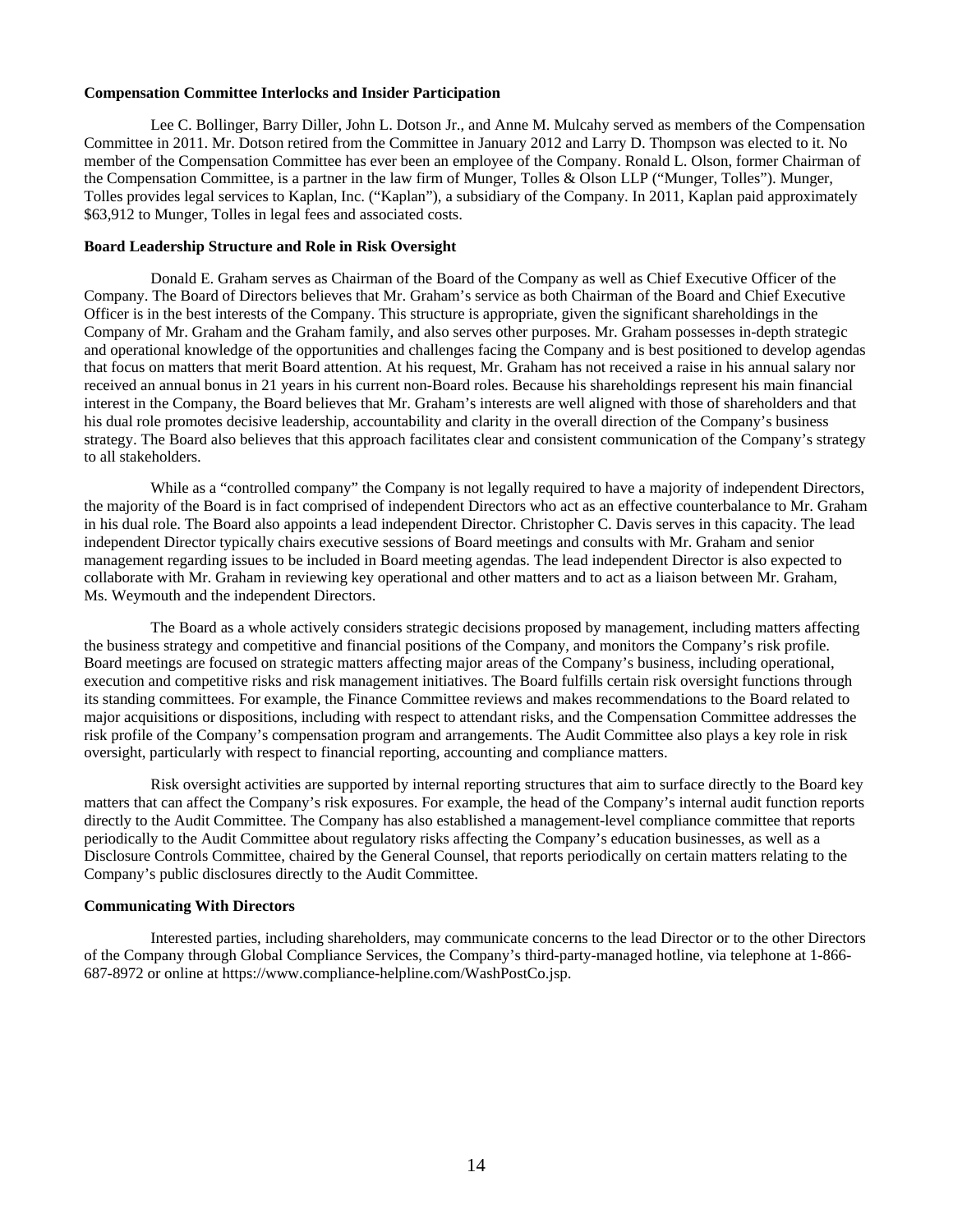#### **STOCK HOLDINGS OF CERTAIN BENEFICIAL OWNERS AND MANAGEMENT**

The information in the following two tables relates to each person who, on February 1, 2012, was a "beneficial owner" (as defined under the proxy rules of the Securities and Exchange Commission) of more than 5% of the Company's Class A or Class B Stock and to the stock holdings of Directors and officers. Under the proxy rules, a person is deemed to be the "beneficial owner" of stock if such person has (or shares) either investment power or voting power over such stock or has (or shares) the right to acquire such stock within 60 days by any of a number of means, including the conversion of another security that is convertible into such stock. A substantial number of shares of the Company's Class A and Class B Stock are held in trusts or subject to other agreements that provide for the sharing of investment power, voting power or both among several persons, each of whom is deemed by the Securities and Exchange Commission to be a "beneficial owner" of the shares so held. Furthermore, in many cases such persons do not include the beneficiary of the trust who, although not deemed to be a "beneficial owner" in the absence of voting or investment power over the shares, is nevertheless shown below as a "beneficial owner" because of the beneficiary's economic interest in the shares. In addition, since all of the shares of Class A Stock are convertible at the option of the holder into Class B Stock on a share-for-share basis, each "beneficial owner" of shares of Class A Stock is deemed by the Securities and Exchange Commission to be a "beneficial owner" of the same number of shares of Class B Stock. In indicating below a person's "beneficial ownership" of shares of Class B Stock, it has been assumed that such person has converted into Class B Stock all shares of Class A Stock of which such person is a "beneficial owner." For these reasons, there is very substantial duplication in the numbers of shares and percentages shown in the following table.

|                                             | Shares (%)           |                       |  |  |
|---------------------------------------------|----------------------|-----------------------|--|--|
| <b>Name and Address of Beneficial Owner</b> | <b>Class A Stock</b> | <b>Class B Stock*</b> |  |  |
|                                             | $1,169,637(95.1\%)$  | 2,943,672(38.6%)      |  |  |
| 1150 15th Street, NW                        |                      |                       |  |  |
| Washington, DC                              |                      |                       |  |  |
|                                             | 137,269(11.2%)       | $***$                 |  |  |
| 11661 San Vicente Boulevard, Suite 401      |                      |                       |  |  |
| Los Angeles, CA                             |                      |                       |  |  |
|                                             | 147,942(12.0%)       | $***$                 |  |  |
| 18 East 78th Street                         |                      |                       |  |  |
| New York, NY                                |                      |                       |  |  |
|                                             | 340,957(27.7%)       | 402,908(5.3%)         |  |  |
| 95 Morton Street, 4th Floor                 |                      |                       |  |  |
| New York, NY                                |                      |                       |  |  |
|                                             | 224,384(18.3%)       | $***$                 |  |  |
| 825 Eighth Avenue                           |                      |                       |  |  |
| New York, NY                                |                      |                       |  |  |
|                                             | 769,473(62.6%)       | $***$                 |  |  |
| 825 Eighth Avenue                           |                      |                       |  |  |
| New York, NY                                |                      |                       |  |  |
|                                             |                      | 1,727,765(22.7%)      |  |  |
| 1440 Kiewit Plaza                           |                      |                       |  |  |
| Omaha, NE                                   |                      |                       |  |  |
|                                             |                      | 360,096(5.5%)         |  |  |
| 6410 Poplar Avenue, Suite 900               |                      |                       |  |  |
| Memphis, TN                                 |                      |                       |  |  |
|                                             |                      | 529,811(8.2%)         |  |  |
| 717 Fifth Avenue, 10th Floor                |                      |                       |  |  |
| New York, NY                                |                      |                       |  |  |

# **Principal Holders of Stock**

The calculations set forth in this table relating to percentage ownership of Class B Stock include 1,229,383 shares of Class B Stock issuable upon conversion of shares of Class A Stock beneficially owned, with the exception of Southeastern Asset Management and International Value Advisers. The percentage calculation for Southeastern Asset Management and International Value Advisers does not include the conversion of Class A shares to Class B shares.

Less than 5%.

*(Footnotes continued on following page.)*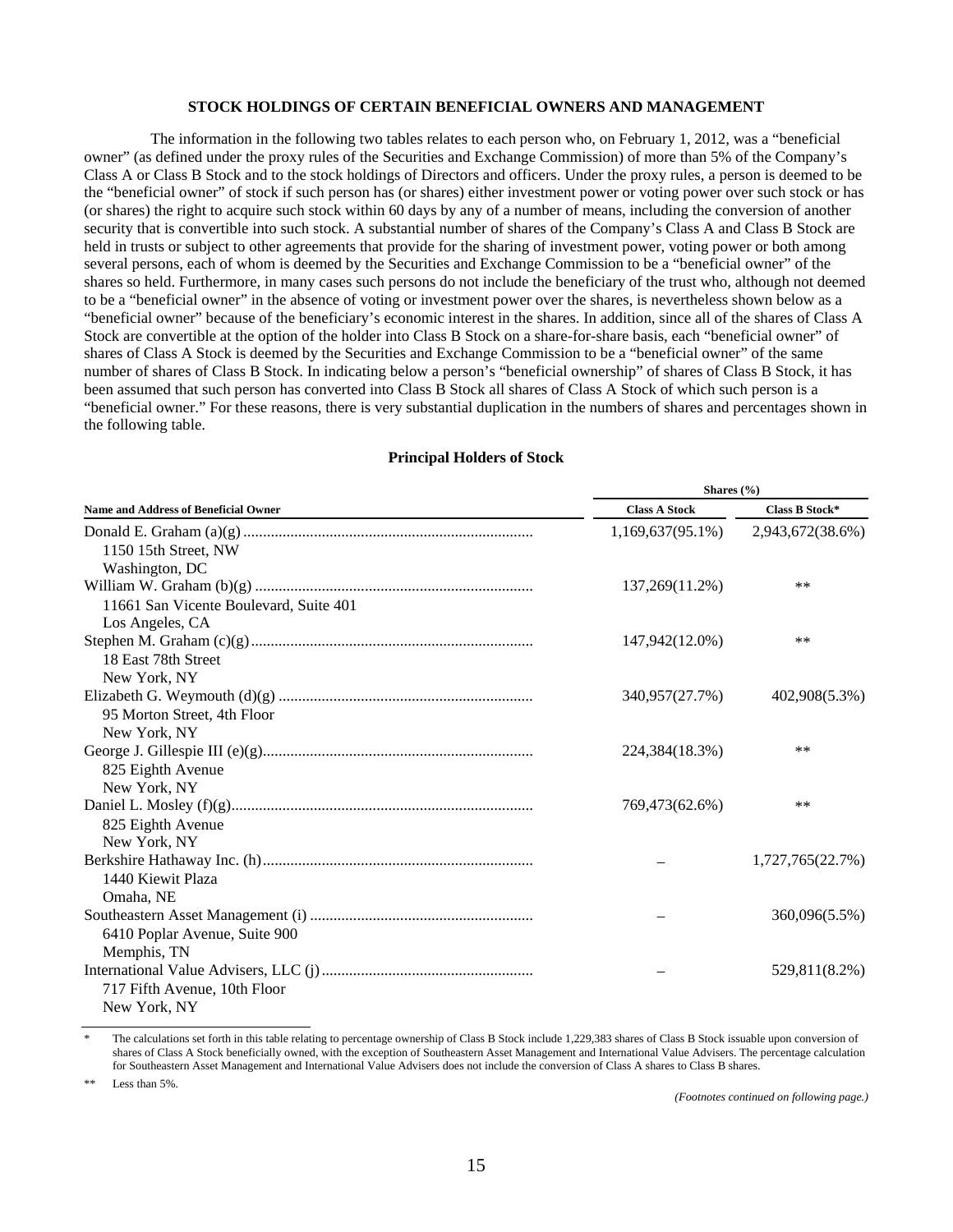(a) According to information as of February 1, 2012, and available to the Company, Mr. Donald Graham has voting and investment power with respect to shares of Class A Stock as follows: sole voting and investment power, 200,000 (16.3%); and shared voting and investment power, 969,637 (78.9%) shares.

 Mr. Graham also has voting and investment power with respect to shares of Class B Stock as follows: sole voting and investment power, 3,600 (<1%) shares; shared voting and investment power 46,300 (<1%) shares; and 1,169,637 (95.1%) shares issuable upon conversion of shares of Class A Stock deemed to be beneficially owned by Mr. Graham.

 The holdings of Class B Stock recorded for Mr. Graham also include shares of Class B Stock owned by subsidiaries of Berkshire Hathaway Inc. ("Berkshire"), which have the sole investment power of the shares; sole voting power is held by Mr. Donald Graham under an agreement dated February 25, 1977, and amended and extended on September 13, 1985, May 15, 1996, and July 6, 2006, which has a termination date (which may be extended) of February 24, 2017.

- (b) According to information as of February 1, 2012, and available to the Company, Mr. William Graham has voting and investment power with respect to shares of Class A Stock as follows: shared voting and investment power, 41,269 (3.4%) shares. In addition, Mr. William Graham, as the beneficiary of trusts (even though he has no voting or investment power with respect thereto) is deemed to be the beneficial owner of 96,000 (7.8%) shares of Class A Stock. The holdings of Class B Stock recorded for Mr. William Graham, including shares issuable upon conversion of shares of Class A Stock deemed to be beneficially owned by Mr. Graham, are less than 5%.
- (c) According to information as of February 1, 2012, and available to the Company, Mr. Stephen Graham has voting and investment power with respect to shares of Class A Stock as follows: shared voting and investment power, 42,783 (3.5%) shares. In addition, Mr. Stephen Graham, as the beneficiary of trusts (even though he has no voting or investment power with respect thereto) is deemed to be the beneficial owner of 105,159 (8.6%) shares of Class A Stock. The holdings of Class B Stock recorded for Mr. Stephen Graham, including shares issuable upon conversion of shares of Class A Stock deemed to be beneficially owned by Mr. Graham, are less than 5%.
- (d) According to information as of February 1, 2012, and available to the Company, Mrs. Elizabeth Weymouth has voting and investment power with respect to shares of Class A Stock as follows: sole voting and investment power, 30,126 (2.5%) shares; and shared voting and investment power, 241,206 (19.6%) shares. In addition, Mrs. Weymouth, as the beneficiary of a trust (even though she has no voting or investment power with respect thereto) is deemed to be the beneficial owner of 69,625 (5.7%) shares of Class A Stock.

 Mrs. Weymouth also has voting and investment power with respect to shares of Class B Stock as follows: sole voting and investment power, 8,500 (<1%) shares; shared voting and investment power, 39,835 (<1%) shares; and 340,957 (4.5%) shares issuable upon conversion of shares of Class A Stock deemed to be beneficially owned by Mrs. Weymouth.

- (e) According to information as of February 1, 2012, and available to the Company, Mr. George J. Gillespie III, as a Trustee of various trusts, has voting and investment power with respect to shares of Class A Stock as follows: shared voting and investment power, 224,384 (18.3%) shares. In addition, Mr. Gillespie has voting and investment power with respect to shares of Class B Stock as follows: shared voting and investment power, 34,594 (<1%) shares. The holdings of Class B Stock recorded for Mr. Gillespie, including shares issuable upon conversion of shares of Class A Stock deemed to be beneficially owned by Mr. Gillespie, are less than 5%.
- (f) According to information as of February 1, 2012, and available to the Company, Mr. Daniel Mosley, as a Trustee of various trusts, has voting and investment power with respect to shares of Class A Stock as follows: shared voting and investment power, 769,473 (62.6%) shares. In addition, Mr. Mosley has voting and investment power with respect to shares of Class B Stock as follows: shared voting and investment power, 38,546 (<1%) shares. The holdings of Class B Stock recorded for Mr. Mosley include 769,473 (10.1%) shares issuable upon conversion of shares of Class A Stock deemed to be beneficially owned by Mr. Mosley as a Trustee of various trusts.
- (g) According to information as of February 1, 2012, and available to the Company, Mr. Donald Graham, Mrs. Weymouth and Mr. Gillespie share voting and investment power over 208,184 (16.9%) shares of Class A Stock; Mr. Donald Graham and Mr. Daniel L. Mosley share voting and investment power over 663,199 (53.9%) shares of Class A Stock; Mr. Donald Graham, Mr. Mosley and Mr. William Graham share voting and investment power over 30,469 (2.5%) shares of Class A Stock; Mr. Donald Graham, Mr. Mosley and Mr. Stephen Graham share voting and investment power over 29,363 (2.4%) shares of Class A Stock; Mr. Stephen Graham and Mr. Mosley share voting and investment power over 13,420 (1.1%) shares of Class A Stock.
- According to information as of February 1, 2012, and available to the Company, Berkshire is the beneficial owner of 1,727,765 (22.7%) shares of Class B Stock. The ownership of these shares is through several subsidiaries of Berkshire. Mr. Warren Buffett is Chairman of the Board of Berkshire. Mr. Buffett owns approximately 22.2% of the aggregate economic interest of Berkshire Class A and Class B common stock, and Mr. Buffett may be deemed to be in control of Berkshire under federal securities laws. With respect to shares of Class B Stock owned by subsidiaries of Berkshire, Mr. Buffett, Berkshire and such subsidiaries may be considered to share investment power. Pursuant to an agreement dated February 25, 1977, and amended and extended on September 13, 1985, May 15, 1996, and July 6, 2006, which has a termination date (which may be extended) of February 24, 2017, Mr. Buffett, Berkshire and such subsidiaries have granted Mr. Donald Graham a proxy to vote such shares at his discretion.
- (i) According to information based on an amended Schedule 13G filing by Southeastern Asset Management ("Southeastern Asset") on February 7, 2012, Southeastern Asset was deemed to be the beneficial owner of 360,096 (5.5%) shares of Class B Stock. Southeastern Asset has sole voting power over 66,910 (1.0%) shares of Class B Stock and sole dispositive power over 71,096 (1.1%) shares of Class B Stock.
- (j) According to information based on a Schedule 13G filing by International Value Advisers, LLC ("International Value Advisers") on February 14, 2012, International Value Advisers was deemed to be the beneficial owner of 529,811 (8.2%) shares of Class B Stock. International Value Advisers has sole voting power over 501,011 (7.7%) shares of Class B Stock and sole dispositive power over 529,811 (8.2%) shares of Class B Stock.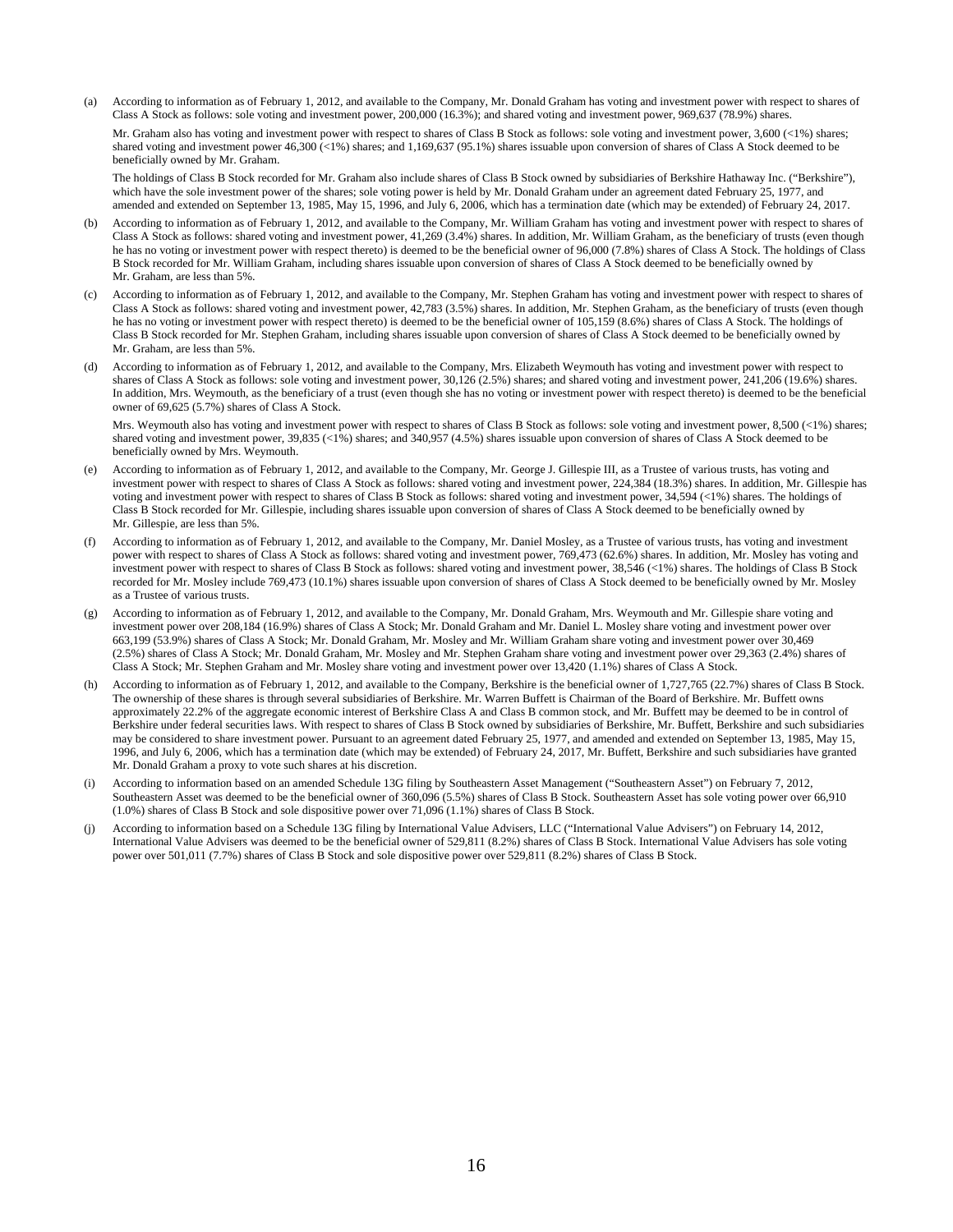The table below, which is based on information furnished to the Company by its Directors and officers, shows as of February 1, 2012, for each person nominated for election as a Director, each named executive officer and for all Directors and executive officers of the Company as a group, the number of shares of each class of Common Stock "beneficially owned" (as defined in the Securities and Exchange Commission's proxy rules) and, in the case of each nominee for election as a Director, the nature of such "beneficial ownership." For the reasons set forth in the first paragraph of this section of the Proxy Statement, there is very substantial duplication in the numbers of shares and percentages shown in the following table.

#### **Holdings of Directors and Officers\***

|                                                              | Shares $(\% )$      |                                            |  |  |
|--------------------------------------------------------------|---------------------|--------------------------------------------|--|--|
|                                                              | <b>Class A</b>      | Class $B(a)$                               |  |  |
|                                                              |                     |                                            |  |  |
|                                                              |                     | $5.000^{(b)}$                              |  |  |
|                                                              |                     | $4.000^{(b)}$                              |  |  |
|                                                              |                     | $2.600^{(b)}$                              |  |  |
|                                                              |                     | $5.300^{(b)}$                              |  |  |
|                                                              | $1,169,637(95.1\%)$ | 2,943,672(38.6%)                           |  |  |
|                                                              |                     | $4.175^{(b)}$                              |  |  |
|                                                              |                     | $4,881^{(b)}$                              |  |  |
|                                                              |                     |                                            |  |  |
|                                                              |                     |                                            |  |  |
|                                                              |                     | $4.775^{(b)}$                              |  |  |
|                                                              |                     | $76^{(b)}$                                 |  |  |
|                                                              |                     | $1.000^{(b)}$                              |  |  |
|                                                              |                     | $12.350^{(b)}$                             |  |  |
| All Directors and executive officers as a group, eliminating |                     |                                            |  |  |
|                                                              |                     | $1,169,607(95.1\%)$ $2,993,969.58(39.3\%)$ |  |  |

Unless otherwise indicated, the Directors and officers listed have sole voting and investment power with respect to such securities. None of the securities has been pledged as security.

(a) Includes 1,229,383 shares of Class B Stock issuable upon conversion of shares of Class A Stock beneficially owned.

(b) Less than 1%.

(c) Includes 750 shares Ms. Dillon has the right to purchase, pursuant to stock options.

(d) Includes 5,200 shares of Class B Stock held for the account of a number of beneficial owners in which Mr. Gayner disclaims beneficial ownership.

(e) See Table of "Principal Holders of Stock" on page 16.

(f) Includes 3,500 shares Mr. Jones has the right to purchase, pursuant to stock options.

(g) Includes 2,750 shares Ms. McDaniel has the right to purchase, pursuant to stock options, and 81 shares held in a trust for the benefit of relatives.

(h) Includes 750 shares Mr. Rosberg has the right to purchase, pursuant to stock options.

(i) Shares are held in a revocable trust.

(j) Includes 4,750 shares Ms. Weymouth has the right to purchase, pursuant to stock options.

(k) Includes 16,750 shares of Class B Stock, which Directors and executive officers have the right to purchase, pursuant to stock options, and shares of restricted stock awarded to executive officers in accordance with The Washington Post Company Incentive Compensation Plan. It does not include 38,477 shares of Class B Stock held as of February 1, 2012, by the trustee of various savings plans maintained by the Company and its business units over which the trustee has voting and investment powers.

 $\Diamond$  Director.

Executive Officer.

#### **Section 16(a) Beneficial Ownership Reporting Compliance**

Section 16(a) of the Securities Exchange Act of 1934 requires the Company's Directors, executive officers and persons who own more than 10% of a registered class of the Company's equity securities to file with the Securities and Exchange Commission and the New York Stock Exchange initial reports of ownership and reports of changes in ownership of Class B Stock. During the fiscal year ended December 31, 2011, the Company is not aware of any deficiencies in reporting.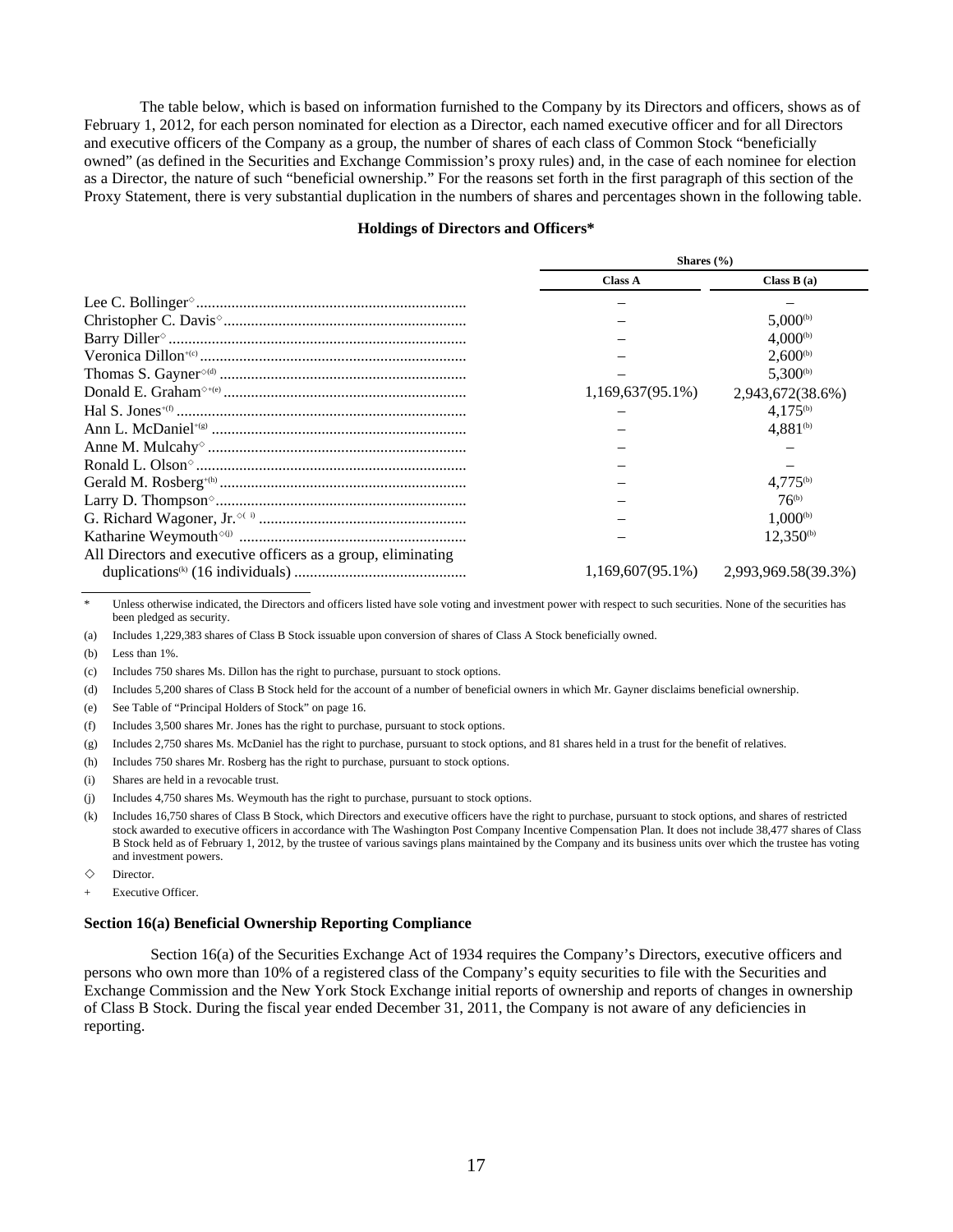### **PROPOSAL 2: APPROVAL OF THE COMPANY'S 2012 INCENTIVE COMPENSATION PLAN**

The Company's Board of Directors adopted, subject to shareholder approval, the Washington Post Company 2012 Incentive Compensation Plan (the "2012 Plan") on February 23, 2012. The purpose of the 2012 Plan is to promote the interests of the Company and its shareholders by providing employees and Directors of the Company with incentives and rewards to encourage them to continue in the service of the Company and with a proprietary interest in pursuing the longterm growth, profitability and financial success of the Company.

The following is a summary of the material features of the 2012 Plan, which is qualified in its entirety by reference to the provisions of the 2012 Plan, attached hereto as **Appendix A**.

### **Eligibility**

Employees and Directors of the Company or its subsidiaries who are selected by the Compensation Committee of our Board of Directors (the "Committee") from time to time are eligible to receive awards under the 2012 Plan. There are at present approximately 253 employees and approximately eight non-employee Directors who may be eligible to receive awards under the 2012 Plan.

#### **Administration**

The Committee will administer the 2012 Plan and may delegate to a subcommittee of one or more members of our Board of Directors or employees of the Company the ability to grant awards, subject to applicable restrictions and limitations. The applicable committee will designate from time to time those employees and Directors who will receive awards under the 2012 Plan, determine the amount, type and other terms and conditions of such incentive awards and, subject to the terms and limitations set forth in the 2012 Plan, establish the terms, conditions and other provisions of any awards granted under the 2012 Plan. The Committee will have complete authority to establish rules and regulations for the administration of the 2012 Plan.

#### **Shares Authorized**

The maximum number of shares of common stock that may be covered by awards granted under the 2012 Plan will not exceed 500,000 shares of common stock in the aggregate. For this purpose, as described more fully in the next paragraph, only shares actually issued and vested pursuant to the 2012 Plan, net of any shares that are received by the Company in connection with awards granted under the 2012 Plan, will count for this purpose. This share limit will be subject to adjustments as provided under the 2012 Plan. Shares of common stock issued under the 2012 Plan may be either authorized and unissued shares, or treasury shares, or both, at the sole discretion of the Committee.

Shares of common stock covered by awards under the 2012 Plan will only be counted as used to the extent they are actually issued and delivered to a participant (or such participant's permitted transferees as described in the 2012 Plan) pursuant to the 2012 Plan. Accordingly, if an award is settled for cash or if shares of common stock are withheld to pay the exercise price of an option or to satisfy any tax withholding requirement in connection with an award, only the shares issued (if any), net of the shares withheld, will be deemed delivered for purposes of determining the number of shares of common stock that are available for delivery under the 2012 Plan. In addition, if shares of common stock are issued subject to conditions which may result in the forfeiture, cancellation or return of such shares to the Company, any portion of the shares forfeited, cancelled or returned shall be treated as not issued pursuant to the 2012 Plan. In addition, if shares of common stock owned by a participant (or such participant's permitted transferees as described in the 2012 Plan) are tendered (either actually or through attestation) to the Company in payment of any obligation in connection with an award, the number of shares tendered shall be added to the number of shares of common stock that are available for delivery under the 2012 Plan. Shares of common stock covered by awards granted pursuant to the 2012 Plan in connection with the assumption, replacement, conversion or adjustment of outstanding equity-based awards in the context of a corporate acquisition or merger shall not count as used under the 2012 Plan for these purposes.

#### **Effect on Existing Plans**

Subject to approval of the 2012 Plan, no new awards under The Washington Post Company Incentive Compensation Plan, as amended and restated January 19, 2012 or The Washington Post Company Stock Option Plan, as amended and restated effective May 31, 2003 ("Existing Plans") will be made. However, the Existing Plans shall continue in full force and effect for purposes of administering any outstanding awards under the Existing Plans made prior to the effectiveness of the 2012 Plan.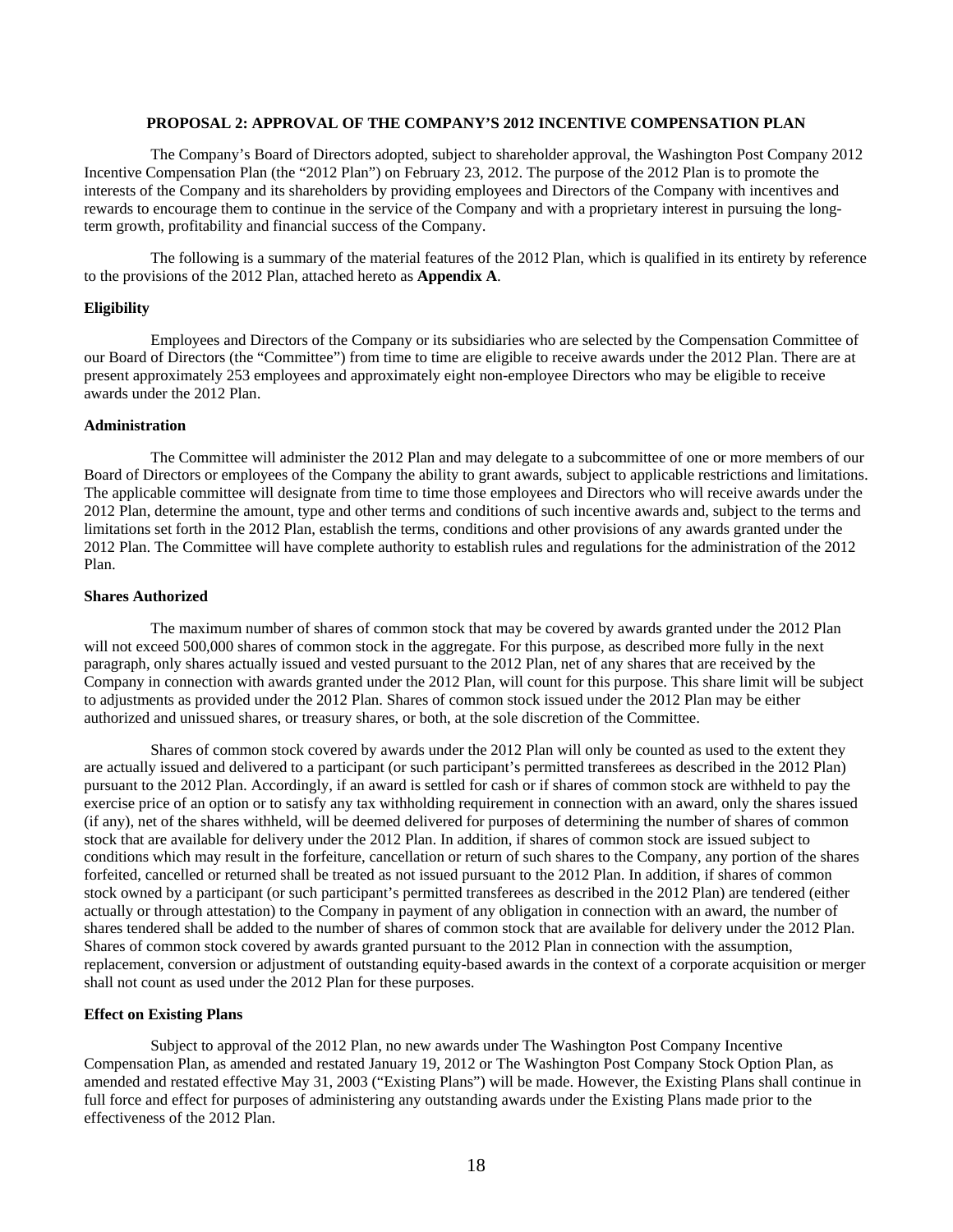### **Award Types**

The 2012 Plan allows for grants of the following types of incentive awards: (1) stock options, (2) other stockbased awards, including in the form of stock appreciation rights, phantom stock, restricted stock, restricted stock units, performance shares, deferred share units or share-denominated performance units, or (3) cash awards. Subject to the terms and limitations set forth in the 2012 Plan, awards may be settled in cash or in stock, and may be designed to qualify as "performance-based compensation" within the meaning of Section 162(m) of the Internal Revenue Code of 1986, as amended (the "Code").

### **Awards of Options**

The 2012 Plan permits grants of stock options.

# *Repricing Prohibited*

Consistent with the applicable rules of the New York Stock Exchange Listed Company Manual, the repricing of any stock option by the Company without stockholder approval is prohibited.

### *Exercise Price*

The exercise price per share of common stock covered by any option shall be not less than 100% of the fair market value, as defined in the 2012 Plan, of a share of common stock on the date on which such option is granted. For this purpose, fair market value is calculated as the average of the high and low sales prices on the date of grant or, if not so reported for such date, on the immediately preceding business day, as reported on the principal securities exchange on which shares of common stock are then listed or admitted to trade, or if not so reported, the fair market value shall be calculated as set forth in the Plan. The fair market value of a share of common stock as of February 23, 2012, was \$385.41.

### *Terms Applicable to Options*

An option granted to a participant under the 2012 Plan allows a participant to purchase up to a specified total number of shares of the Company's Class B Common Stock, \$1.00 par value per share, or any other security into which the common stock shall be changed pursuant to the adjustment provisions of the 2012 Plan, at a specified exercise price per share during specified time periods. Stock options will have a term no longer than ten years. Subject to the terms and limitations of the 2012 Plan, the Committee will determine the terms and conditions applicable to awards of stock options, including with regard to vesting and exercisability, which may be based on, among other things, continued employment with the Company, the passage of time, or the level of achievement of certain performance goals as the Committee deems appropriate.

### *Federal Income Tax Consequences of Options*

The following is a general description of the U.S. federal income tax consequences to participants relating to options awards that may be granted under the 2012 Plan based upon current tax laws. This summary applies only to U.S. citizens and/or residents and does not describe state, local, or foreign tax consequences. This summary is not intended to be exhaustive and does not purport to cover all tax consequences relating to all awards types under the 2012 Plan.

### *Non-qualified Stock Options*

Stock options under the 2012 Plan do not qualify as incentive stock options ("non-qualified stock options") and do not qualify for any special tax benefits to the optionee. An optionee will not recognize any taxable income at the time he or she is granted a non-qualified stock option. Upon exercise of the stock option, the optionee will generally recognize compensation income for federal tax purposes measured by the excess, if any, of the then fair market value of the shares at the time of exercise over the exercise price. The Company is generally entitled to a tax deduction in an amount equal to the ordinary income recognized by the participant in connection with such exercise. The employee's basis in the option stock will be increased by the amount of the compensation income recognized. Upon the sale of the shares issued upon exercise of a non-qualified stock option, any further gain or loss recognized will be treated as capital gain or loss and will be treated as short-term capital gain or loss if the shares have been held for less than one year.

### **Terms Applicable to Other Stock-Based Awards**

Subject to the terms and limitations of the 2012 Plan, the Committee will determine the terms and conditions applicable to awards of other stock-based awards, including with regard to vesting and exercisability, which may be based on, among other things, continued employment with the Company, the passage of time, or the level of achievement of certain performance goals as the Committee deems appropriate.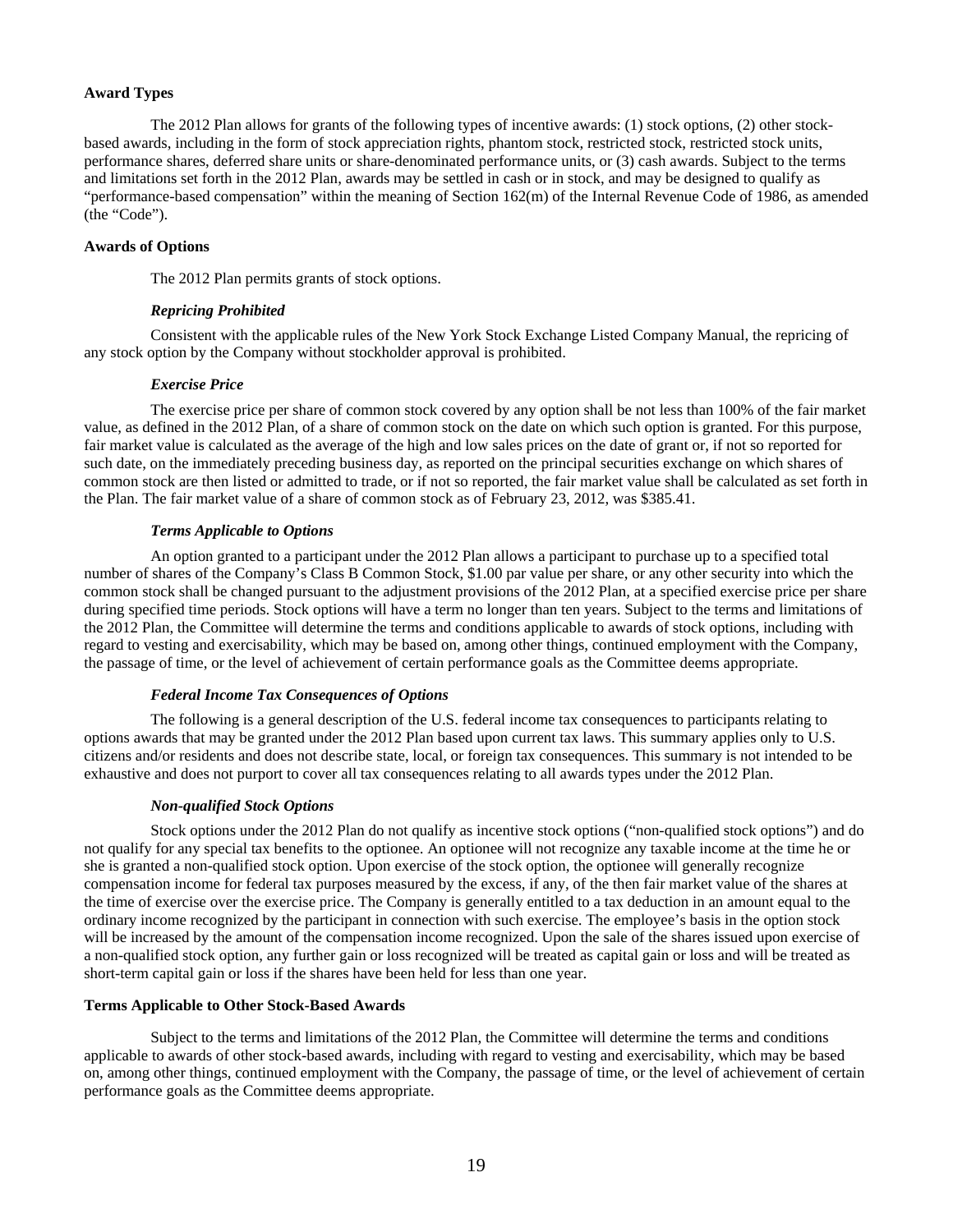### **Eligibility under Section 162(m) and Business Criteria**

Section 162(m) of the Code ("Section 162(m)") limits the deductibility of executive compensation paid to each of the Company's chief executive officer and the three highest compensated officers (other than the chief financial officer), as determined pursuant to the executive compensation proxy statement disclosure rules, in any one year to \$1,000,000. An exemption from this limitation applies to qualified "performance-based compensation" as defined in the regulations under Section 162(m). In order to meet the requirements of Section 162(m), not later than 90 days after the commencement of each performance period (or, if earlier, the expiration of 25% of the performance period), the Committee will establish written, objective performance goals for one or more performance periods (which may overlap). The Committee must use any one or more of the following performance measures to establish objective performance goals upon which the payment or vesting of any award (other than options and stock appreciation rights) depends under the 2012 Plan: market price of the Company's common stock, earnings per share of the Company's common stock, net income or profit (before or after taxes), return on stockholder equity, cash flow, return on assets, earnings before interest and taxes, earnings before interest, taxes, depreciation and amortization, earnings from continuing operations, sales or revenues, capital or investment, market share, cost reduction goals, budget comparisons, implementation or completion of specified projects or processes, the formation of joint ventures, research or development collaborations, or the completion of other transactions, any other measure of financial performance that can be determined pursuant to U.S. generally accepted accounting principles, or any combination of any of the foregoing. The measurement of any performance measure may exclude the impact of charges for restructurings, discontinued operations, extraordinary items, and other unusual or non-recurring items, and the cumulative effects of accounting changes, each as defined by generally accounting principles and as identified in the Company's audited financial statements, including the notes thereto.

Additionally, in order to meet requirements of Section 162(m), the 2012 Plan limits awards to certain individual participants as follows: Subject to certain adjustment provisions under the 2012 Plan, the maximum number of shares of common stock that may be covered by awards granted under the 2012 Plan to any "covered employee," as that term is defined under the 2012 Plan, in any calendar year shall not exceed 50,000 shares. The amount payable to any covered employee with respect to any calendar year for all cash incentive awards shall not exceed \$25 million.

The amount payable with respect to an incentive award that is intended to qualify as performance-based compensation shall be determined in a manner consistent with the requirements of performance-based compensation set forth by Section 162(m).

### **Duration and Amendment**

The Board of Directors may at any time suspend or discontinue the 2012 Plan or revise or amend it in any respect whatsoever, subject to any requirement for shareholder approval imposed by any applicable law, tax requirement, or rule of a stock exchange. No such amendment to the 2012 Plan shall be given effect to the extent that such provision would cause any tax to become due under Section 409A of the Code. No grants of awards may be made under the 2012 Plan after February 23, 2022.

### **New Plan Benefits**

The benefits to be awarded or paid under the 2012 Plan are not currently determinable. Awards granted under the 2012 Plan are within the discretion of the Committee, and the Committee has not determined future awards or who might receive them.

### **Vote Required and Board Recommendation**

The effectiveness of this proposal requires only the favorable vote of a majority of the holders of Class A Common Stock present or represented at the Meeting. Nevertheless, the Board of Directors of the Company has determined to condition the effectiveness of the proposal on the favorable vote of a majority of the holders of Class A Common Stock present or represented at the meeting and a majority of the holders of Class B Common Stock present or represented at the Meeting, voting as separate classes. Each Class A Stock Proxy and each Class B Stock Proxy executed and returned by a shareholder will be voted for Proposal 2, unless otherwise indicated on such Proxy. For this purpose, abstentions have the effect of a negative vote. In addition, for purposes of the listing requirements of the New York Stock Exchange, effectiveness of this proposal is conditioned on the total votes cast on the proposal exceeding 50% of the combined voting power of the holders of the Company's Class A Common Stock and Class B Common Stock. For purposes of this requirement, abstentions will be considered to be votes cast.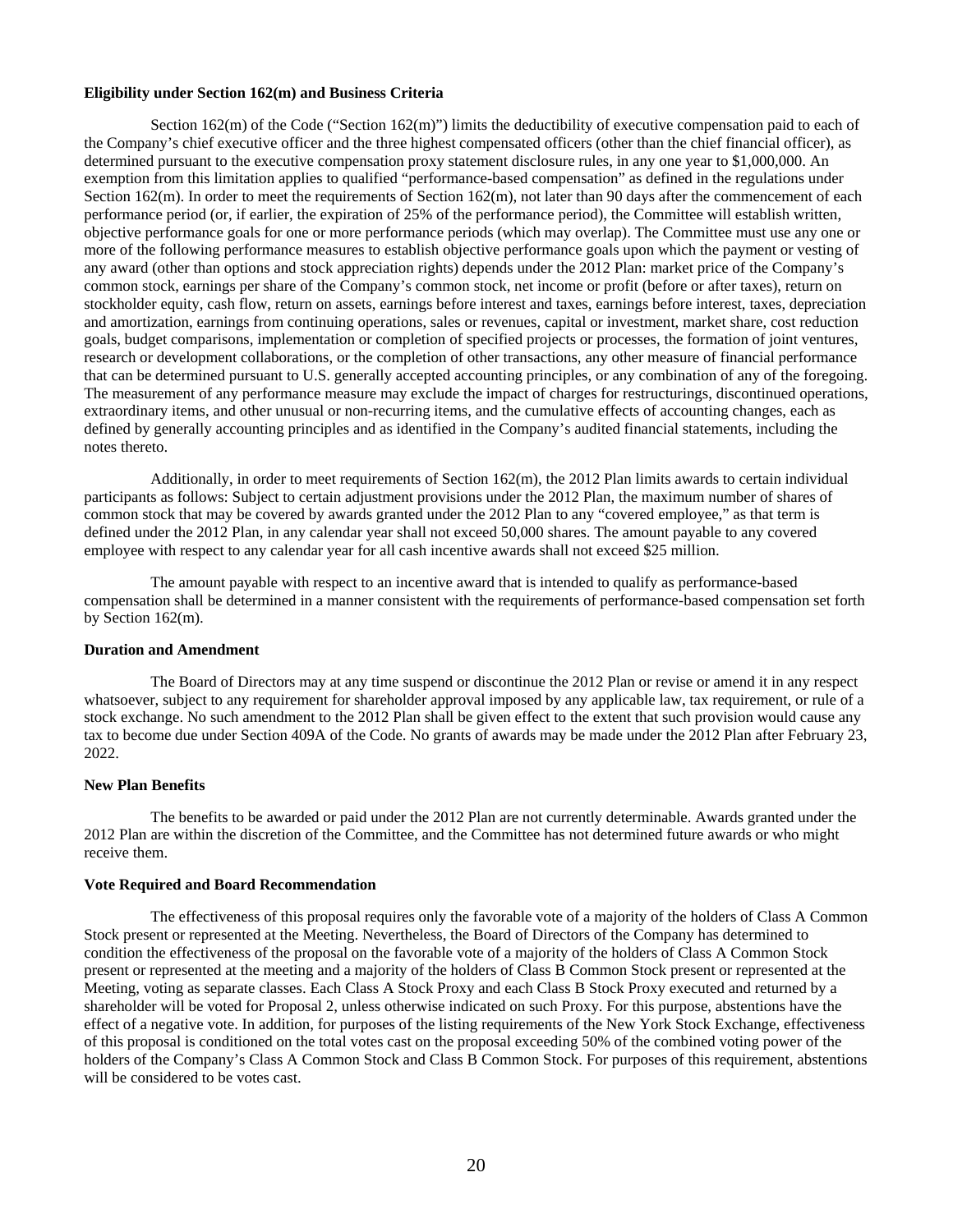### **Equity Compensation Plan Information**

The following table and the note thereafter set forth certain information as of December 31, 2011, concerning the Existing Plans of the Company under which equity securities of the Company are authorized to be issued.

|                                                            | Securities to be issued upon<br>exercise of outstanding<br>options, warrants and rights $(f)$ | Weighted-average exercise<br>price of outstanding options,<br>warrants and rights (\$/share) | Securities remaining available<br>for future issuance under equity<br>compensation plans<br><b>[excluding securities reflected]</b> |
|------------------------------------------------------------|-----------------------------------------------------------------------------------------------|----------------------------------------------------------------------------------------------|-------------------------------------------------------------------------------------------------------------------------------------|
| <b>Plan Category</b>                                       | (a)                                                                                           | (b)                                                                                          | in column (a)] $(\#)$ (c)                                                                                                           |
| Equity compensation plans approved by security holders     | 129.044                                                                                       | 494.95                                                                                       | 233.481                                                                                                                             |
| Equity compensation plans not approved by security holders |                                                                                               | -                                                                                            |                                                                                                                                     |
| Total                                                      | 129.044                                                                                       | 494.95                                                                                       | 233.481                                                                                                                             |

This table does not include information relating to restricted stock grants awarded under The Washington Post Company Incentive Compensation Plan, as amended and restated as of January 19, 2012, which plan has been approved by the stockholders of the Company. At December 31, 2011, there were 22,125 shares of restricted stock outstanding under the 2009–2012 Award Cycle and 31,090 shares of restricted stock outstanding under the 2011–2014 Award Cycle that had been awarded to employees of the Company and its subsidiaries under that Existing Plan. In addition, the Company has from time to time awarded special discretionary grants of restricted stock to employees of the Company and its subsidiaries. At December 31, 2011, there were a total of 24,104 shares of restricted stock outstanding under special discretionary grants approved by the Compensation Committee of the Board of Directors. At December 31, 2011, a total of 239,486 shares of restricted stock were available for future awards.

# **THE BOARD OF DIRECTORS RECOMMENDS A VOTE "FOR" PROPOSAL 2.**

### **PROPOSAL 3: APPROVAL OF 2011 COMPENSATION AWARDED TO NAMED EXECUTIVE OFFICERS**

As required by Schedule 14A of the Securities Exchange Act and the corresponding SEC rules, the Company is seeking an advisory, non-binding shareholder vote with respect to compensation awarded to its named executive officers for 2011 from its Class A Shareholders. On May 12, 2011, the majority of the Company's Class A Shareholders voted in favor of an annual, non-binding shareholder advisory vote on executive compensation and, in consideration of the outcome of the frequency vote, the Board determined to hold such advisory vote each year. The Company's executive compensation program and compensation paid to its named executive officers are described on pages 24-31 of this Proxy Statement. The Compensation Committee oversees the program and compensation awarded, adopting changes to the program and awarding compensation as appropriate to reflect the Company's circumstances and to promote the main objective of the program: to motivate talented employees in order to increase value for shareholders by facilitating long-term growth of the Company. If you are a Class A Shareholder, you may vote for or against the following resolution, or you may abstain. The Compensation Committee will consider the outcome of the vote, along with other relevant factors, in evaluating its executive compensation program. Following the Meeting, the next such non-binding advisory vote to approve the Company's executive compensation is scheduled to occur at the 2013 Annual Meeting of Shareholders.

**Resolved, that the compensation paid to the Company's named executive officers for 2011, as disclosed pursuant to the compensation disclosure rules of the Securities and Exchange Commission, including the Compensation Discussion and Analysis, the compensation tables, narrative discussion and related material included in this Proxy Statement, is hereby APPROVED.** 

# **THE BOARD OF DIRECTORS RECOMMENDS THAT CLASS A SHAREHOLDERS VOTE "FOR" THE APPROVAL OF THE FOREGOING RESOLUTION.**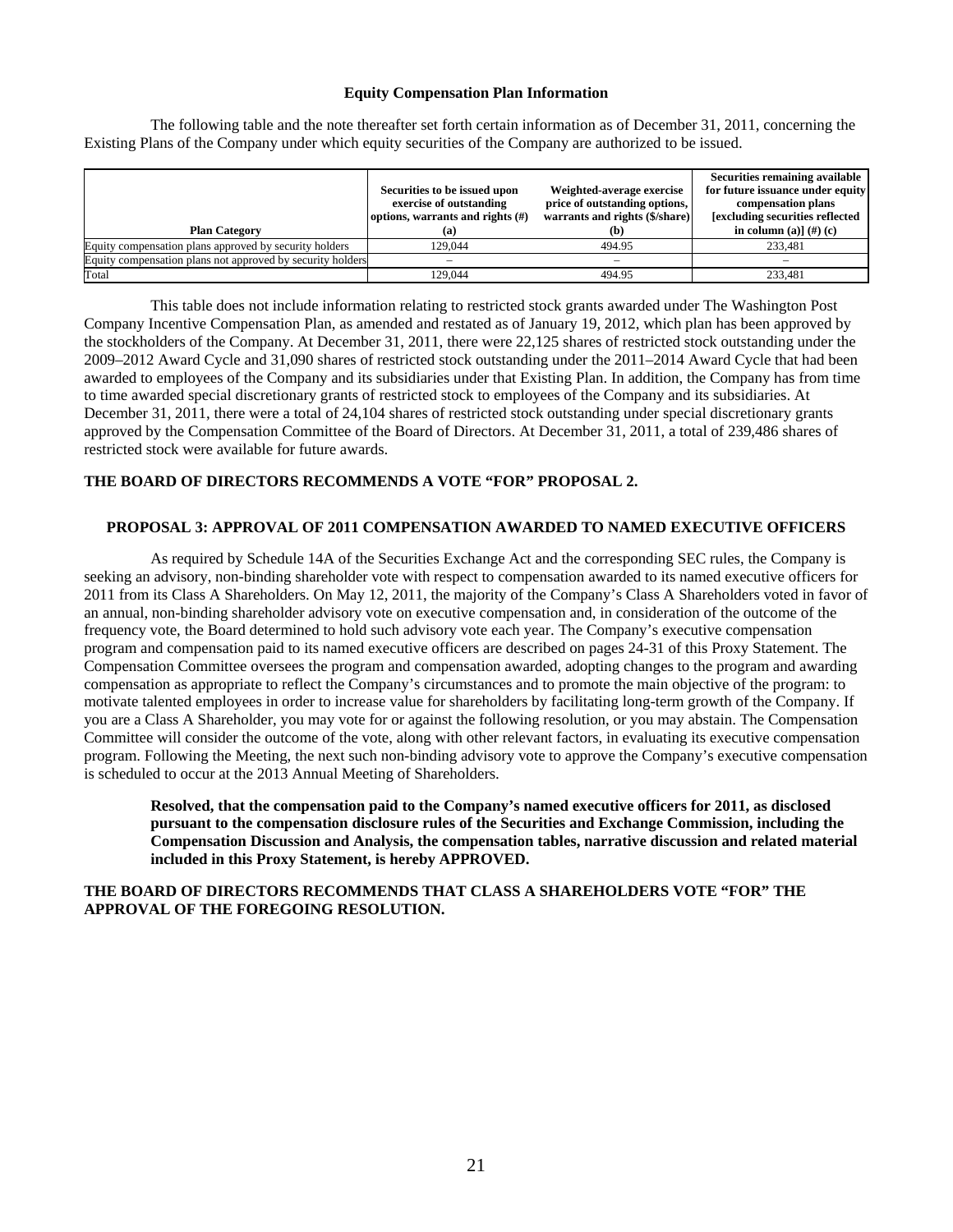# **EXECUTIVE COMPENSATION Compensation Discussion and Analysis**

### **Overview of Compensation Program**

The Compensation Committee (the "Committee") of the Board of Directors has responsibility for establishing and continually monitoring adherence to the Company's compensation philosophy — a philosophy designed to attract, retain and motivate qualified and talented employees who are enthusiastic about the Company's mission and culture. The Committee, which is chaired by Anne M. Mulcahy and includes Lee C. Bollinger, Barry Diller and Larry D. Thompson, seeks to establish total compensation packages that are attractive to employees and comparable to, but not dramatically different from, those offered by peer companies with comparable revenue in the education and media industries. Through regular meetings and discussions with management, the Committee ensures that the total compensation paid to all executives, including named executive officers of the Company, and all employees earning more than \$300,000 in salary, is fair, reasonable and based on performance goals established to increase value for Shareholders by facilitating the long-term growth of the Company. The Committee considers both short-term and long-term plans in determining compensation. Annual plans are used to motivate and reward management for achieving specific yearly goals. Long-term plans, typically three or four years in duration, are designed to reward cumulative long-term goals. All performance criteria, however, including those in annual or relatively short-term plans, are designed to reward executives for making decisions that will enhance the long-term value of the Company. No targets are based on quarterly or partial-year results. Some of these plans reward with cash, and others reward with stock-based compensation. The Company has no specific formula for allocating between cash and non-cash compensation or between long-term and current compensation. Management and the Committee select the method of compensation thought most likely to lead to achievement of the particular goal; however, the Company has historically favored cash compensation over non-cash compensation. Management and the Committee believe that cash incentives provide more targeted rewards for specific performance.

All named executive officers, except Donald E. Graham, Chairman of the Board and Chief Executive Officer, receive an annual salary and restricted stock awards every other year and participate in performance-based annual bonus plans and four-year cash-based Performance Unit Plans. Named executive officers and others occasionally receive restricted stock or stock option grants in off-cycle years as a reward for past performance and incentive for future performance. They also receive the benefits of the Supplemental Executive Retirement Plan (the "SERP"). Mr. Graham receives an annual salary and participates in the Performance Unit Plans and the defined benefit portion of the SERP as described below.

#### **Compensation Committee Charter**

The Board has delegated to the Committee the responsibility of overseeing the administration of the Company's compensation plans and the preparation of all reports and documents required by the rules and regulations of the Securities and Exchange Commission. To meet this responsibility, the Committee is required to meet at least once a year. The Committee annually reviews and approves the corporate goals and objectives upon which the compensation of the Chief Executive Officer and senior management, including the named executive officers, is based. The Committee evaluates the Chief Executive Officer's performance in light of these goals and objectives. Furthermore, the Committee reviews and makes recommendations to the Board with respect to any incentive compensation plans, including equity-based plans, to be adopted or submitted to shareholders for approval. The Committee reviews the Company's succession plans, including (i) the Chairman and Chief Executive Officer's recommendations as to a successor, should he be disabled or unable to perform his duties for an extended period of time and (ii), annually, the Company's efforts at management development.

The Committee may request that any officer or employee of the Company, including its affiliates, or the Company's outside counsel or an independent auditor, attend meetings of the Committee or meet with any members of, or consultants to, the Committee. The Committee has authority to retain or terminate any compensation consultant used to assist in the evaluation of Director, chief executive officer or senior management compensation and has sole authority to approve the consultant's fees and other retention terms. The Committee did not retain any consultant for such purpose in 2011. The Committee also has authority to obtain advice and assistance from internal or external legal, accounting or other advisors.

During 2011, the Committee met six times. Mr. Graham, the Chief Executive Officer, and Ms. McDaniel, Senior Vice President and the secretary of the Committee (also a named executive officer), attended all Committee meetings. Andrew Rosen, Chairman and Chief Executive Officer of Kaplan, Inc., attended three meetings and Matthew Seelye, Chief Financial Officer of Kaplan, Inc., attended one meeting to answer detailed questions from the Compensation Committee regarding Kaplan compensation plans. Representatives of Goldman, Sachs & Co. joined one session to assist the Committee in estimating the fair value of Kaplan. A copy of the Company's Compensation Committee Charter is available under the "Investor Relations" tab at www.washpostco.com.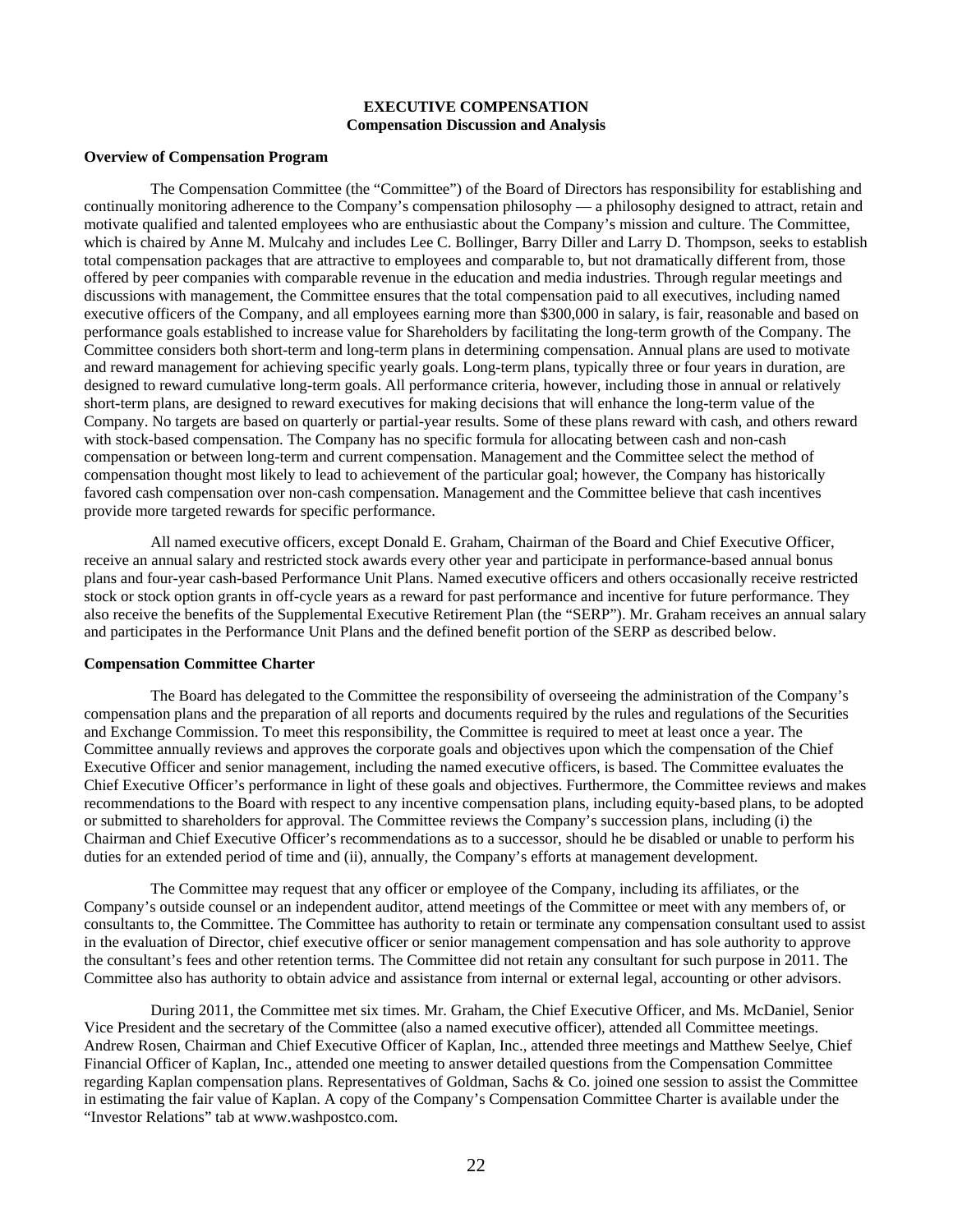### **Role of Executive Officers in Compensation Decisions**

The Committee makes all compensation decisions for the named executive officers of the Company, except those perquisites under \$200,000 per named executive officer that may be approved by the Chief Executive Officer. The Committee also approves the compensation of all employees earning annual salaries of \$300,000 or more and bonuses of \$75,000 or more.

Except for awards involving themselves, Mr. Graham and Ms. McDaniel recommend to the Committee the size of each component of compensation, based on a discussion with the head of the division where the employee works, a review of his or her performance and a comparison of available compensation survey data for that job and geographic area. The Committee examines each of the suggested compensation actions and, in its sole discretion, modifies the awards when appropriate to better reflect the goals of the Company.

At his request, Mr. Graham has not received a raise in his annual salary in 21 years, nor has he received an annual bonus. He stopped accepting grants of Restricted Stock in the Company in 2004. All compensation for Ms. McDaniel is determined solely by the Chief Executive Officer and the Committee. The Chief Executive Officer and the Committee use the same performance-based criteria to set Ms. McDaniel's compensation as they do for all other named executive officers and other senior staff. Ms. McDaniel is asked to leave the Committee meetings when her performance is discussed.

#### **Setting Executive Compensation**

To meet its objectives, the Committee asks the Chief Executive Officer and the secretary of the Committee to draft annual and long-term incentive-based cash and non-cash executive compensation plans. The Committee reviews and, in its sole discretion, modifies the formula and goals established for various awards under the plans before the plans take effect, which is typically no later than the end of the first quarter of the first year covered by the plan.

Through the programs described below, a significant portion of the Company's executive compensation is linked directly to business unit and corporate performance and stock price appreciation. The Committee intends to continue the policy of linking executive compensation to corporate performance and returns to shareholders and deems it desirable that compensation paid under the Incentive Compensation Plan and the Stock Option Plan meet the requirements of Section 162(m) of the Internal Revenue Code concerning deductibility of executive compensation. However, the Committee reserves the right to put in place compensation programs that do not meet those requirements, which may result in compensation payments that are not deductible to the Company, if such programs are otherwise in the best interests of the Company.

### **Elements of Compensation**

The compensation package offered by the Company to its executive officers consists of the following components:

- Competitive base salary;
- Short-term incentive compensation in the form of performance-based annual bonuses;
- Long-term incentive compensation, typically based on performance over three to four years;
- Long-term equity-based incentive compensation in the form of restricted stock and stock options;
- Perquisites; and
- Retirement benefits.

#### **Base Salary**

The Company pays named executive officers base salaries to compensate them for services rendered during the fiscal year. Salaries for named executive officers are based on their responsibilities, their prior experience and their recent performance and are evaluated against market data provided by outside surveys. In 2011, the Committee reviewed data from Towers Watson surveys of U.S. General Industry and Media executives and the Equilar Top 25 Survey. The Company compares its management salaries to those of companies in similar industries and with comparable revenues in order to get a general understanding of the compensation structures maintained by similarly situated companies, but does not target its executives' compensation at a certain level or percentage based upon other companies' arrangements. Salaries are typically reviewed on a 12-month or longer cycle, except when there is a significant change in the executive's responsibilities during a shorter period of time. Such adjustments are determined by evaluating (i) the scope of the new responsibilities, (ii) the competitive market value of that role, (iii) the performance of the individual and (iv) the performance of the Company.

With respect to the base salary paid to Mr. Graham in 2011, the Committee took into account a comparison of base salaries paid to chief executive officers of peer education and media companies, the Company's results in 2010 and Mr. Graham's performance since 1979, when he became publisher of The Washington Post. The Committee noted that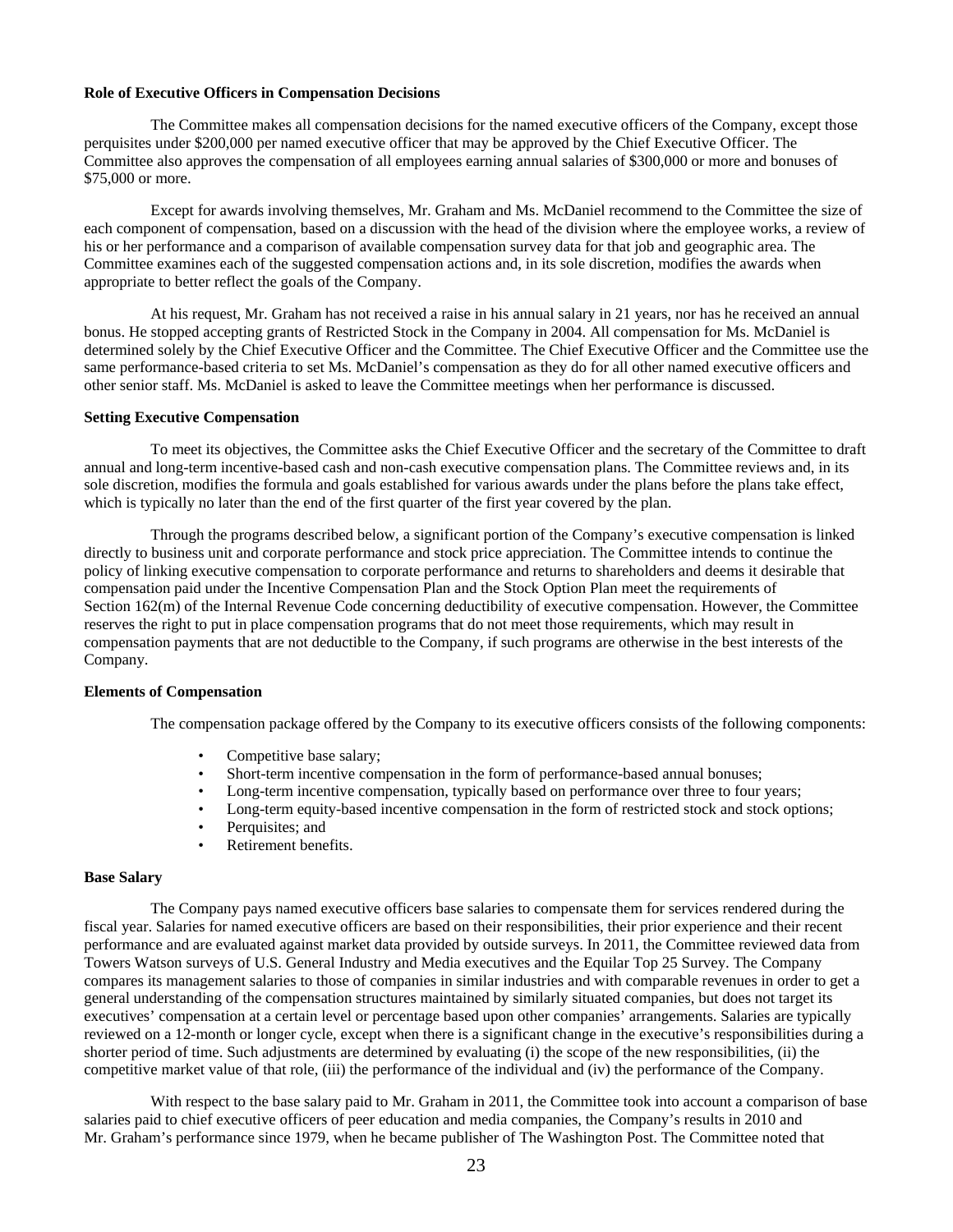Mr. Graham's base salary was, and has long been, significantly below the median of base salaries paid to chief executive officers of these peer companies, including other prominent media companies such as The New York Times Company and Gannett Co., Inc.; and publicly held education companies, including Apollo Group, Inc., DeVry, Inc., Strayer Education, Inc., and Corinthian Colleges, Inc. However, at Mr. Graham's request, the Committee left his salary at \$400,000. The Committee does not give significance to Mr. Graham's below-market salary when reviewing and establishing salaries for other named executive officers.

### **Performance-Based Incentive Compensation**

To supplement base salaries and to reward management (including named executive officers and other employees key to the long-term success of the Company) for meeting specific individual and financial goals, the Class A Shareholders of the Company adopted in December 1981 the Long-Term Incentive Compensation Plan, the predecessor plan to the Incentive Compensation Plan now in place (the "Plan"). In 2001, the Annual Compensation Plan, originally approved by the Class A Shareholders in February 1974, was combined with the Long-Term Incentive Compensation Plan to create the Plan. The purpose of these plans was and is to provide greater incentives to those employees who have been or will be responsible for the Company's future growth, profitability and continued success and to strengthen the ability of the Company to attract, motivate and retain such employees. There are at present approximately 253 employees of the Company who are participants under the Plan and receive annual bonus awards, hold restricted stock and/or hold grants of Performance Units. In addition, the Company has a Stock Option Plan. Each named executive officer, except Mr. Graham (who only participates in the Performance Units portion of the Plan), participates in each of these programs. The elements of compensation relating to Newsweek are no longer applicable after the Company's sale of Newsweek magazine in the third quarter of 2010.

#### *Annual Bonuses*

The Plan calls for annual incentive compensation awards based on the Company and its business units' financial performance compared to goals set immediately prior to or at the beginning of the year in which the award is to be earned. The payout upon the achievement of such goals is equal to a percentage of base salary, which is also set at the beginning of the year. Those percentages are determined on an individual basis, taking into account the responsibilities, prior experience and recent performance of the relevant employee. The 2011 target percentage for each of the named executive officers was as follows: Mr. Jones, 50%; Mr. Rosberg, 40%; Ms. McDaniel, 40%; and Ms. Dillon, 40%. Mr. Graham has asked the Committee not to grant him an annual bonus award. Bonus awards are usually paid in the first quarter of the year following the year in which they were earned.

In 2011, the annual bonus formula for the named executive officers was based on an earnings per share target because the Committee believed that such a goal would align the interests of shareholders and the named executive officers in growing the value of the Company. Management and the Committee believe that they have designed the targets to be challenging, but achievable. Over the past five years, the Company has achieved its financial goals and paid out at target or above in the bonus portion of the Plan in 2009 and 2010; in 2007, 2008 and 2011, the Company achieved less than 100% of its earnings per share goal, as adjusted to exclude certain items. In 2011, the maximum amount that could have been awarded under the Plan was \$124.2 million; the amount actually awarded was \$13.3 million to 115 executives throughout the Company, including the named executive officers.

In 2011, the Company achieved 91% of its earnings per share goal of \$26.45, as adjusted to exclude certain items based upon the annual formula, and taking into account Compensation Committee discretion to exclude certain write-downs and charges. In setting that goal, the Compensation Committee established a formula for bonus purposes that included adjustments for certain items, to the extent that actual amounts varied from those in the 2011 annual budget, which was used as the basis for determining the per share goal of \$26.45. Specifically, these adjustments included additions for unbudgeted acquisitions and divestitures and foreign exchange losses, offset by credits for unbudgeted net pension credits and a Kaplan stock compensation expense budget variance. In making its final bonus determinations for the named executive officers, the Compensation Committee also exercised its discretion to exclude certain unusual and unbudgeted items, in addition to the adjustments included in the formula, from its calculation of the earnings per share goal. Specifically, the adjustments included unbudgeted severance and restructuring charges at Kaplan, a portion of the goodwill impairment at the Company's online lead generation business, and write-downs related to marketable equity securities and one of the Company's affiliates. The Compensation Committee adjusted for these items as they do not relate to the regular operating results that are customarily considered by the Committee in determining bonus amounts. The exhibit to the Company's Form 8-K filed on February 24, 2012 detailed these items, as does page 53 of the Company's Annual Report on Form 10-K filed on February 29, 2012. These items collectively amounted to \$9.28 in diluted earnings per share net additions, or 100% of the total adjustments made.

Taking into account these adjustments, the Company's diluted earnings per share as adjusted for purposes of the bonus determination was \$23.98, compared to reported diluted earnings per share of \$14.70 and a diluted earnings per share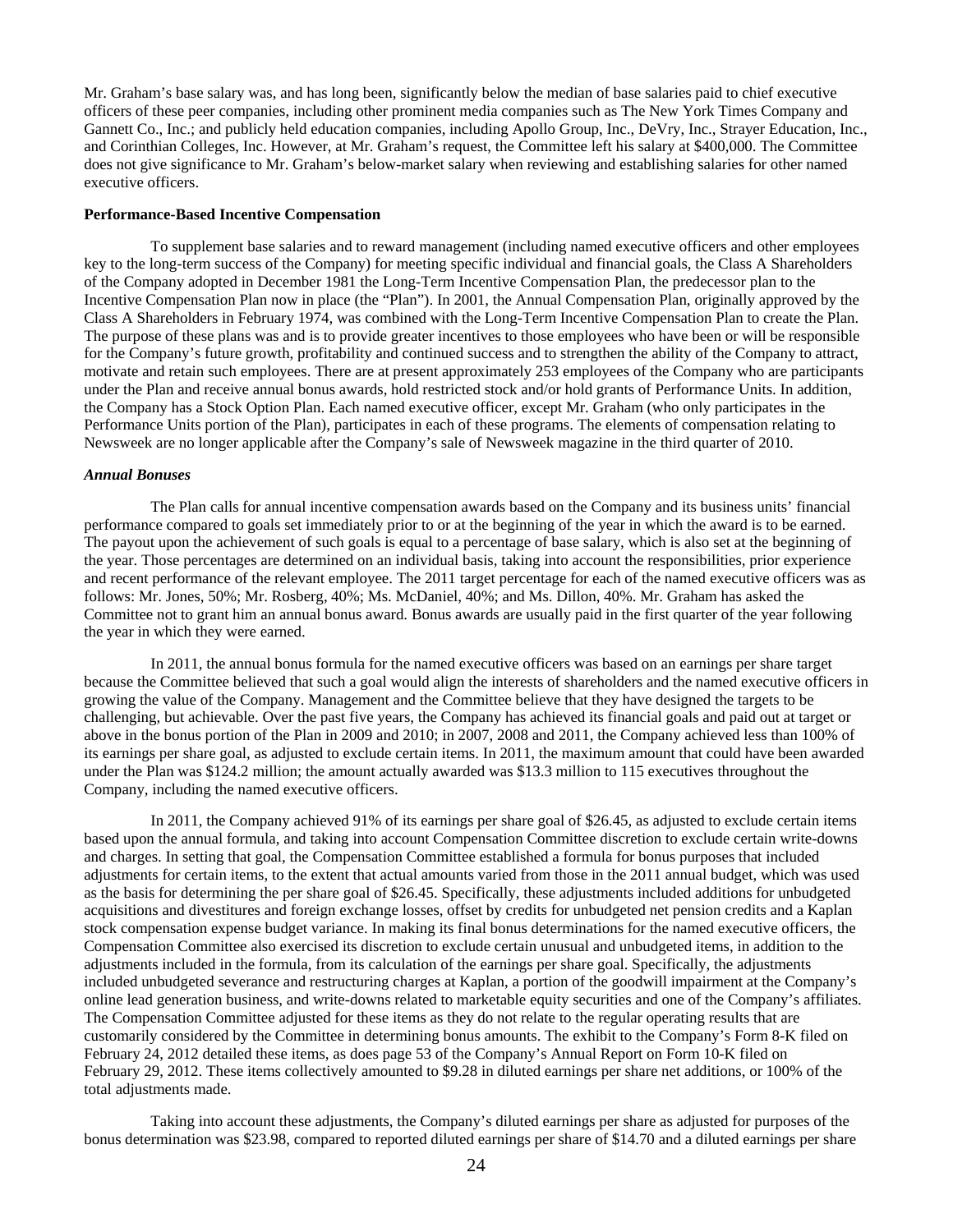goal of \$26.45. As a result, the annual bonus payout was approximately 53% of target, based on the established annual formula.

### *Restricted Stock*

No target stock ownership level exists for the named executive officers, but to align the interests of Shareholders and management and to ensure that the full potential of an executive's compensation package cannot be realized unless stock appreciation occurs over a number of years, the Plan also provides for grants of restricted stock in the Company. To determine the number of shares to be granted, the Committee considers on an individual basis the likely value of shares already held, the level of contribution the employee has previously made and the potential of the employee to bring additional value to the Company. The shares are vested at the end of the restriction period, usually four years, and vesting does not accelerate under their terms, except at the discretion of the Committee.

## *Performance Units*

To highlight specific long-term financial goals, the Plan provides for Performance Unit Plans. All named executive officers participate in these plans, in which performance-based goals are determined at the beginning of each four-year award cycle. The goals consider operating income, peer company performance, cash flow, earnings per share, measures of economic value added, print product circulation and/or quantitative revenue growth or profitability measurements of the Company as a whole or of individual business units. Management and the Committee believe that they have designed the performancebased goals to be challenging but achievable. In the 2003–2006 and 2007–2010 award cycles, the Company exceeded its goals and paid out above target. In the 2001–2004 and 2005–2008 award cycles, the targeted performance goals were not met, and the plan paid out below target. Each performance unit has a nominal value of \$100. The maximum payout of performance units is \$200 per unit, and the payment of a total award to any individual at the end of an award cycle may not exceed \$5 million.

For each cycle under a Performance Unit Plan, the Committee establishes a valuation formula at the start of the cycle. At the end of the cycle, the unit value is calculated based on application of the formula, and payments are made to named executive officers in the year following the end of the cycle. The formula used to calculate the payouts is determined by (i) a weighted combination of factors that relate to individual business unit performance of the Company's operating divisions and (ii) the discretion of the Compensation Committee. A new four-year cycle commences every two years, with the result that there are always two overlapping cycles in progress.

Awards under the 2009–2012 cycle are based on a three-pronged formula. The formula consists of an average of the value of the performance units allocable to 2009-2010 performance of Washington Post Media (the "Post"), Newsweek, Cable ONE, Inc. ("Cable ONE") and Post–Newsweek Stations, Inc. ("PNS") (40%) plus an average of the value of the performance units allocable to 2011–2012 performance of the Post, Cable ONE, and PNS (40%) plus an amount based on Kaplan's achievement of operating income goals (20%). Awards under the 2011–2014 cycle are based on a two-pronged formula. The formula consists of an average of the value of the performance units allocable to performance of the Post, Cable ONE, and PNS (65%) plus an amount based on Kaplan's achievement of operating income goals (35%). Washington Post Media is comprised of several of the Company's publishing operations, including: The Washington Post; *washingtonpost.com*; Express, a free weekday tabloid newspaper; and El Tiempo Latino, a weekly Spanish-language newspaper. The Committee selected these targets because they reflected the key priorities for the Company on the grant date for the applicable time periods. The value of Performance Units in the 2009–2012 and 2011–2014 cycles are determined at the conclusion of those cycles based on the performance criteria described below.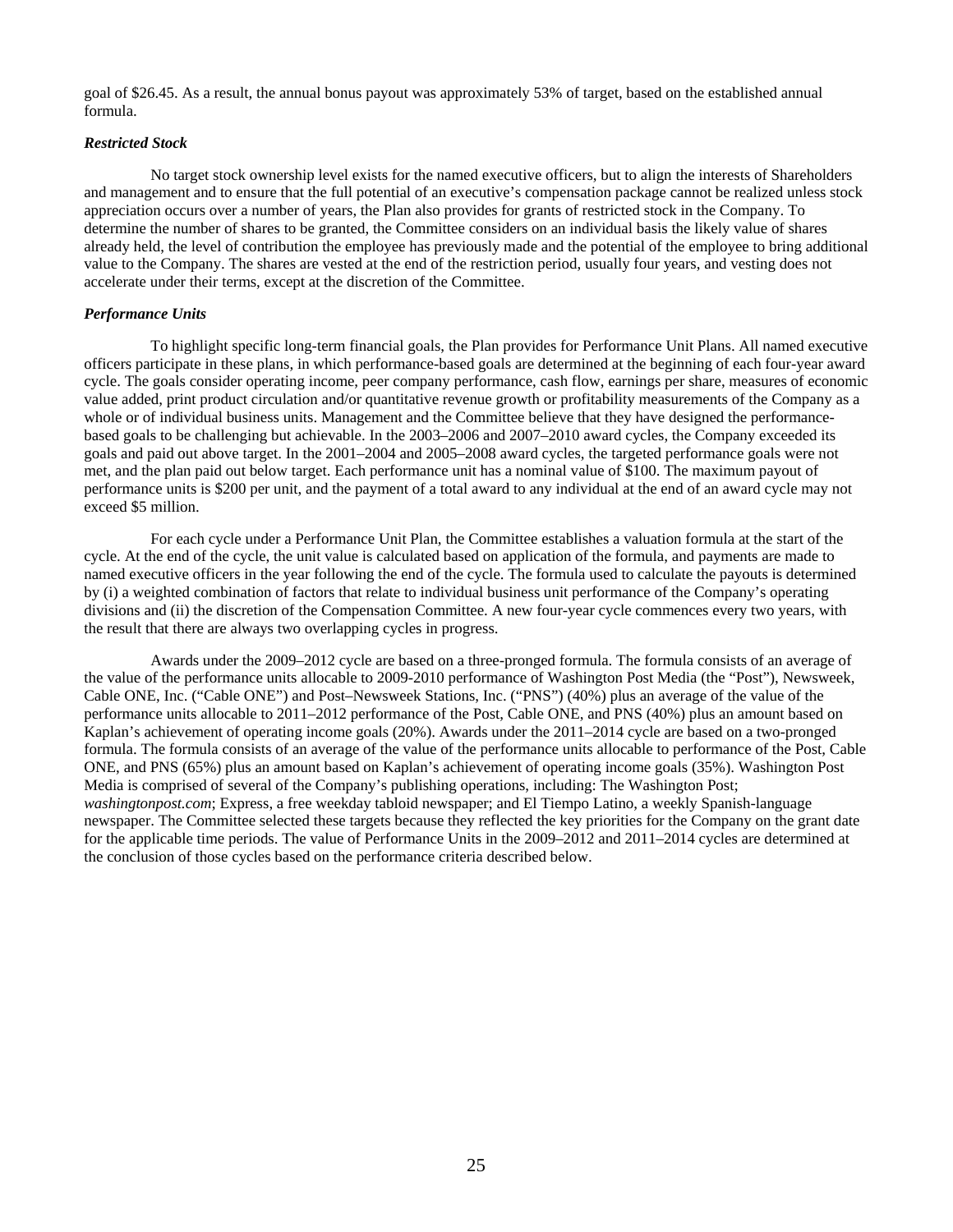The performance measures used in the formula at the Post under the 2009–2012 cycle are based on operating results and, under certain circumstances, the financial performance relative to its peer group. If the Post breaks even or shows a profit in operating income in 2011 and 2012, the value of each Performance Unit will be \$200 per unit. If the Post breaks even or shows a profit in operating income in either 2011 or 2012, the value of each Performance Unit will be \$100 per unit. If the Post fails to break even but shows material improvement in operating income in 2010, 2011 and 2012 and outperforms its peer group in each of those years, the payout will be \$50 per unit. The performance measure used in the formula at the Post under the 2011–2014 cycle is cumulative operating income relative to a breakeven target. Valuation of performance units, based on this measure is as follows:

| Performance | <b>Unit Value</b> |
|-------------|-------------------|
|             | 200               |
|             | 150.              |
|             | 100.              |
|             | 50.               |
|             |                   |

In all cases, the performance measure of operating income excludes pension expense.

The performance measure used in the formula for Cable ONE for both the 2009–2012 and 2011–2014 cycles is cumulative free cash flow relative to a target amount. Free cash flow is defined as operating income, plus depreciation and amortization, less capital expenditures. Valuation of performance units, based on this measure, is as follows:

| Performance | <b>Unit Value</b> |  |  |
|-------------|-------------------|--|--|
|             | 20O               |  |  |
|             |                   |  |  |
|             |                   |  |  |
|             |                   |  |  |
|             |                   |  |  |

The performance measure used for PNS is PNS's cumulative cash flow margin ranking compared to the cash flow margins of selected peer companies at the end of the award cycle. Cash flow margin is computed based on operating income plus depreciation and amortization, as a percentage of revenue. As soon as practical after the award cycle, the Committee determines PNS's cash flow margin rank among the cash flow margins of the peer companies and determines the payout value of each performance unit. The value of each performance unit is determined as set forth in the following table:

| <b>PNS Cash Flow Margin Rank</b> |   | 2009-2012<br>Cycle<br><b>Unit Value</b> | 2011-2014<br>Cycle<br><b>Unit Value</b> |     |  |
|----------------------------------|---|-----------------------------------------|-----------------------------------------|-----|--|
| #1                               |   | 150                                     |                                         | 150 |  |
| #2                               | S | 100                                     |                                         | 125 |  |
| #3                               | S | 50                                      |                                         | 50  |  |
| Below #3                         |   |                                         |                                         |     |  |

For the 2009–2012 and 2011–2014 award cycles, the PNS formula provides that payout value will be increased by \$12.50 for each of the four years during the award cycle in which PNS's actual cash flow margin is not only number one among peer companies, but is also 2% higher than the nearest competitor among the peer companies. The formula also provides that the payout value will be reduced by 50% if PNS does not produce operating income in one of the four years during the award cycle. If PNS does not produce operating income for two years in the cycle, there will be no payout under the plan.

The performance measure used for Kaplan under the 2009–2012 cycle is operating income in 2011 and 2012, excluding Kaplan stock compensation expense. The performance measure used for Kaplan under the 2011–2014 cycle is its cumulative operating income during the four-year period, excluding Kaplan stock compensation expense.

Because the performance measures that compose the valuation formula for performance units are cumulative for the measures applicable to Kaplan, the Post, Cable ONE and PNS, it is not possible to calculate with certainty any interim performance unit values mid-cycle, and no named executive officer is entitled to any payout until the Performance Units vest and the Committee approves the valuation at the conclusion of the cycle.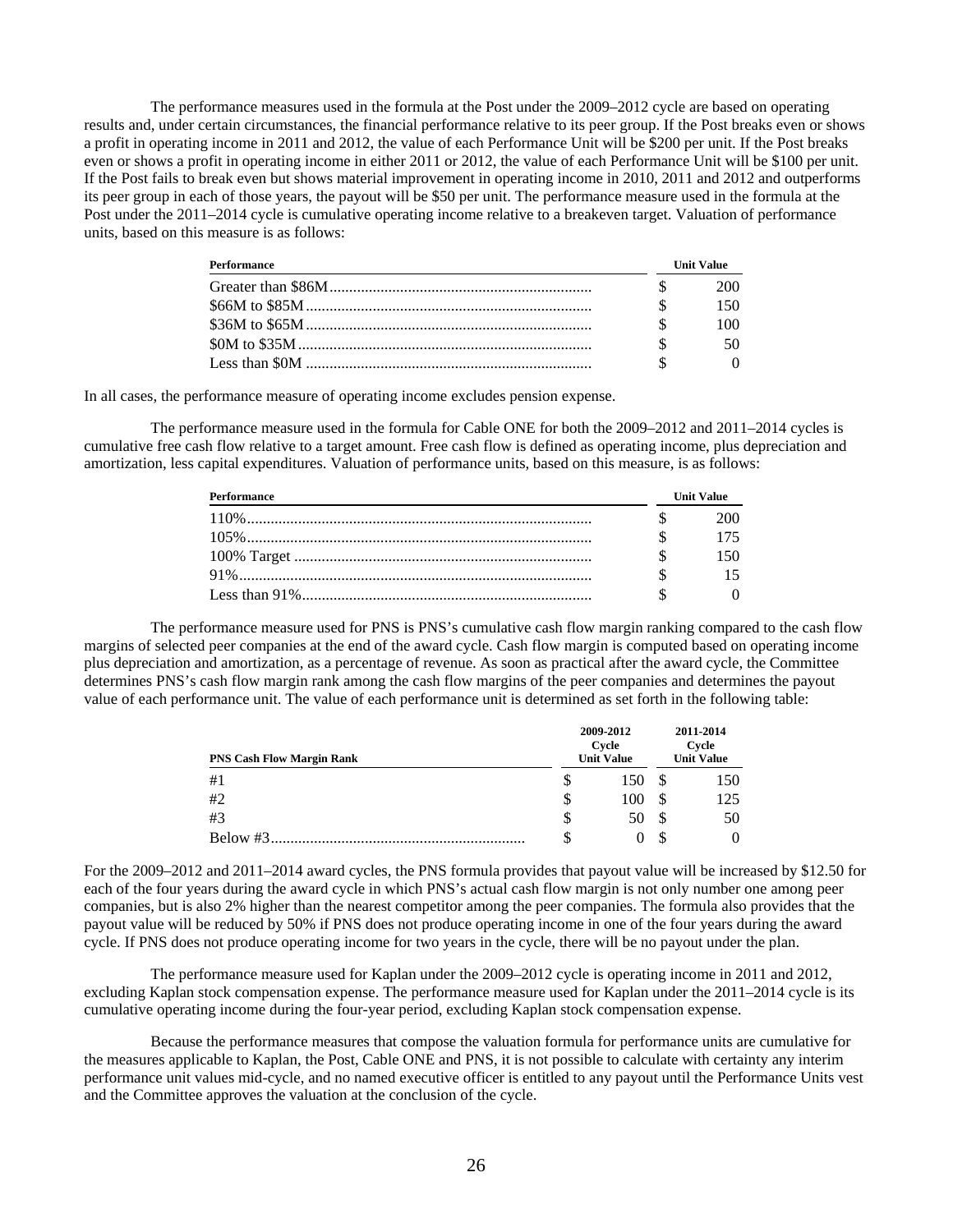Mr. Graham holds 9,750 units in the 2009–2012 cycle and 9,750 units in the 2011–2014 cycle. Mr. Jones holds 5,500 units in the 2009–2012 cycle and 6,000 units in the 2011–2014 cycle. Mr. Rosberg holds 5,500 units in the 2009–2012 cycle and 6,000 units in the 2011–2014 cycle. Ms. McDaniel holds 5,500 units in the 2009–2012 cycle and 6,000 units in the 2011–2014 cycle. Ms. Dillon holds 5,500 units in the 2009–2012 cycle and 6,000 units in the 2011–2014 cycle. Mr. Graham has requested that his payout be no more than \$400,000 for the open cycles of the Performance Unit Plan.

#### *Stock Options*

Although the Company grants stock options sparingly, the Company's Stock Option Plan, which was reauthorized by shareholders in 2003 and is separate from the Plan, provides that shares of Class B Stock can be issued upon the exercise of stock options that have been granted to key employees of the Company. The Committee grants options only when a key employee has made a significant contribution to the Company and demonstrates the ability to contribute more. The options generally vest 25% per year over four years and are exercisable for ten years from the grant date. As of the end of the Company's 2011 fiscal year, Mr. Jones held options to acquire 5,000 shares of Class B Stock (1,000 granted in 2002, 3,000 granted in 2008 and 1,000 granted in 2010). Mr. Rosberg held options to acquire 1,000 shares of Class B Stock, granted in 2008. Ms. McDaniel held options to acquire 3,000 shares of Class B Stock (1,000 granted in 2003, 1,000 granted in 2004 and 1,000 granted in 2008). Ms. Dillon held options to acquire 1,000 shares of Class B Stock, granted in 2008. Given Mr. Graham's significant ownership in the Company, the Committee has not granted any stock options to Mr. Graham.

### **Perquisites**

The Company provides few perquisites for the named executive officers. In 2011, Ms. McDaniel received financial and tax advice valued at \$19,229. Ms. Dillon received financial planning services and reimbursement for living expenses valued at \$83,678.

### **Retirement Benefits**

Most employees in the Company, including named executive officers, are eligible to participate in the Company's retirement benefit programs. Benefits under these basic plans are determined on the basis of base salary only, exclusive of all bonuses, deferred compensation and other forms of remuneration. The Company also maintains 401(k) savings plans in which most employees are eligible to participate.

Corporate employees hired on or after September 1, 2009, are entitled to participate in the "cash balance" retirement program. Corporate employees hired prior to September 1, 2009, including all named executive officers who are vested and who begin to take their pension benefit at age 65 or whose age and years of service when added together equal 90, receive an annual pension equal to 1.75% of their highest average 60-month compensation annualized up to the limits permitted by the Internal Revenue Code, minus covered compensation multiplied by the appropriate Social Security offset percentage, multiplied by the number of years of credited service under The TWPC Retirement Benefits Schedule (which was limited up to 30 years until the plan was amended in 2011 to recognize credited service in excess of 30 years). An annual cash pension supplement is also provided to assist in payment of retiree medical coverage equal to \$200 multiplied by the number of years of credited service under The TWPC Retirement Benefits Schedule. An additional cash pension supplement of \$3,000 per year is provided to participants who retire and commence benefit payment after age 55, but prior to age 65, and who had ten years of service at retirement. The pre-age 65 supplement is discontinued when the retiree qualifies for Medicare (the month prior to the 65th birthday).

The Company matches dollar for dollar up to 3% on compensation permitted by the Internal Revenue Service (the "IRS") for corporate employees hired on or after September 1, 2009, and who participate in the 401(k) plan. The Company matches \$1.30 on the dollar up to 4% on compensation permitted by the Internal Revenue Service for all corporate employees who were hired prior to September 1, 2009, and who participate in the 401(k) plan. A participant must complete an eligibility year of service to qualify for matching contributions.

The Company also maintains an unfunded SERP, which is designed to retain and recruit key executives. Participants in the SERP, including named executive officers, are selected by management as employees whom management most wants to retain because of their superior performance, and are approved by the Committee.

To offset limitations placed on the income that can be considered in the formulas of retirement plans by the IRS, the SERP provides a "supplemental normal retirement benefit." This benefit is calculated under the rules of the qualified benefit retirement plan, but without reference to the IRS-imposed income limitations, and includes in the calculation earnings from annual bonuses in the case of certain key executives (including the named executive officers). In any instance in which a retiring executive's supplemented normal retirement benefit exceeds the benefit payable by the qualified benefit plan or plans (\$200,000 in 2012), the Company will pay the excess to him or her as a supplemental retirement benefit.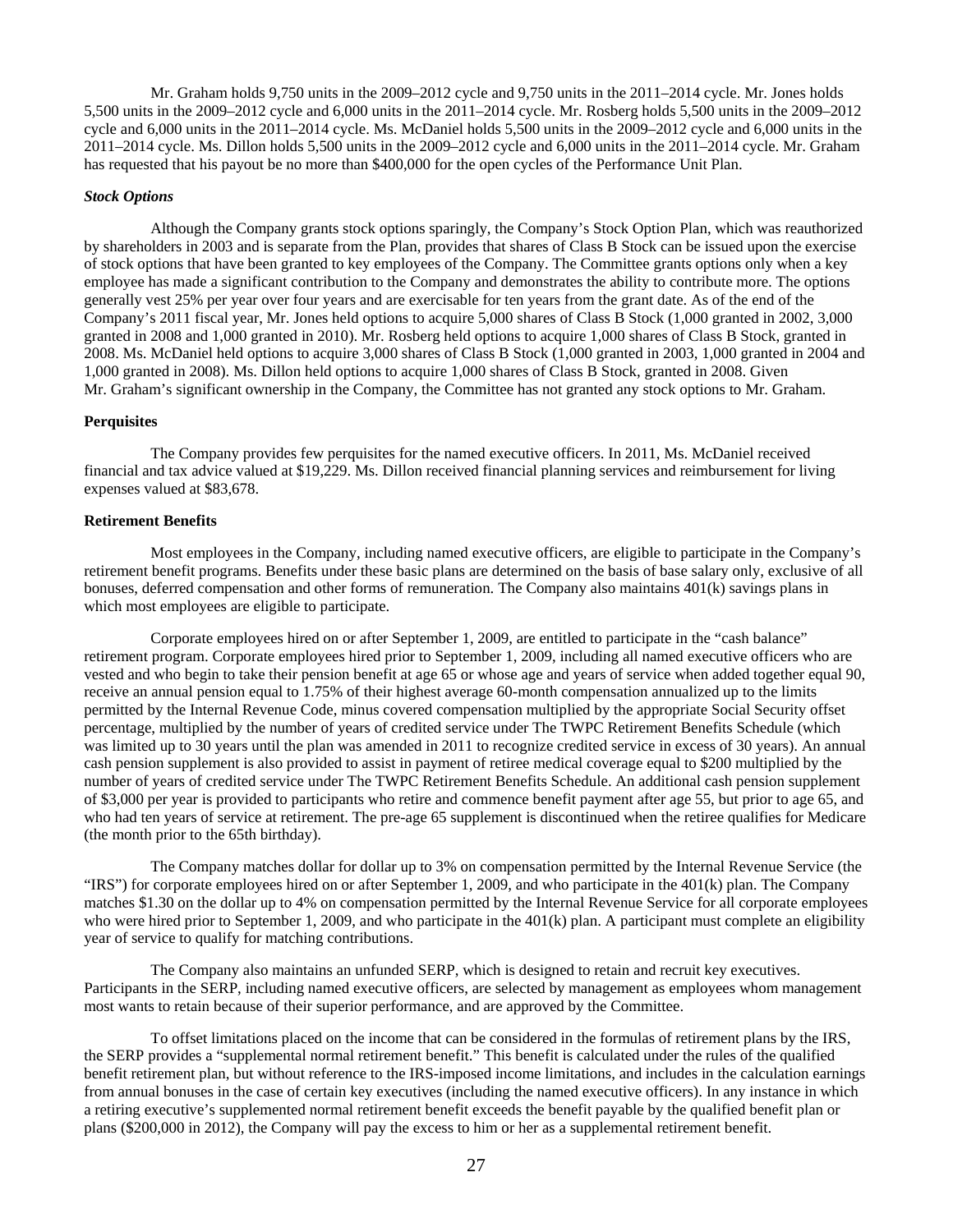The SERP also provides key executives, including the named executive officers, with tax-deferred accruals of amounts proportionate to the benefits available to non-highly compensated participants in the Company's 401(k) savings plan, to the extent that benefits exceed those under the Company's basic plans because of the tax law limitations (\$50,000 in 2012). The executive is required to defer compensation to the SERP savings plan in order to receive the applicable matching company credit each year. Mr. Graham has waived his right to maintain a separate unfunded savings plan account under the SERP.

The Company also has a Deferred Compensation Plan for senior executives (including the named executive officers) comparable to similar plans at peer companies, including those in the same industries with comparable revenues. This plan provides an opportunity for participants to elect to defer the receipt of all or a portion of cash awards under the annual and/or long-term components of the Plan. Elections to defer must be filed in the year prior to the year(s) such awards are earned. Deferred amounts earn investment credits in accordance with participant elections from a choice of investment indexes. Deferred amounts will be payable six months after separation of service or such other future date as specified by the participant at the time of election.

The retirement plans are more fully described under "Pension Benefits," beginning on page 36.

### **Employment Agreements and Severance Packages**

Consistent with its policy, the Company has not entered into any employment agreements with or guaranteed severance packages to any of the named executive officers.

### **Results of Shareholder Advisory Votes on Executive Compensation**

At the 2011 Annual Meeting of Shareholders, the Company's shareholders approved the overall 2010 compensation for its named executive officers, including the policies and practices related thereto, by a majority of the votes cast. The Company believes this vote reflected shareholder approval of its pay for performance philosophy and the absence of pay practices that shareholders consider problematic. Accordingly, the Compensation Committee generally continued to apply the same principles in determining the amounts and types of executive compensation for 2011 as outlined in its compensation philosophy and framework. In addition, at the same meeting, the Company's shareholders approved by a majority a determination that the Company hold annual advisory votes on executive compensation. The Compensation Committee values the shareholder feedback provided through the vote, and will consider the results of the vote, as well as future votes, in refining the development of our compensation program and goal setting in the future.

# **COMPENSATION COMMITTEE REPORT**

The Committee has reviewed and discussed the Compensation Discussion and Analysis required by Item 402(b) of Regulation S-K with management and, based on such review and discussions, the Committee recommended to the Board that the Compensation Discussion and Analysis be included in this Proxy Statement.

> Anne M. Mulcahy, Chairman Lee C. Bollinger Barry Diller Larry D. Thompson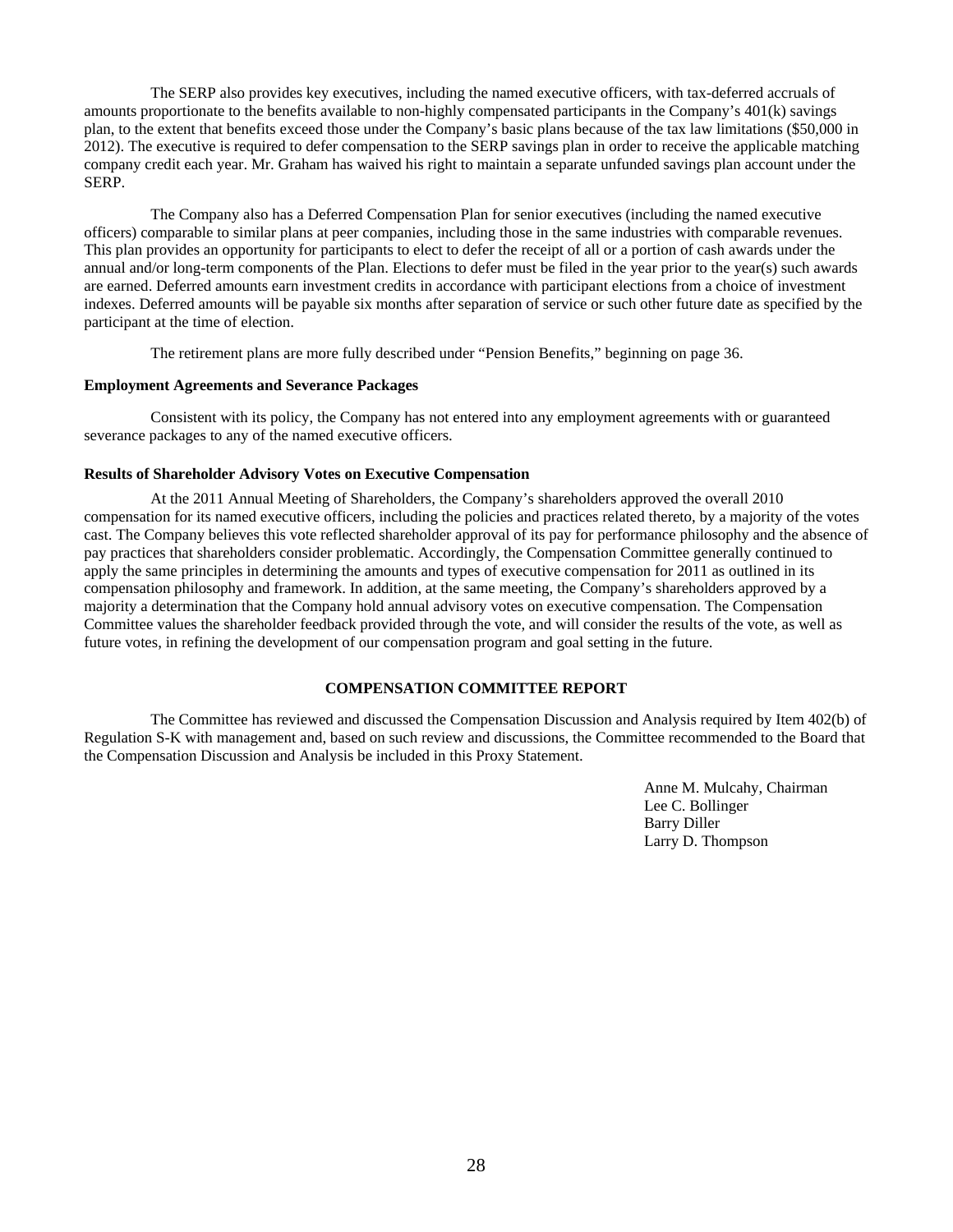The following table shows the compensation paid by the Company during the most recent three years to the principal executive officer, the principal financial officer and the three most highly compensated executive officers of the Company.

| <b>Name and Principal Position</b><br>(a)                 | Year<br>(b) | Salary $(\$)$<br>(c) | Stock<br>Awards (\$)<br>$(d)^1$ | Option<br>Awards (\$)<br>(e) | <b>Non-Equity</b><br><b>Incentive</b><br><b>Plan Com-</b><br>pensation (\$)<br>(f) <sup>2</sup> | Change in<br><b>Pension Value and</b><br>Non-qualified<br><b>Deferred Compen-</b><br>sation Earnings (\$)<br>$(g)^3$ | All<br>Other<br>Compen-<br>sation $(\$)$<br>(h) | Total $(\$)$<br>(i) |
|-----------------------------------------------------------|-------------|----------------------|---------------------------------|------------------------------|-------------------------------------------------------------------------------------------------|----------------------------------------------------------------------------------------------------------------------|-------------------------------------------------|---------------------|
| Donald E. Graham                                          | 2011        | 400,000              | $\qquad \qquad =$               |                              | $\qquad \qquad =$                                                                               | 619,163                                                                                                              | 12,740                                          | 1,031,903           |
| Chairman of the Board and                                 | 2010        | 400,000              |                                 |                              | $\overline{\phantom{0}}$                                                                        | 16,330                                                                                                               | 12,740                                          | 429,070             |
| <b>Chief Executive Officer</b>                            | 2009        | 400,000              |                                 |                              | $\overline{\phantom{0}}$                                                                        | 60,257                                                                                                               | 12,740                                          | 472,997             |
| Hal S. Jones                                              | 2011        | 675,000              | 352,680                         | -                            | 179,700                                                                                         | 967,167                                                                                                              | 46,380                                          | 2,220,927           |
| Senior Vice President Finance and Chief Financial Officer | 2010        | 635,000              |                                 | 106,700                      | 918,600                                                                                         | 498,468                                                                                                              | 37,970                                          | 2,196,738           |
|                                                           |             |                      | 165,280                         |                              |                                                                                                 |                                                                                                                      |                                                 |                     |
|                                                           | 2009        | 600,000              |                                 |                              | 300,000                                                                                         | 530,001                                                                                                              | 35,930                                          | 1,631,211           |
| Gerald M. Rosberg                                         | 2011        | 575,000              | 352,680                         | –                            | 122,500                                                                                         | 780,214                                                                                                              | 50,580                                          | 1,880,974           |
| Senior Vice President -                                   | 2010        | 545,000              |                                 |                              | 1,181,300                                                                                       | 588,911                                                                                                              | 42,740                                          | 2,357,951           |
| Planning and Development                                  |             |                      | 165,280                         |                              |                                                                                                 |                                                                                                                      |                                                 |                     |
|                                                           | 2009        | 515,000              |                                 |                              | 515,000                                                                                         | 346,530                                                                                                              | 40,863                                          | 1,582,673           |
| Ann L. McDaniel                                           | 2011        | 575,000              | 352,680                         |                              | 122,500                                                                                         | 1,491,123                                                                                                            | 68,164                                          | 2,609,467           |
| Senior Vice President                                     | 2010        | 530,000              |                                 |                              | 1,557,300                                                                                       | 431,879                                                                                                              | 76,629                                          | 2,595,808           |
|                                                           | 2009        | 470,000              | 1,301,580                       |                              | 188,000                                                                                         | 224,295                                                                                                              | 77,335                                          | 2,261,210           |
| Veronica Dillon                                           | 2011        | 575,000              | 352,680                         |                              | 122,500                                                                                         | 646,458                                                                                                              | 127,854                                         | 1,824,492           |
| Senior Vice President,                                    | 2010        | 545,000              |                                 |                              | 939,500                                                                                         | 338,429                                                                                                              | 116,372                                         | 1,939,301           |
| Secretary and General Counsel                             | 2009        | 520,000              | 165,280                         |                              | 208,000                                                                                         | 207,148                                                                                                              | 119,284                                         | 1,219,712           |

#### **SUMMARY COMPENSATION TABLE**

(1) The value of the stock awards and the option awards is disclosed based on the grant date fair value computed in accordance with FASB ASC TOPIC 718. They represent the fair value amounts associated with grants made through the close of the 2011 fiscal year, rather than amounts paid to or realized by the named executive officers. There can be no assurance that the amounts calculated will be realized, and amounts realized could ultimately exceed the amounts calculated.

(2) Amounts in this column for 2011 represent payments under the annual bonus plan. Amounts in this column for 2010 represent payments under the 2010 annual bonus plan and the 2007-2010 Performance Unit Plan as follows: Mr. Graham requested that the compensation committee not consider for payment his performance unit award valued at \$1,209,000; Mr. Jones – \$546,600 in annual bonus and \$372,000 in performance units; Mr. Rosberg – \$375,300 in annual bonus and \$806,000 in performance units; Ms. McDaniel – \$912,500 in annual bonus and \$644,800 in performance units; Ms. Dillon – \$375,300 in annual bonus and \$564,200 in performance units. Amounts in this column for 2009 represent payments under the annual bonus plan.

(3) There were no above-market or preferential earnings on compensation that are deferred on a basis that is not tax-qualified. Thus, no such earnings are reflected in the amounts shown in this column.

Benefits were assumed to commence at the age when they are first unreduced, and were discounted to the date as of which they were determined (either 12/31/2011 or 12/31/2010). Assumed benefit commencement ages are shown below, rounded to the nearest age:

| Graham:   | age 67 (12/31/2011); age 66 (12/31/2010) |
|-----------|------------------------------------------|
| Jones:    | age 63 (12/31/2011 and 12/31/2010)       |
| Rosberg:  | age 66 (12/31/2011); age 65 (12/31/2010) |
| McDaniel: | age 59 (12/31/2011 and 12/31/2010)       |
| Dillon:   | age 65 (12/31/2011 and 12/31/2010)       |

 Mr. Graham and Mr. Rosberg have both reached Normal Retirement Age (age 65). Mr. Jones, Ms. McDaniel, and Ms. Dillon have all met the eligibility requirements for Early Retirement (age 55, with 10 years of company service).

Benefits in 2011 are attributable to The Retirement Plan for Washington Post Companies ("Retirement Plan") and the corresponding benefit under the SERP as follows: Mr. Graham – \$411,240 Retirement Plan and \$207,923 the SERP; Mr. Jones – \$148,280 Retirement Plan and \$818,887 the SERP; Mr. Rosberg – \$157,513 Retirement Plan and \$622,701 the SERP; Ms. McDaniel – \$249,104 Retirement Plan and \$1,242,019 the SERP; Ms. Dillon – \$79,168 Retirement Plan and \$567,290 the SERP. Mr. Graham's Retirement Plan for Washington Post Company benefits increased both due to the increase in qualified pay limits between 12/31/2010 and 12/31/2011 and due to the 2011 Plan amendment that recognizes credited service in excess of 30 years. Mr. Graham's total pension plan benefits increased as a result of the 2011 Plan amendment recognizing credited service in excess of 30 years.

The values of accumulated plan benefits were determined using a discount rate of 4.7% at 12/31/2011 and 5.6% at 12/31/2010.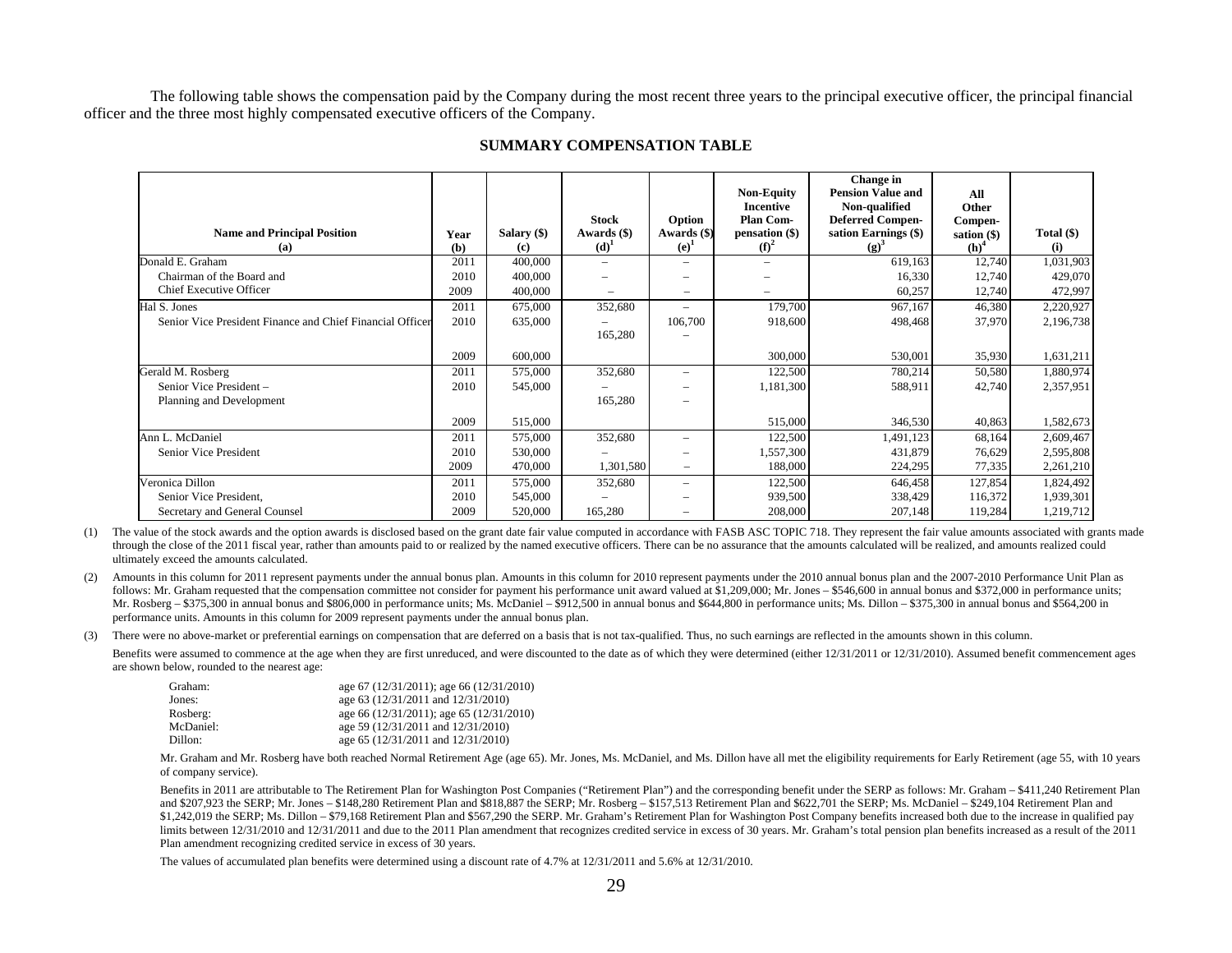### **ALL OTHER COMPENSATION**

| <b>Name</b><br>(a) | Perquisites (\$)<br>$(b)^1$ | $401(k)$ Company<br>Contributions (\$)<br>(c) | <b>SERP Company</b><br>Contributions (\$)<br>(d) | Dividends Not<br><b>Factored in</b><br><b>Grant Date</b><br><b>Fair Value of</b><br>Equity Awards (\$)<br>$(e)^2$ | Total $(\$)$<br>(f) |
|--------------------|-----------------------------|-----------------------------------------------|--------------------------------------------------|-------------------------------------------------------------------------------------------------------------------|---------------------|
| Donald E. Graham   | $\equiv$                    | 12,740                                        |                                                  | $\equiv$                                                                                                          | 12,740              |
| Hal S. Jones       | -                           | 12.740                                        | 22,360                                           | 11.280                                                                                                            | 46,380              |
| Gerald M. Rosberg  | -                           | 12.740                                        | 17,160                                           | 20.680                                                                                                            | 50,580              |
| Ann L. McDaniel    | 19.229                      | 12.740                                        | 17.160                                           | 19,035                                                                                                            | 68,164              |
| Veronica Dillon    | 83.678                      | 12.740                                        | 17.160                                           | 14.276                                                                                                            | 127.854             |

(1) The amount represents financial planning services provided by the Company for Ms. McDaniel; the amount represents \$17,827 for financial planning services and \$65,851 for living expenses provided by the Company for Ms. Dillon.

(2) The amounts represent dividends attributable to restricted stock granted under the Company's Incentive Compensation Plan.

The following table provides information on awards made under the Company's Incentive Compensation Plan to each of the named executive officers in 2011. The types of awards granted in 2011 include annual incentive, restricted stock awards, and performance units: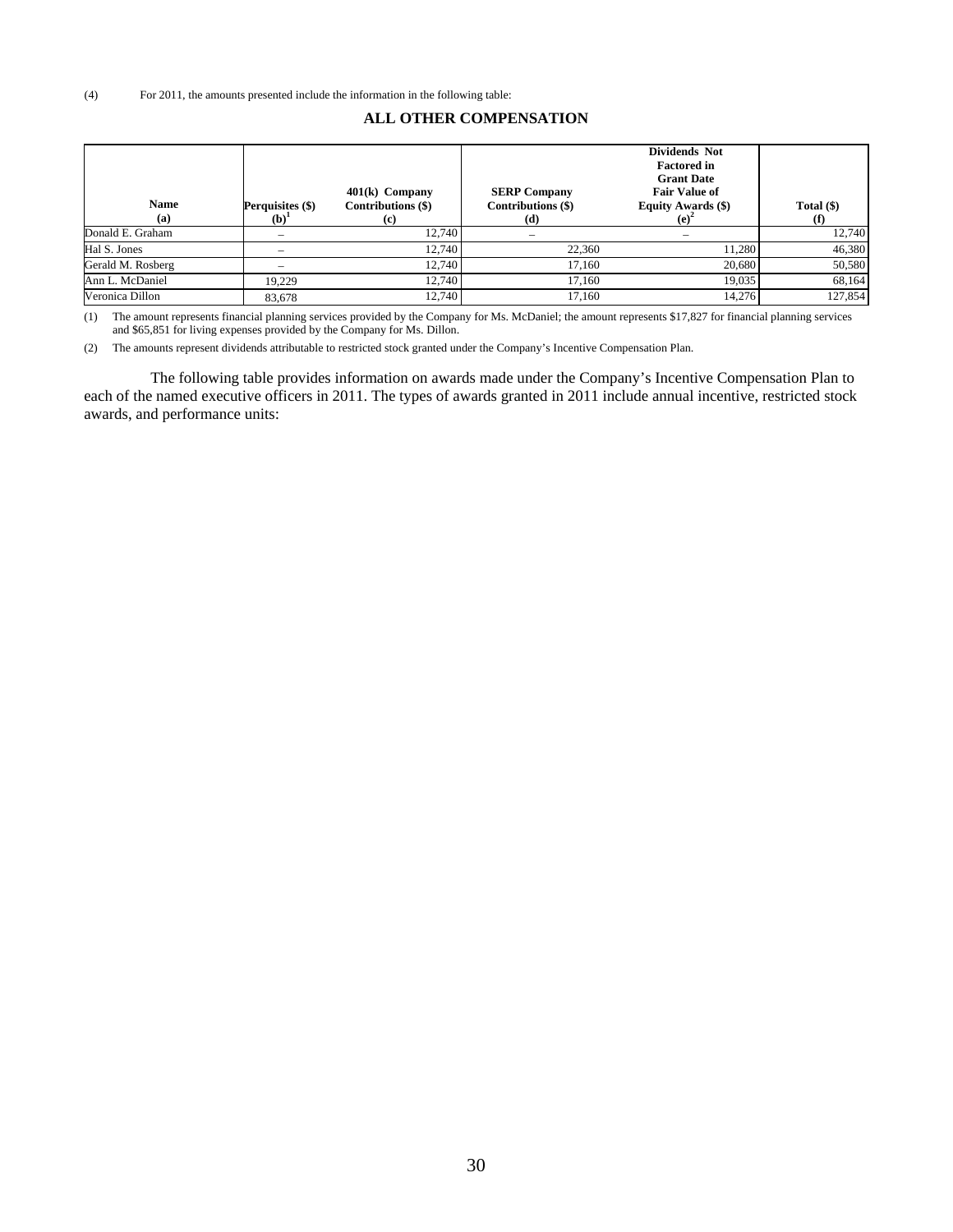# **GRANTS OF PLAN-BASED AWARDS**

|                                            | Non-<br>equity<br><b>Incentive</b><br>Plan |                                                                                  |                                   | <b>Estimated Future Payouts Under</b><br><b>Non-Equity Incentive Plan Awards</b> |                     | <b>Future Payouts Under</b><br><b>Equity Incentive Plan</b> | <b>Estimated</b><br>Awards |                          |                                                                                                                                   | All Other All Other                                                                                              |                          | <b>Closing</b><br>Price on                                                                | Grant<br>Date<br>Fair                                                                       |
|--------------------------------------------|--------------------------------------------|----------------------------------------------------------------------------------|-----------------------------------|----------------------------------------------------------------------------------|---------------------|-------------------------------------------------------------|----------------------------|--------------------------|-----------------------------------------------------------------------------------------------------------------------------------|------------------------------------------------------------------------------------------------------------------|--------------------------|-------------------------------------------------------------------------------------------|---------------------------------------------------------------------------------------------|
| Name (a)                                   | Grant<br>Date<br>(b)                       | Awards:<br><b>Number</b><br>of Units<br>or Other<br><b>Rights</b><br>(f#)<br>(c) | <b>Threshold</b><br>$($ \$<br>(d) | <b>Target</b><br>$($)$<br>(e)                                                    | Max<br>$($)$<br>(f) | <b>Threshold</b><br>$($ \$ $)$<br>(d)                       | $(\$)$<br>(e)              | $($)$<br>(f)             | <b>Stock</b><br>Awards:<br>Number of Number of Price of<br><b>Shares</b><br><b>Target</b> Maxof Stock or Underlying Awards<br>(g) | Awards: or Base<br><b>Securities</b> Option<br>Units $(\#)$ Options $(\#)(\frac{6}{\text{share}})$<br><b>(h)</b> | Option Exercise<br>(i)   | Date of<br><b>Grant</b> for<br>Option<br>Awards, if<br><b>Different</b><br>$($ \$)<br>(j) | <b>Value</b><br>of<br><b>Stock</b><br>and<br>Option<br>Awards<br>$\left( \mathbf{k}\right)$ |
| Donald E.<br>Graham                        |                                            |                                                                                  |                                   |                                                                                  |                     |                                                             |                            |                          |                                                                                                                                   |                                                                                                                  |                          |                                                                                           |                                                                                             |
| Performance<br>Units <sup>3</sup>          | 1/3/2011                                   | 9,750                                                                            | 31,688                            | 400,000                                                                          | 400,000             | ÷                                                           |                            | L                        |                                                                                                                                   |                                                                                                                  |                          |                                                                                           |                                                                                             |
| Hal S. Jones<br>Annual                     |                                            |                                                                                  |                                   |                                                                                  |                     |                                                             |                            |                          |                                                                                                                                   |                                                                                                                  |                          |                                                                                           |                                                                                             |
| Incentiv<br>e <sup>1</sup><br>Restricted   |                                            |                                                                                  | 168,750                           | 337,500                                                                          | 590,625             |                                                             |                            |                          |                                                                                                                                   |                                                                                                                  |                          |                                                                                           |                                                                                             |
| Stock <sup>2</sup>                         | 1/5/2011                                   |                                                                                  |                                   |                                                                                  |                     |                                                             |                            | $\overline{\phantom{0}}$ | 800                                                                                                                               |                                                                                                                  |                          |                                                                                           | 352,680                                                                                     |
| Performance<br>Units $3$                   | 1/3/2011                                   | 6,000                                                                            | 19,500                            | 600,000                                                                          | 1,200,000           |                                                             |                            | $\overline{\phantom{0}}$ |                                                                                                                                   |                                                                                                                  |                          |                                                                                           |                                                                                             |
| Gerald M.<br>Rosberg<br>Annual<br>Incentiv |                                            |                                                                                  |                                   |                                                                                  |                     |                                                             |                            |                          |                                                                                                                                   |                                                                                                                  |                          |                                                                                           |                                                                                             |
| e <sup>1</sup>                             |                                            |                                                                                  | 115,000                           | 230,000                                                                          | 402,500             |                                                             |                            |                          |                                                                                                                                   |                                                                                                                  |                          |                                                                                           |                                                                                             |
| Restricted<br>Stock <sup>2</sup>           | 1/5/2011                                   |                                                                                  |                                   |                                                                                  |                     |                                                             |                            | $\overline{\phantom{0}}$ | 800                                                                                                                               |                                                                                                                  |                          |                                                                                           | 352,680                                                                                     |
| Performance<br>Units $3$                   | 1/3/2011                                   | 6,000                                                                            | 19,500                            | 600,000                                                                          | 1,200,000           | $\equiv$                                                    |                            | $\equiv$                 | $\overline{\phantom{0}}$                                                                                                          |                                                                                                                  | $\overline{\phantom{0}}$ |                                                                                           |                                                                                             |
| Ann L.<br>McDaniel<br>Annual<br>Incentiv   |                                            |                                                                                  |                                   |                                                                                  |                     |                                                             |                            |                          |                                                                                                                                   |                                                                                                                  |                          |                                                                                           |                                                                                             |
| $e^1$<br>Restricted                        |                                            |                                                                                  | 115,000                           | 230,000                                                                          | 402,500             |                                                             |                            |                          |                                                                                                                                   |                                                                                                                  |                          |                                                                                           |                                                                                             |
| Stock <sup>2</sup>                         | 1/5/2011                                   |                                                                                  |                                   |                                                                                  |                     |                                                             |                            | $\overline{\phantom{0}}$ | 800                                                                                                                               |                                                                                                                  |                          |                                                                                           | 352,680                                                                                     |
| Performance<br>Units <sup>3</sup>          | 1/3/2011                                   | 6,000                                                                            | 19,500                            | 600,000                                                                          | 1,200,000           | $\equiv$                                                    |                            |                          | $\overline{\phantom{0}}$                                                                                                          |                                                                                                                  | ÷                        |                                                                                           |                                                                                             |
| Veronica Dillon<br>Annual<br>Incentiv      |                                            |                                                                                  |                                   |                                                                                  |                     |                                                             |                            |                          |                                                                                                                                   |                                                                                                                  |                          |                                                                                           |                                                                                             |
| e <sup>1</sup>                             |                                            |                                                                                  | 115,000                           | \$230,000                                                                        | 402,500             |                                                             |                            |                          |                                                                                                                                   |                                                                                                                  |                          |                                                                                           |                                                                                             |
| Restricted<br>Stock <sup>2</sup>           | 1/5/2011                                   |                                                                                  |                                   |                                                                                  |                     |                                                             |                            | $\overline{\phantom{0}}$ | 800                                                                                                                               |                                                                                                                  |                          |                                                                                           | 352,680                                                                                     |
| Performance<br>Units $3$                   | 1/3/2011                                   | 6,000                                                                            | 19,500                            | 600,000                                                                          | 1,200,000           |                                                             |                            |                          |                                                                                                                                   |                                                                                                                  |                          |                                                                                           |                                                                                             |

(1) Amounts presented are the threshold, target and maximum payouts under the annual bonus component of the Company's Incentive Compensation Plan. The Compensation Committee sets the performance-based goals for the purpose of the annual incentive awards to be paid for fiscal year 2011. The amount in column (d) represents the minimum payment level, which is 50% of the target. The amount shown in column (f) represents the maximum payout level, which is 175% of the target. In the event that the goals set by the Compensation Committee are not attained, no amount would be paid.

(2) These grants represent shares of restricted stock. These awards vest at the end of a four-year restriction period. Grant date fair value calculated using the closing price of a share of the Company's Class B Common Stock as of January 4, 2011 (\$440.85).

(3) These grants represent performance units granted as part of a four-year award cycle. The Compensation Committee has set the performance-based goals for these grants, which are to be paid in fiscal year 2015. With the exception of those performance units granted to Mr. Graham, the amount in column (d) represents the minimum payment level, which is \$3.25 per unit. The amount shown in column (e) represents the nominal value of each unit, which is \$100 per unit, and the amount in column (f) represents the maximum payout per unit, which is \$200 per unit. The amounts appearing in columns (e) and (f) for Mr. Graham reflect his request that he be paid no more than \$400,000 as a result of this award. In the event that the goals set by the Compensation Committee for these grants are not attained, no amount will be paid.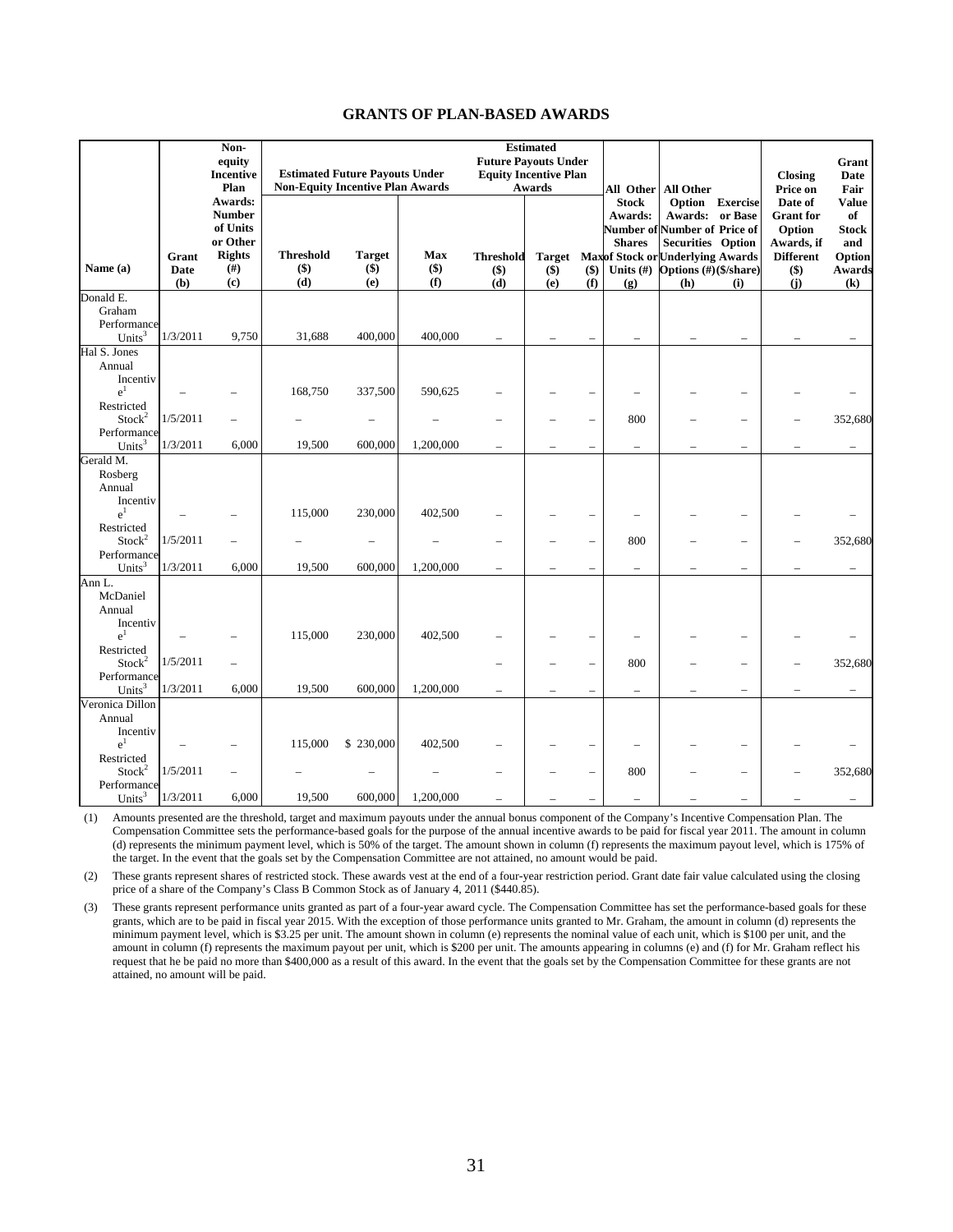# **NARRATIVE DISCLOSURE TO SUMMARY COMPENSATION TABLE AND GRANTS OF PLAN-BASED AWARDS TABLE**

The following describes material features of the compensation disclosed in the Summary Compensation Table and the Grants of Plan-Based Awards Table.

**Employment Agreements.** Consistent with its policy, the Company has not entered into any employment agreements with, or guaranteed severance packages to, any of the named executive officers.

**Annual Bonus/Incentive.** Both tables show the annual bonus component under the Company's Incentive Compensation Plan. See the Compensation Discussion and Analysis for further details on the annual bonuses.

**Restricted Stock.** The Summary Compensation Table reflects the fair value of the restricted stock awards made in 2009, 2010 and 2011 on the date of grant. Additionally, the Grants of Plan-Based Awards Table reflects the number of restricted shares granted in 2011 and the fair value of the awards on the date of grant. Restricted Stock generally vests four years from the date of grant, subject to continued employment.

**Performance Units.** The Summary Compensation Table includes amounts earned for Performance Units granted under the 2007–2010 award cycle. The Grants of Plan-Based Awards Table includes the threshold, target and maximum payouts of Performance Units granted under the 2011–2014 award cycle to the named executive officers. The Compensation Committee sets the performance-based goals for the grants at the beginning of each four-year award cycle. See the Compensation Discussion and Analysis for further details on Performance Units.

**Stock Options.** The value of the stock option awards shown in the Summary Compensation Table represents options granted under the Company's Stock Option Plan. The options vest 25% per year over a four-year period from the date of grant and are exercisable for ten years from the date of grant. The Grants of Plan-Based Awards Table reflects the number of options granted under the Plan in 2011 and the fair value of the awards on the date of grant. There were no stock options granted to the named executive officers in 2011.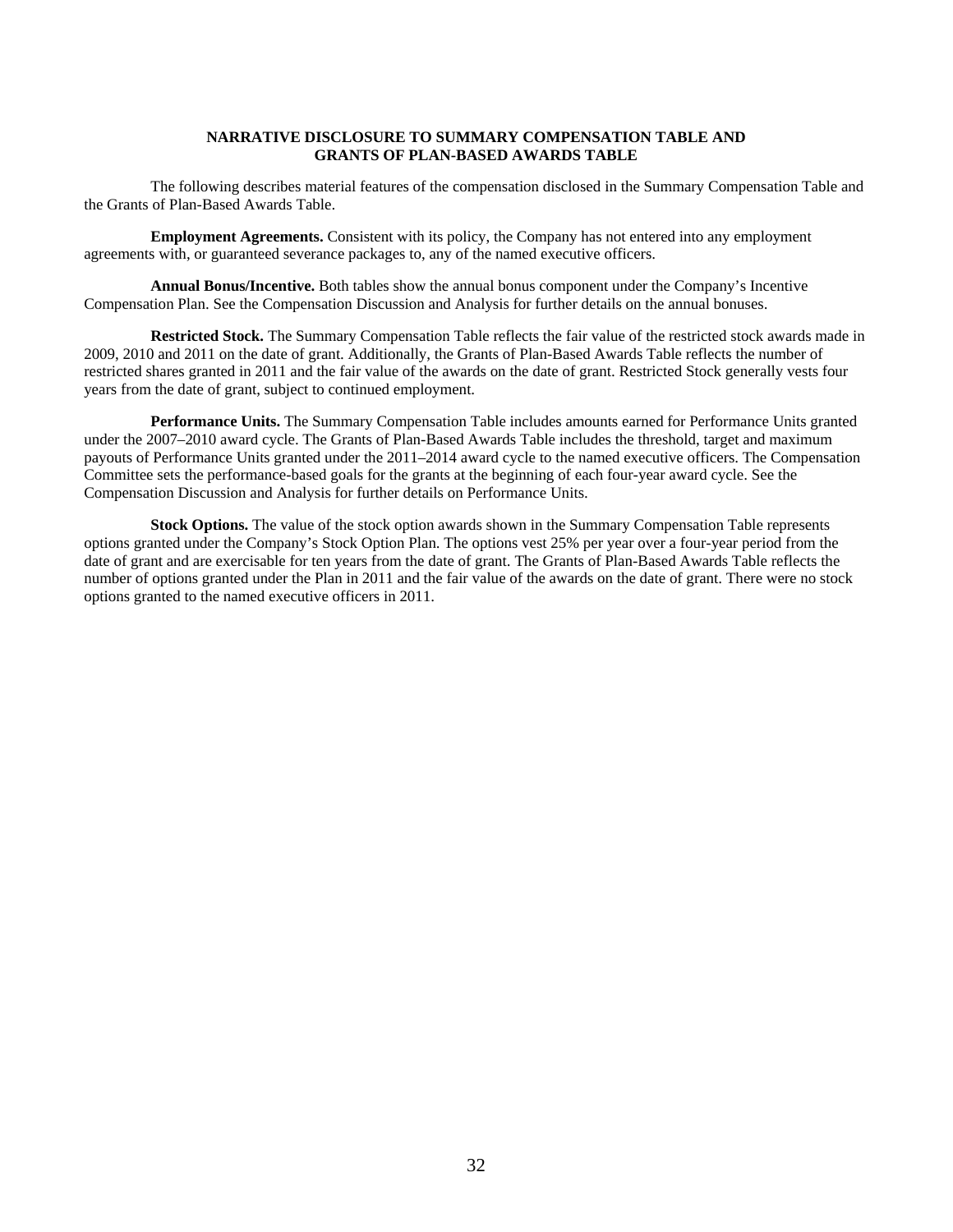The following table shows the number of shares covered by exercisable and unexercisable options and unvested restricted stock held by the Company's named executive officers on December 31, 2011.

### **OUTSTANDING EQUITY AWARDS AT FISCAL YEAR-END**

|                           |                                        |                                        | Option Awards <sup>1</sup>                        |                     | Stock Awards <sup>2</sup>       |                       |                                     |                                                          |                                                                                              |
|---------------------------|----------------------------------------|----------------------------------------|---------------------------------------------------|---------------------|---------------------------------|-----------------------|-------------------------------------|----------------------------------------------------------|----------------------------------------------------------------------------------------------|
|                           |                                        |                                        | <b>Equity</b><br><b>Incentive Plan</b><br>Awards: |                     |                                 |                       | <b>Market</b>                       | <b>Equity</b><br><b>Incentive</b><br><b>Plan Awards:</b> | <b>Equity</b><br><b>Incentive</b><br><b>Plan Awards:</b><br>Market or<br><b>Payout Value</b> |
|                           | Number of                              | Number of                              | Number of                                         |                     |                                 | <b>Number</b>         | Value of                            | Number of                                                | of Unearned                                                                                  |
|                           | <b>Securities</b><br><b>Underlying</b> | <b>Securities</b><br><b>Underlying</b> | <b>Securities</b><br>Underlying                   |                     |                                 | of Shares or          | <b>Shares</b> or<br><b>Units of</b> | <b>Unearned</b><br><b>Shares, Units</b>                  | <b>Shares</b> , Units<br>or Other                                                            |
|                           | <b>Unexercised</b>                     | <b>Unexercised</b>                     | <b>Unexercised</b>                                | Option              |                                 | <b>Units of Stock</b> | <b>Stock That</b>                   | or Other                                                 | <b>Rights That</b>                                                                           |
|                           | <b>Options:</b>                        | <b>Options:</b>                        | <b>Unearned</b>                                   | <b>Exercise</b>     | Option                          | <b>That Have</b>      | <b>Have Not</b>                     | <b>Rights That</b>                                       | <b>Have Not</b>                                                                              |
| Name (a)                  | Exercisable (#)<br>(b)                 | Unexercisable (#)<br>(c)               | Options $(\#)$<br>(d)                             | Price $(\$)$<br>(e) | <b>Expiration</b><br>Date $(f)$ | Not Vested (#)<br>(g) | Vested $(\$)$<br>(h) <sup>3</sup>   | <b>Have Not</b><br>Vested $(\#)$ (i)                     | Vested (\$)<br>$(i)^3$                                                                       |
| Donald E.                 |                                        |                                        |                                                   |                     |                                 |                       |                                     |                                                          |                                                                                              |
| Graham                    |                                        |                                        |                                                   |                     |                                 |                       |                                     |                                                          |                                                                                              |
| Hal S. Jones <sup>4</sup> | 1,000                                  |                                        |                                                   | 729.00              | 12/04/2012                      | 1,200                 | 452,172                             |                                                          |                                                                                              |
|                           | 1,500                                  | 500                                    |                                                   | 651.91              | 05/12/2018                      |                       |                                     |                                                          |                                                                                              |
|                           | 750                                    | 250                                    |                                                   | 368.56              | 12/15/2018                      |                       |                                     |                                                          |                                                                                              |
|                           | 250                                    | 750                                    |                                                   | 395.68              | 12/07/2020                      |                       |                                     |                                                          |                                                                                              |
| Gerald M.                 |                                        |                                        |                                                   |                     |                                 |                       |                                     |                                                          |                                                                                              |
| Rosberg                   | 750                                    | 250                                    |                                                   | 368.56              | 12/15/2018                      | 2,200                 | 828,982                             |                                                          |                                                                                              |
| Ann L. McDaniel           | 1,000                                  |                                        |                                                   | 816.05              | 12/02/2013                      | 1,200                 | 452,172                             |                                                          |                                                                                              |
|                           | 1,000                                  |                                        |                                                   | 953.50              | 12/13/2014                      |                       |                                     |                                                          |                                                                                              |
|                           | 750                                    | 250                                    |                                                   | 368.56              | 12/15/2018                      |                       |                                     |                                                          |                                                                                              |
| Veronica Dillon           | 750                                    | 250                                    |                                                   | 368.56              | 12/15/2018                      | 1,200                 | 452,172                             | $\equiv$                                                 |                                                                                              |

(1) Stock Options granted under the Company's Stock Option Plan vest 25% per year over a four-year period from the date of grant. The following are the vesting dates of outstanding options granted to the named executive officers:

| Hal S. Jones      | 1,000 | $12/04/2003$ to $12/04/2006$ – fully vested                 |
|-------------------|-------|-------------------------------------------------------------|
|                   | 2,000 | $05/12/2009$ to $05/12/2012 - 1,500$ vested; 500 not vested |
|                   | 1,000 | $12/15/2009$ to $12/15/2012 - 750$ vested; 250 not vested   |
|                   | 1,000 | $12/07/2011$ to $12/07/2014 - 250$ vested; 750 not vested   |
| Gerald M. Rosberg | 1.000 | $12/15/2009$ to $12/15/2012 - 750$ vested; 250 not vested   |
| Ann L. McDaniel   | 1,000 | $12/02/2004$ to $12/02/2007$ – fully vested                 |
|                   | 1,000 | 12/13/2005 to 12/13/2008 - fully vested                     |
|                   | 1,000 | $12/15/2009$ to $12/15/2012 - 750$ vested; 250 not vested   |
| Veronica Dillon   | 1.000 | $12/15/2009$ to $12/15/2012 - 750$ vested; 250 not vested   |

(2) Stock Awards have been granted in the form of Restricted Stock under the Company's Incentive Compensation Plan as of December 31, 2011. With the exception of the award granted to Mr. Rosberg on 02/26/2008, all of the awards listed below vest 100% at the end of the relevant four-year Award Cycle. The award granted to Mr. Rosberg on 02/26/2008 was made outside of the four-year Award Cycle and will vest four years from the date of grant. The following are the vesting dates of the grants to the named executives:

| Hal S. Jones      | 800<br>400          | 01/05/2015<br>01/05/2013               |
|-------------------|---------------------|----------------------------------------|
| Gerald M. Rosberg | 800<br>400<br>1,000 | 01/05/2015<br>01/05/2013<br>02/26/2012 |
| Ann L. McDaniel   | 800<br>400          | 01/05/2015<br>01/05/2013               |
| Veronica Dillon   | 800<br>400          | 01/05/2015<br>01/05/2013               |

(3) Calculated using the fair market value of a share of the Company's Class B Common Stock as of 12/31/2011 (\$376.81).

(4) Mr. Jones was granted an award in 2007 that was valued based on the estimated fair value of Kaplan stock and cliff vested on the fifth year. The value of this award was \$165,248 at 12/31/2011 and was paid to Mr. Jones in February 2012.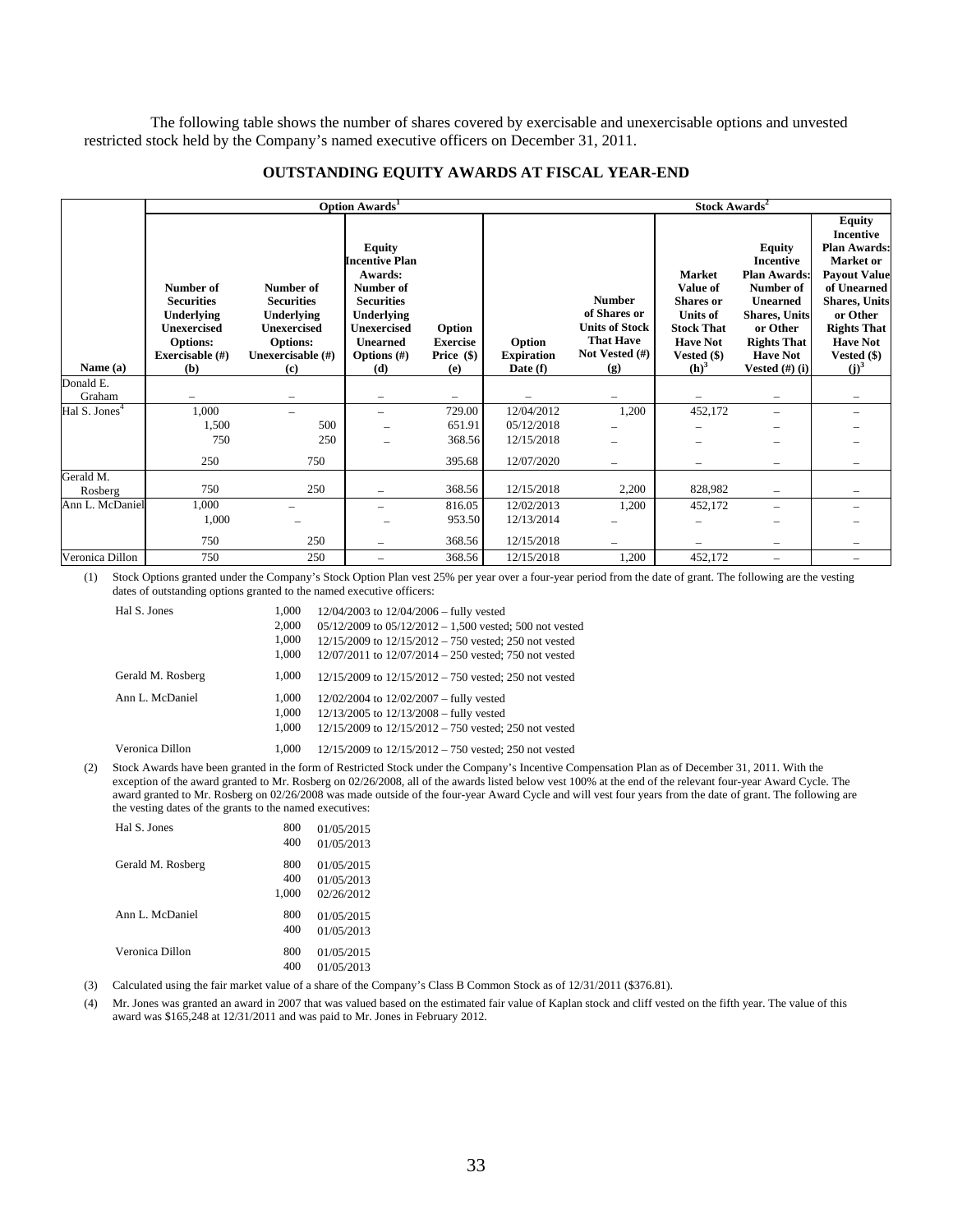#### **PENSION BENEFITS**

The Pension Benefits table includes information related to the Company's tax-qualified defined benefit plan, The Retirement Plan for Washington Post Companies (the "Retirement Plan"), as well as the associated nonqualified plan, The Washington Post Company Supplemental Executive Retirement Plan (the "SERP"). The Retirement Plan covers most employees of the Company and provides benefits that are based on formulas that take into account base salary and service. Such formulas are contained in individual affiliate benefits schedules including The TWPC Retirement Benefits Schedule, the Newsweek Retirement Benefits Schedule and the Cash Balance Retirement Program. Benefits under the Retirement Plan become vested after three or five years of service, depending on which schedules cover the individual employee. All of the named executive officers are fully vested in their benefits under the Retirement Plan. The SERP provides benefits that are calculated based on the formulas in the Retirement Plan, but including bonuses under the Incentive Compensation Plan, rather than just base salary and without regard to (i) the salary limitation applicable to tax-qualified plans (currently \$250,000) or (ii) the benefit limitation applicable to tax-qualified plans (currently \$200,000 per year commencing at age 65). The SERP provides benefits only to the extent that the benefit described above exceeds the benefit in the Retirement Plan.

### **Retirement Plan Benefits under The TWPC Retirement Benefits Schedule**

Mr. Graham, Mr. Jones, Mr. Rosberg, Ms. McDaniel and Ms. Dillon are participants in The TWPC Retirement Benefits Schedule. Benefits payable under this Schedule include the following, subject to the limitations on tax-qualified plans mentioned above:

- An annual pension (payable one-twelfth each month) equal to (a) 1.75% of the average annual salary for the 60-month period producing the highest average; multiplied by (b) years of credited service (which was limited up to 30 years until the plan was amended in 2011 to recognize credited service in excess of 30 years); reduced by (c), an offset to partially reflect Social Security benefits to the extent funded by the Company. The Social Security offset is calculated by multiplying "covered compensation" by the "offset percentage." Covered compensation in this context is the average Social Security Taxable Wage Base over the 35-year period prior to the year in which a participant reaches Social Security retirement age. The offset percentage is a percentage ranging from 0.54% to 0.60% (depending on the year of the participant's birth), multiplied by years of credited service (which was limited up to 30 years until the plan was amended in 2011 to recognize credited service in excess of 30 years).
- An annual Cash Pension Supplement equal to \$200 multiplied by years of credited service (which was limited up to 30 years until the plan was amended in 2011 to recognize credited service in excess of 30 years).
- A temporary pre-age 65 supplement of \$250 per month payable until age 65 to employees retiring after age 55 with ten years of service.

Vested benefits under the Retirement Plan are payable in the form of a single life annuity. In addition, several optional forms are available that continue benefits to the employee's spouse or beneficiary with the monthly benefit amount reduced so that the resulting pension is actuarially equivalent to the single life annuity. The Retirement Plan's normal retirement age is 65. The TWPC Retirement Benefits Schedule provides a reduced benefit beginning at age 55. The reduction is a percentage based on age at retirement. For example, at age 55 with ten years of service, the reduction is 60%, and at age 58 the reduction is 26%. However, if the employee's age plus years of service at retirement is at least 90, then there is no reduction for early payment.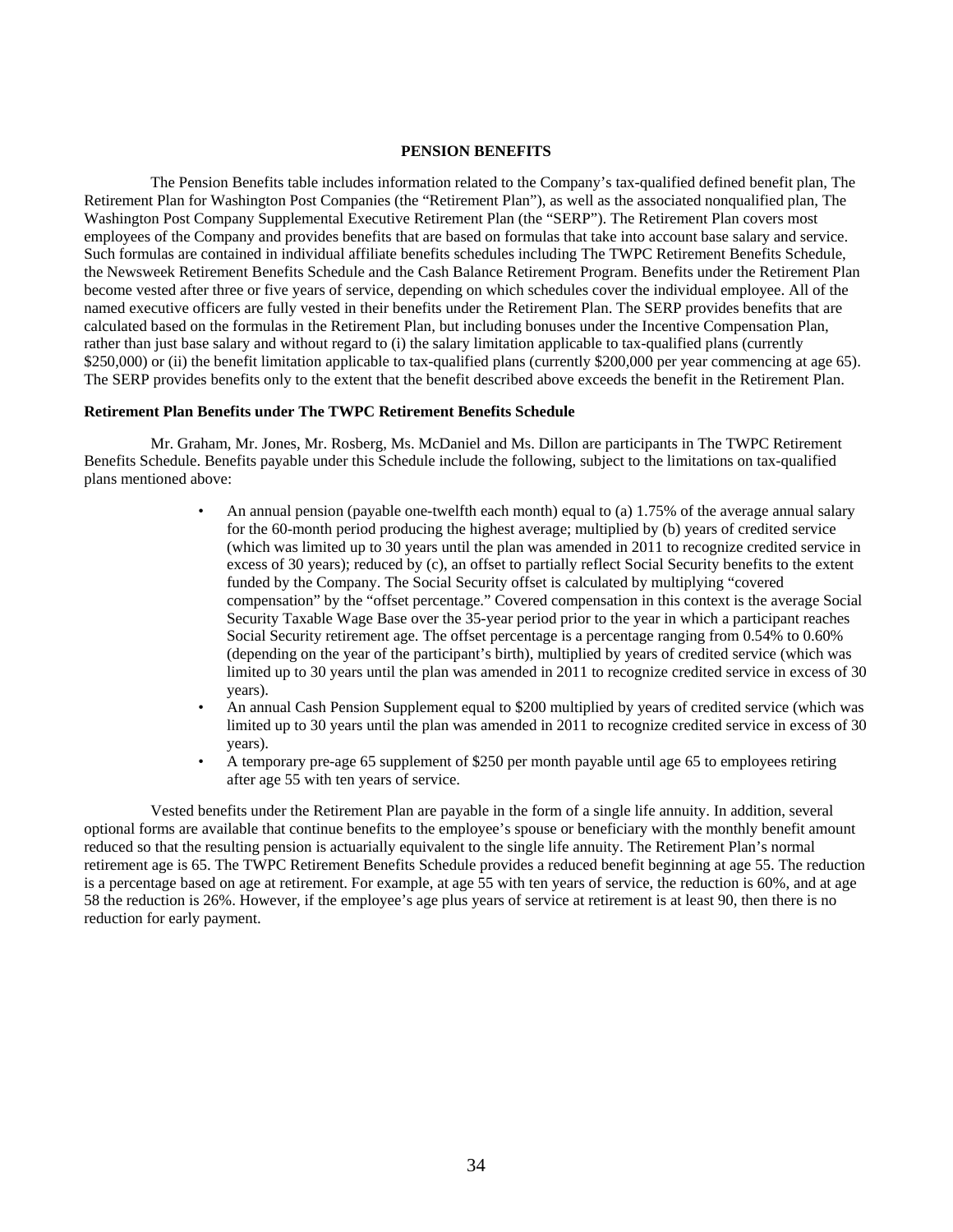### **Retirement Plan Benefits under the Newsweek Retirement Benefits Schedule**

A portion of Ms. McDaniel's pension benefit was earned under the Newsweek Retirement Benefits Schedule. Vested benefits payable under this Schedule include the following, subject to the limitations on tax-qualified plans mentioned above:

- An annual pension (payable one-twelfth each month) equal to 1.1% of the highest average compensation multiplied by years of credited service with Newsweek after 1982 (with a slightly different formula for service before 1983).
- An annual Cash Pension Supplement equal to \$150 multiplied by years of credited service (up to 30 years).

The Newsweek Retirement Benefits Schedule permits early retirement with full benefits at various combinations of age and service. Ms. McDaniel is presently entitled to an unreduced early retirement benefit.

#### **Retirement Plan Benefits under the Kaplan Cash Balance Retirement Benefit Schedule**

A portion of Mr. Jones and Ms. Dillon's pension benefit was earned under the Kaplan Cash Balance Retirement Benefits Schedule. Under this Schedule, each employee has an account (expressed as a lump sum amount, rather than as an annuity) that is credited with pay-based credits and interest credits. Pay-based credits vary from 2.25% of salary to 3.75% of salary, depending on years of service. Interest is credited on these accounts at the greater of 1.41% or 1% plus the average interest rate on one-year U.S. Treasury securities. Upon retirement, the employee may elect various forms of annuities that are actuarially equivalent to the accumulated account balance or, alternatively, may elect a lump sum payment. Vested benefits are payable upon termination of employment at any age.

### **SERP Benefits**

As explained above, the SERP provides benefits to each of the named executive officers under the formulas outlined above, counting bonuses in addition to salary and without regard to the limits on compensation and benefits, to the extent that the resulting total benefit exceeds the benefits payable under the Retirement Plan. Benefits under the SERP are paid at retirement or age 55, if later, and are payable either in the form of a life annuity or an actuarially equivalent optional form of benefit in the Retirement Plan provided that any benefits otherwise payable before the first day of the seventh month following retirement will be withheld until such date.

|                 |                                                                     | Number of                         | Present                            | <b>Payments</b> |
|-----------------|---------------------------------------------------------------------|-----------------------------------|------------------------------------|-----------------|
|                 |                                                                     | <b>Years of</b>                   | Value of                           | During          |
| <b>Name</b>     |                                                                     | <b>Credited</b><br><b>Service</b> | Accumulated<br><b>Benefit</b> (\$) | Last<br>FY(\$)  |
| (a)             | Plan Name (b)                                                       | (c)                               | (d) <sup>2</sup>                   | (e)             |
|                 | Donald E. Graham The Retirement Plan for Washington Post Companies  | 37                                | 1,701,249                          |                 |
|                 | The Washington Post Company Supplemental Executive Retirement Plan  | 37                                | 1,202,072                          |                 |
|                 | Total Pension Plan Benefits                                         | 37                                | 2,903,321                          |                 |
| Hal S. Jones    | The Retirement Plan for Washington Post Companies                   | 22                                | 674,556                            |                 |
|                 | The Washington Post Company Supplemental Executive Retirement Plan  | 22                                | 2,864,761                          |                 |
|                 | Total Pension Plan Benefits                                         | 22                                | 3,539,317                          |                 |
|                 | Gerald M. Rosberg The Retirement Plan for Washington Post Companies | 16                                | 778,553                            |                 |
|                 | The Washington Post Company Supplemental Executive Retirement Plan  | 16                                | 2,330,864                          |                 |
|                 | Total Pension Plan Benefits                                         | 16                                | 3,109,417                          |                 |
| Ann L. McDaniel | The Retirement Plan for Washington Post Companies                   | 28                                | 1,168,371                          |                 |
|                 | The Washington Post Company Supplemental Executive Retirement Plan  | 28                                | 2,698,024                          |                 |
|                 | Total Pension Plan Benefits                                         | 28                                | 3,866,395                          |                 |
| Veronica Dillon | The Retirement Plan for Washington Post Companies                   | 21                                | 294,412                            |                 |
|                 | The Washington Post Company Supplemental Executive Retirement Plan  | 21                                | 2,631,411                          |                 |
|                 | Total Pension Plan Benefits                                         | 21                                | 2,925,823                          |                 |

### **Pension Benefits**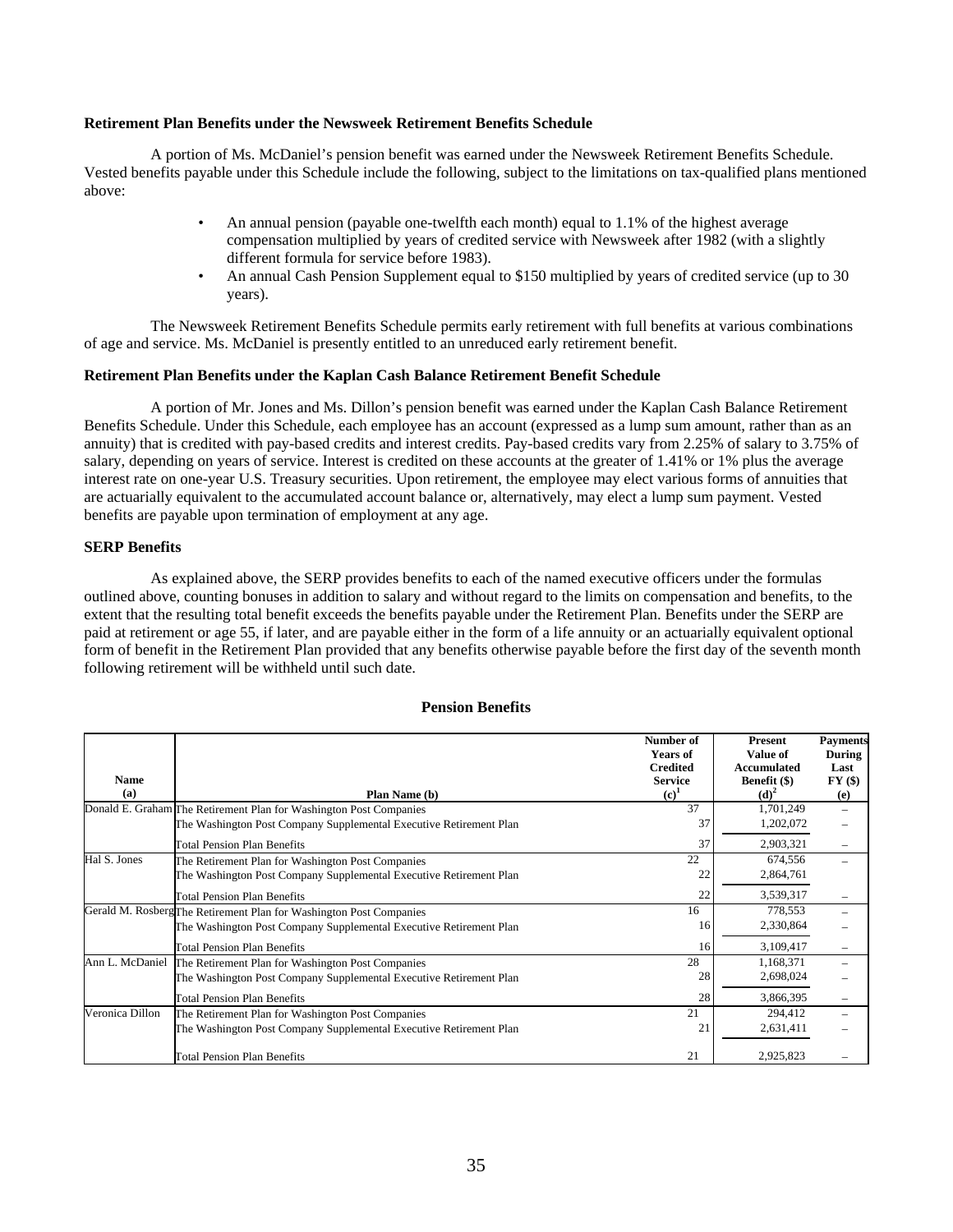- (1) Data in this column represents the number of years of credited service earned by the named executive officer as of December 31, 2011. The plan was amended during 2011 to include all credited service in the determination of The Washington Post Company (TWPC) benefits. Prior to the amendment no more than 30 years of credited service was recognized in the determination of TWPC benefits. The removal of the TWPC service limitation is reflected in the amounts calculated for Mr. Graham in column (d). Mr. Graham's years of credited service have been updated to exclude the period during which he was covered under The Washington Post Company Profit Sharing Plan, which is not recognized for benefit accrual purposes under The Retirement Plan for Washington Post Companies. Ms. McDaniel has prior service with Newsweek and Mr. Jones and Ms. Dillon have prior service with Kaplan which is included in this column.
- (2) Amounts in this column represent the actuarial present value of the named executive officer's accumulated benefits under the plan as of December 31, 2011. The benefits valued for Ms. McDaniel include TWPC and Newsweek amounts. The benefits valued for Mr. Jones and Ms. Dillon include TWPC and Kaplan Cash Balance amounts. The assumptions used in determining the present value of accumulated benefits are the RP-2000 Fully Generational Mortality Table for males and females, and a 4.7% discount rate. The benefits valued reflect service and earnings through December 31, 2011, and are valued as payable on the date at which they are unreduced. There can be no assurance that the amounts listed in this column will ever be fully paid out to the applicable named executive officer.

The following table includes information related to the SERP and the Deferred Compensation Plan. Among the benefits provided under the SERP is a supplemental defined contribution plan benefit, which is equal to the applicable Company matching contribution percentage multiplied by a maximum of 4% of the participating executive's base salary in excess of the annual covered compensation limit applied to qualified plan benefits. The executive is required to make contributions to the SERP in order to receive the applicable matching Company credit each year. The Deferred Compensation Plan provides an opportunity for participants to elect to defer the receipt of all or a portion of cash awards under the annual and/or long-term components of the Incentive Compensation Plan. Elections to defer must be filed in advance of earning such awards. Deferred amounts under both plans will earn investment credits in accordance with the participant's elections from a choice of investment indexes. Amounts deferred under the SERP are payable on the first day of the seventh month following termination. Amounts deferred under the Deferred Compensation Plan are payable six months following the date of termination or such other future date as specified by the participant at the time of election.

| Name (a)          | <b>Executive</b><br><b>Contributions</b><br>in Last $FY($)$<br>$\mathbf{b}$ | Registrant<br><b>Contributions</b><br>in Last $FY(\$)$ | Aggregate<br><b>Earnings</b> in<br>Last $FY($)$<br>(d) <sup>o</sup> | Aggregate<br>Withdrawals/<br>Distributions (\$)<br>(e) | Aggregate<br><b>Balance at</b><br>last $FYE($)$ |
|-------------------|-----------------------------------------------------------------------------|--------------------------------------------------------|---------------------------------------------------------------------|--------------------------------------------------------|-------------------------------------------------|
| Donald E. Graham  | -                                                                           |                                                        |                                                                     | $\overline{\phantom{0}}$                               |                                                 |
| Hal S. Jones      | 17.200                                                                      | 22,360                                                 | 35,872                                                              |                                                        | 1,471,517                                       |
| Gerald M. Rosberg | 13.200                                                                      | 17.160                                                 | 17.347                                                              | (1,356,699)                                            | 998,256                                         |
| Ann L. McDaniel   | 426,850                                                                     | 17.160                                                 | 11.776                                                              | $\overline{\phantom{0}}$                               | 807,811                                         |
| Veronica Dillon   | 13.200                                                                      | 17.160                                                 | 2.558                                                               |                                                        | 149,380                                         |

(1) Amounts in this column represent contributions by the named executive officer to the SERP and to the Deferred Compensation Plan as follows: Mr. Jones – \$17,200 to the SERP; Mr. Rosberg – \$13,200 to the SERP; Ms. McDaniel – \$13,200 to the SERP and \$413,650 to Deferred Compensation Plan; Ms. Dillon – \$13,200 to the SERP. Executive contributions to the Deferred Compensation Plan are included in the Salary and Non-Equity Incentive Plan Compensation columns of the Summary Compensation Table.

(2) Company matching credits to the SERP are included in column (h) in the Summary Compensation Table for fiscal year 2011.

- (3) Amounts in this column represent investment gains or losses to the SERP and to the Deferred Compensation Plans based on the named executive officer's investment elections as follows: Mr. Jones – \$20,030 to the SERP and \$15,842 to Deferred Compensation Plan; Mr. Rosberg – \$(11,798) to the SERP and \$29,146 to Deferred Compensation Plan; Ms. McDaniel – \$13,748 to the SERP and \$(1,971) to Deferred Compensation Plan; Ms. Dillon – \$2,558 to the SERP. These gains and losses are not included in the Summary Compensation Table; the gains and losses reflect market performance of investment indexes selected by the named executive officer.
- (4) Amounts in this column represent payments from the SERP and the Deferred Compensation Plans as follows: Mr. Rosberg \$1,356,699 from Deferred Compensation Plan.
- (5) Amounts in this column represent balances at December 31, 2011, for the SERP and Deferred Compensation Plan as follows: Mr. Jones \$206,676 in the SERP and \$1,264,840 in deferred compensation; Mr. Rosberg – \$277,268 in the SERP and \$720,988 in deferred compensation; Ms. McDaniel – \$229,042 in the SERP and \$578,769 in deferred compensation; Ms. Dillon – \$149,380 in the SERP. The following amounts were reported as compensation to the named executives in the Summary Compensation Table for years beginning after 2006 (excluding 2011): Mr. Rosberg – \$900,960 and Ms. McDaniel – \$663,108; and for years beginning after 2008 (excluding 2011): Mr. Jones – \$68,540 and Ms. Dillon – \$52,900.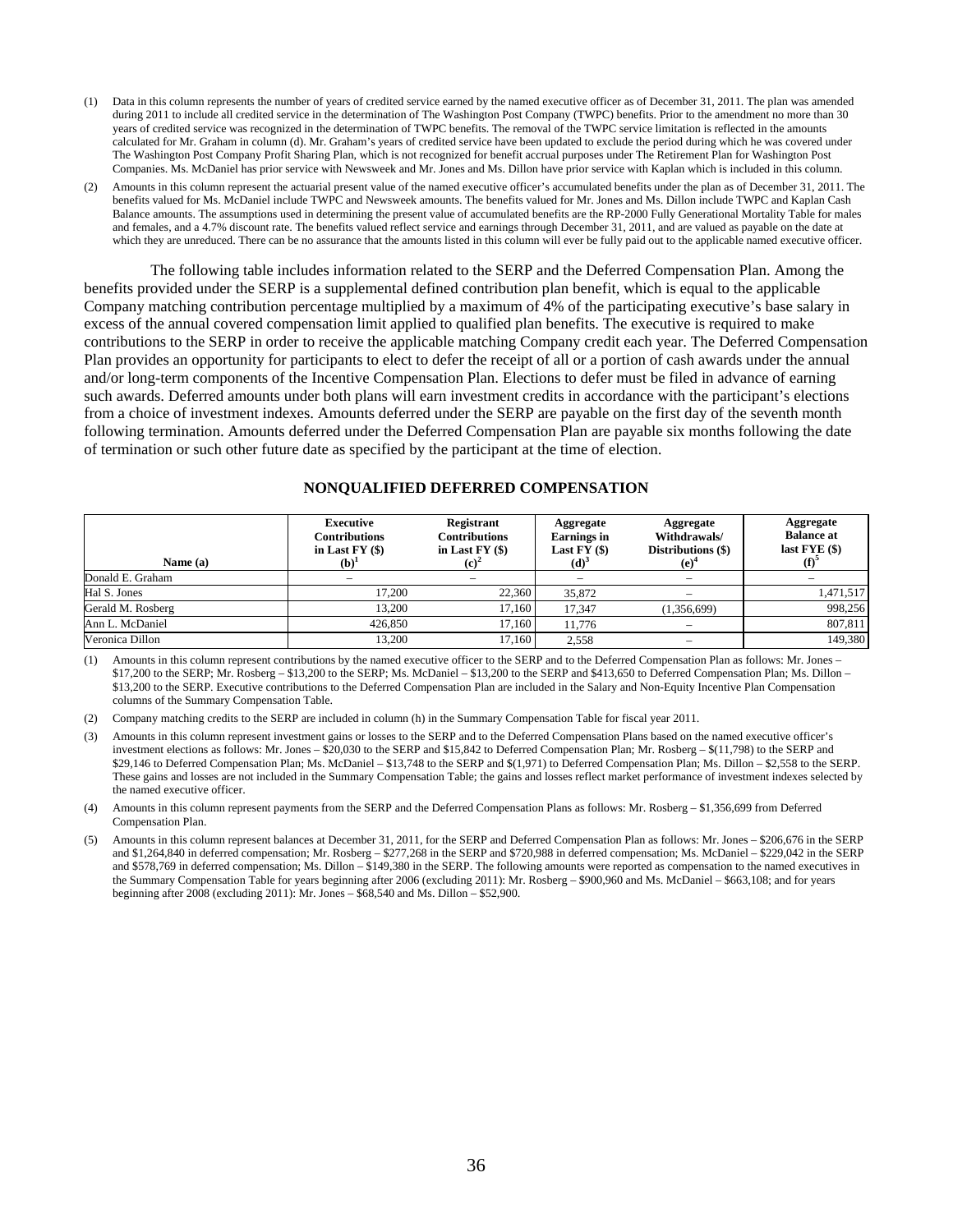# **AUDIT COMMITTEE REPORT**

One of the standing committees of the Board of Directors of the Company is the Audit Committee. Currently there are four non-employee members of the Board on the Audit Committee: Christopher C. Davis, John L. Dotson Jr., Thomas S. Gayner, who serves as Chairman of the Audit Committee, and G. Richard Wagoner, Jr. The Audit Committee operates under a delegation of authority from the Board of Directors, which has determined that each Committee member is "independent" under the listing standards of the New York Stock Exchange. Specifically, the Board determined that none of the members of the Audit Committee (or any immediate family member) (i) had been employed by or affiliated with the Company within the past three years, (ii) received any compensation from the Company other than Director and committee fees, (iii) is an executive officer of a company that makes payments to or receives payments from the Company in an amount that exceeds the greater of \$1 million or 2% of such other company's consolidated gross revenues within the past three years or (iv) has a material relationship with the Company.

Management has the primary responsibility for the preparation of the Company's financial statements in accordance with generally accepted accounting principles and for the financial reporting process, including its system of internal control. The Company's independent auditor, PricewaterhouseCoopers LLP, is responsible for auditing those financial statements in accordance with auditing standards generally accepted in the United States of America and for issuing a report thereon. In this context, the Audit Committee's responsibility is to monitor and review these processes, as well as the independence and performance of the Company's auditor. In undertaking its monitoring and reviewing responsibilities, without independent verification, the Audit Committee has relied on (i) management's representation that the financial statements have been prepared with integrity and objectivity and in conformity with generally accepted accounting principles in the United States of America and (ii) the representations of PricewaterhouseCoopers LLP included in their report on the Company's financial statements.

The Audit Committee has reviewed and discussed the audited fiscal year 2011 financial statements with the Company's management. In addition, the Audit Committee has discussed with PricewaterhouseCoopers LLP the matters required to be discussed by Statement of Auditing Standards No. 61 (Communication with Audit Committees), as modified or supplemented as adopted by the Public Company Accounting Oversight Board in Rule 3200T. The Audit Committee has received the written disclosures and the letter from PricewaterhouseCoopers LLP required by applicable requirements of the Public Company Accounting Oversight Board regarding the independent accountant's communications with the Audit Committee concerning independence, and has discussed with the independent accountant the independent accountant's independence. The Audit Committee has also considered whether PricewaterhouseCoopers LLP's provision of non-audit services to the Company is compatible with the independence of such firm.

The Audit Committee also reviewed matters relating to the Company's internal control over financial reporting.

# *Preapproval policy*

In 2011, the Audit Committee again reviewed and reauthorized its policies and procedures with regard to the preapproval of audit and non-audit services performed by the independent auditor in order to assure that the provision of such services does not impair the auditor's independence. Unless a type of service to be provided by the independent auditor has received preapproval, it will require specific preapproval by the Audit Committee. Any proposed services exceeding preapproved cost levels will require specific preapproval by the Audit Committee. The term of any preapproval is 12 months from the date of preapproval, unless the Audit Committee specifically provides for a different period. The Audit Committee will periodically review and preapprove the services that may be provided by the independent auditor without obtaining specific preapproval from the Chairman of the Audit Committee, as well as revise the list of preapproved services from time to time, based on subsequent determinations.

The Audit Committee will not delegate its responsibilities to preapprove services performed by the independent auditor to management. The Audit Committee may delegate preapproval authority to one or more of its members. The annual audit services engagement terms and fees will be subject to the specific preapproval of the Audit Committee. The Audit Committee will approve, if necessary, any changes in terms, conditions and fees resulting from changes in audit scope, Company structure or other matters. In addition to the annual audit services engagement specifically approved by the Audit Committee, the Audit Committee may grant preapproval for other audit services, which are those services that only the independent auditor reasonably can provide.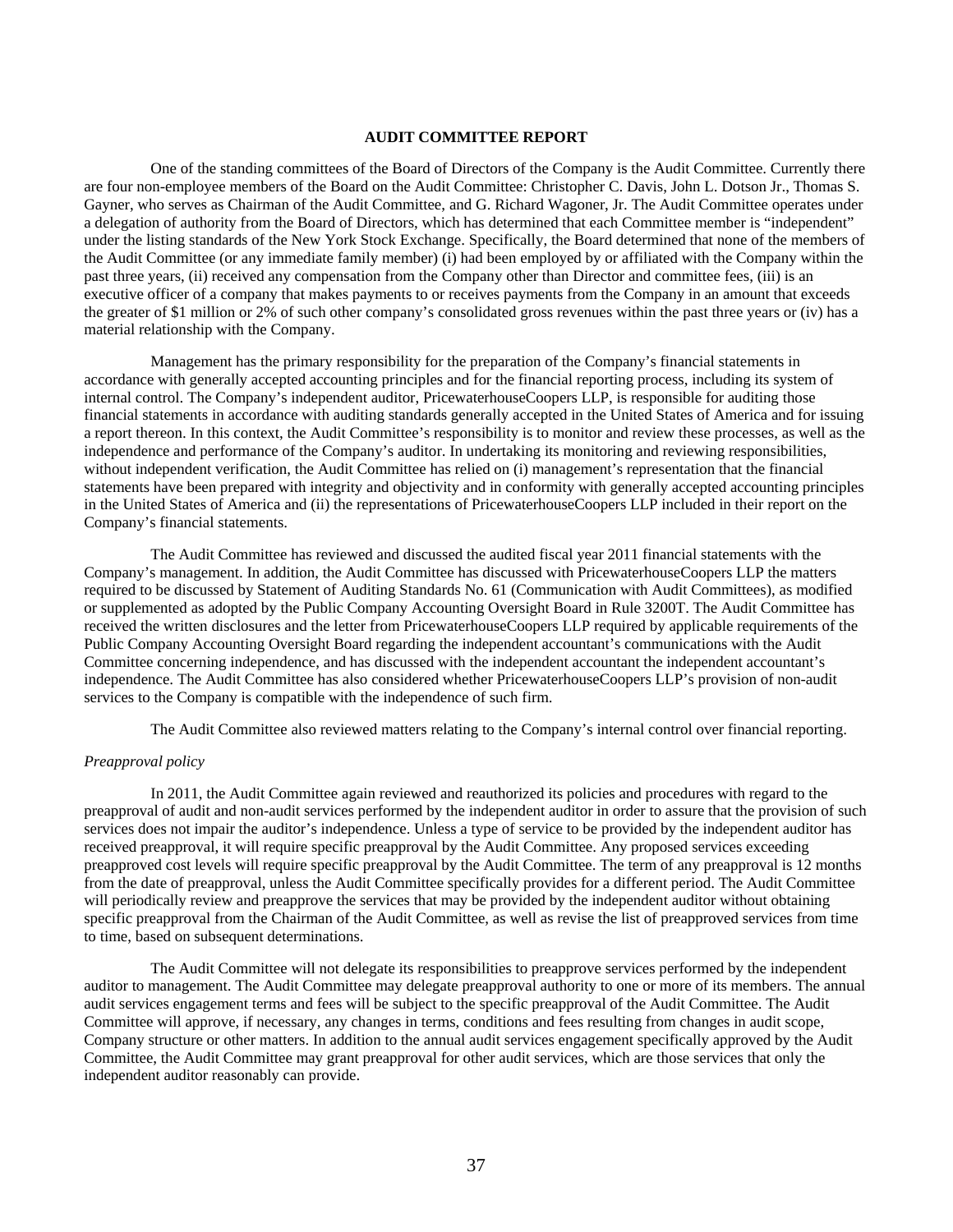Audit-related services are assurance and related services that are reasonably related to the performance of the audit or review of the Company's financial statements or that are traditionally performed by the independent auditor. The Audit Committee believes that the provision of audit-related services does not impair the independence of the independent auditor.

The Audit Committee believes that the independent auditor can provide tax services to the Company, such as tax compliance, tax planning and tax advice, without impairing such auditor's independence. However, the Audit Committee will not permit the retention of the independent auditor in connection with a transaction initially recommended by the independent auditor, the purpose of which may be tax avoidance and the tax treatment of which may not be supported in the Internal Revenue Code and related regulations.

The Audit Committee may grant preapproval to those permissible non-audit services classified as "All Other" services that it believes are routine and recurring services and would not impair the independence of the auditor. Preapproval fee levels for all such services to be provided by the independent auditor will be established annually by the Audit Committee. Any proposed services exceeding these levels will require specific preapproval by the Audit Committee.

Requests or applications to provide services that require specific approval by the Audit Committee will be submitted to the Audit Committee by the Chief Financial Officer or Controller (or other designated officer) and must include a statement from that individual as to whether, in his or her view, the request or application is consistent with the Securities and Exchange Commission's rules on auditor independence.

In addition, the Audit Committee has established procedures for, and received periodic reports on, the receipt, retention and treatment of complaints received by the Company regarding accounting, internal accounting controls or auditing matters and the confidential, anonymous submission by employees of the Company of concerns regarding questionable accounting or auditing matters through the use of a third-party-managed telephone hotline.

#### *Audit Fees*

PricewaterhouseCoopers LLP's fees for the annual audit, statutory audits and reviews of financial statements included in the Company's quarterly filings, including reimbursable expenses, were \$3,930,000 in 2011 and \$3,430,100 in 2010, which fees were reviewed and approved by the Audit Committee.

### *Audit-Related Fees*

PricewaterhouseCoopers LLP's fees for assurance and related services reasonably related to the performance of the audit or reviews of financial statements and not included under "Audit Fees" above, including reimbursable expenses, were \$20,000 in 2011 and \$42,500 in 2010, which fees were reviewed and approved by the Audit Committee. These fees were primarily for financial due diligence and transaction analysis, and other audit-related reports.

### *Tax Fees*

PricewaterhouseCoopers LLP's fees for tax compliance, tax advice and tax planning, including reimbursable expenses, were \$1,219,800 in 2011 and \$1,105,100 in 2010, which fees were reviewed and approved by the Audit Committee. These fees were primarily for tax due diligence and transaction analysis, as well as federal, multistate and foreign tax consulting.

### *All Other Fees*

PricewaterhouseCoopers LLP's fees for a finance and accounting research tool provided by PricewaterhouseCoopers LLP were \$11,500 in 2011 and \$10,100 in 2010.

Based on such review and discussion and in reliance thereon, the Audit Committee recommended to the Board of Directors, and the Board has approved, that the audited financial statements be included in the Company's Annual Report on Form 10-K for the year ended December 31, 2011, for filing with the Securities and Exchange Commission.

> Thomas S. Gayner, Chairman Christopher C. Davis John L. Dotson Jr. G. Richard Wagoner, Jr.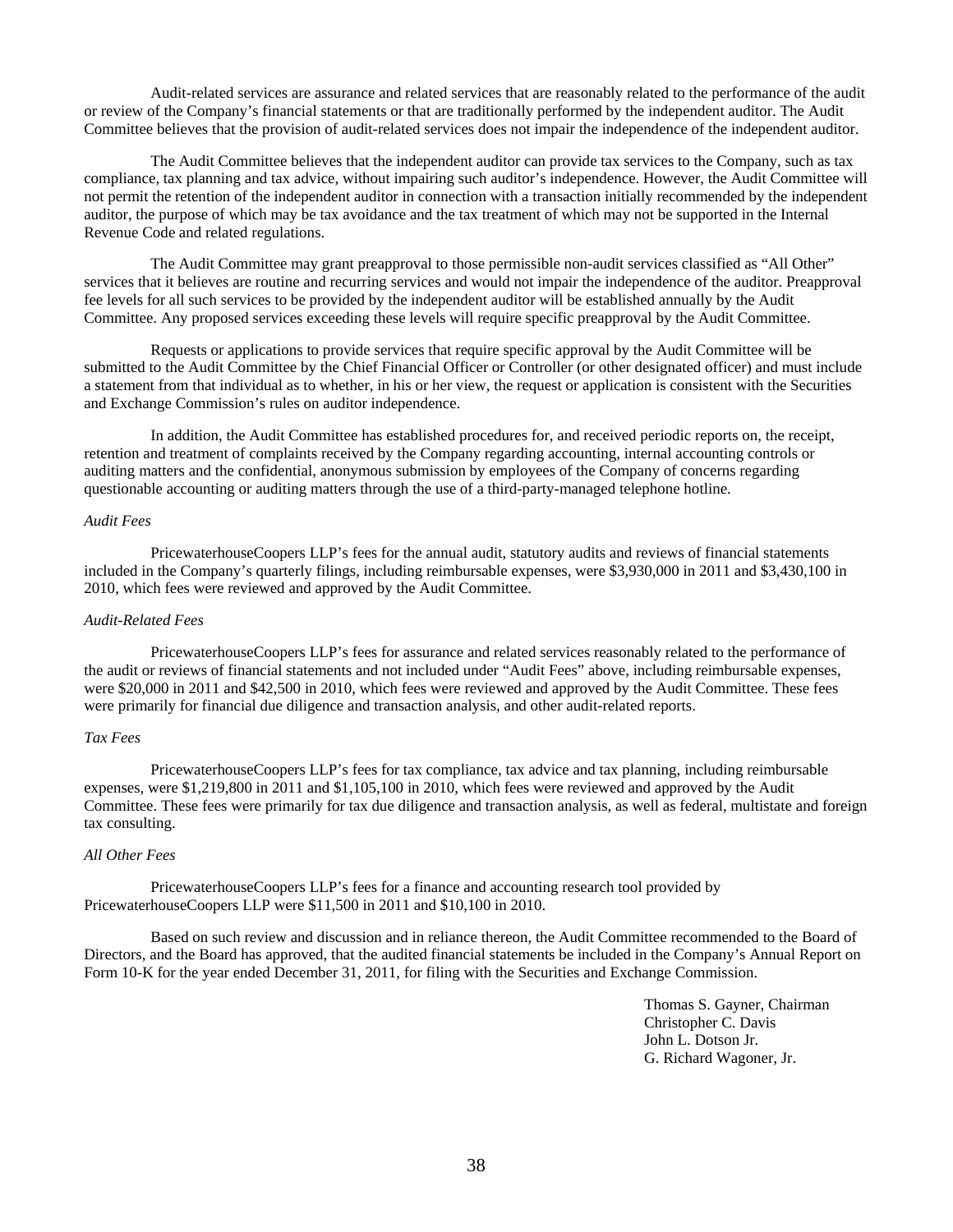### **Transactions With Related Persons, Promoters and Certain Control Persons**

Mrs. Elizabeth G. Weymouth, the daughter of the late Mrs. Katharine Graham and the sister of Mr. Donald E. Graham, is employed full time as Editor-at-Large at The Washington Post, and she received \$300,000 in compensation in 2011. Mrs. Weymouth's base salary for 2012 is \$300,000.

Katharine Weymouth, a granddaughter of the late Mrs. Katharine Graham, a daughter of Mrs. Elizabeth G. Weymouth and a niece of Mr. Donald E. Graham, is Publisher of The Washington Post newspaper and Chief Executive Officer of Washington Post Media. In 2011, Ms. Weymouth was paid \$606,250 in base salary and received a bonus of \$256,548 based on the achievement of pre-established 2011 performance goals. In addition, Ms. Weymouth received \$1,065,000 based on achieving pre-established goals under the WP Media Three-Year Long-Term Incentive Plan. She currently has 7,500 Performance Units from the 2011–2014 Award Cycle, 6,000 Performance Units from the 2009–2012 Award Cycle, 5,000 shares of Restricted Stock in the 2011–2014 cycle, 1,000 shares of Restricted Stock in the 2009–2012 cycle, and an additional 1,500 shares of Restricted Stock, which were granted in December 2009 with 100% vesting after four years. She also has 7,000 Stock Options, which vest 25% each year over four years; currently, 4,750 options have vested. Ms. Weymouth's base salary for 2012 is \$625,000. In 2011, Ms. Weymouth was re-elected to the Board of Directors. As an employee-Director, she is ineligible for compensation for her service on the Board.

Laura O'Shaughnessy, the daughter of Mr. Donald E. Graham, is employed full time as the President and Chief Executive Officer of Social Code, LLC, a subsidiary of the Company. Mrs. O'Shaughnessy's base salary for 2012 is \$150,000 and she received a bonus of \$22,000 based on 2011 performance goals.

# **OTHER MATTERS THAT MAY COME BEFORE THE MEETING**

As of the date of this Proxy Statement, the only matters that the Board of Directors expects to present to the Meeting are those discussed herein. If any other matter or matters are properly brought before the Meeting or any adjournment thereof, it is the intention of the persons named in the accompanying form of Proxy to vote on those matters in accordance with their best judgment.

Upon the recommendation of the Audit Committee, the Board of Directors has selected PricewaterhouseCoopers LLP as the Company's independent registered accountant to audit and report on its financial statements for the fiscal year 2012. The same firm has acted as the Company's independent accountant continuously since the Company was organized in 1946. As in previous years, a representative of PricewaterhouseCoopers LLP will be present at the Annual Meeting, will have the opportunity to make any statement that he or she may desire with respect to the Company's financial statements for 2011 and the firm's relationship with the Company and will be available to respond to appropriate questions from shareholders.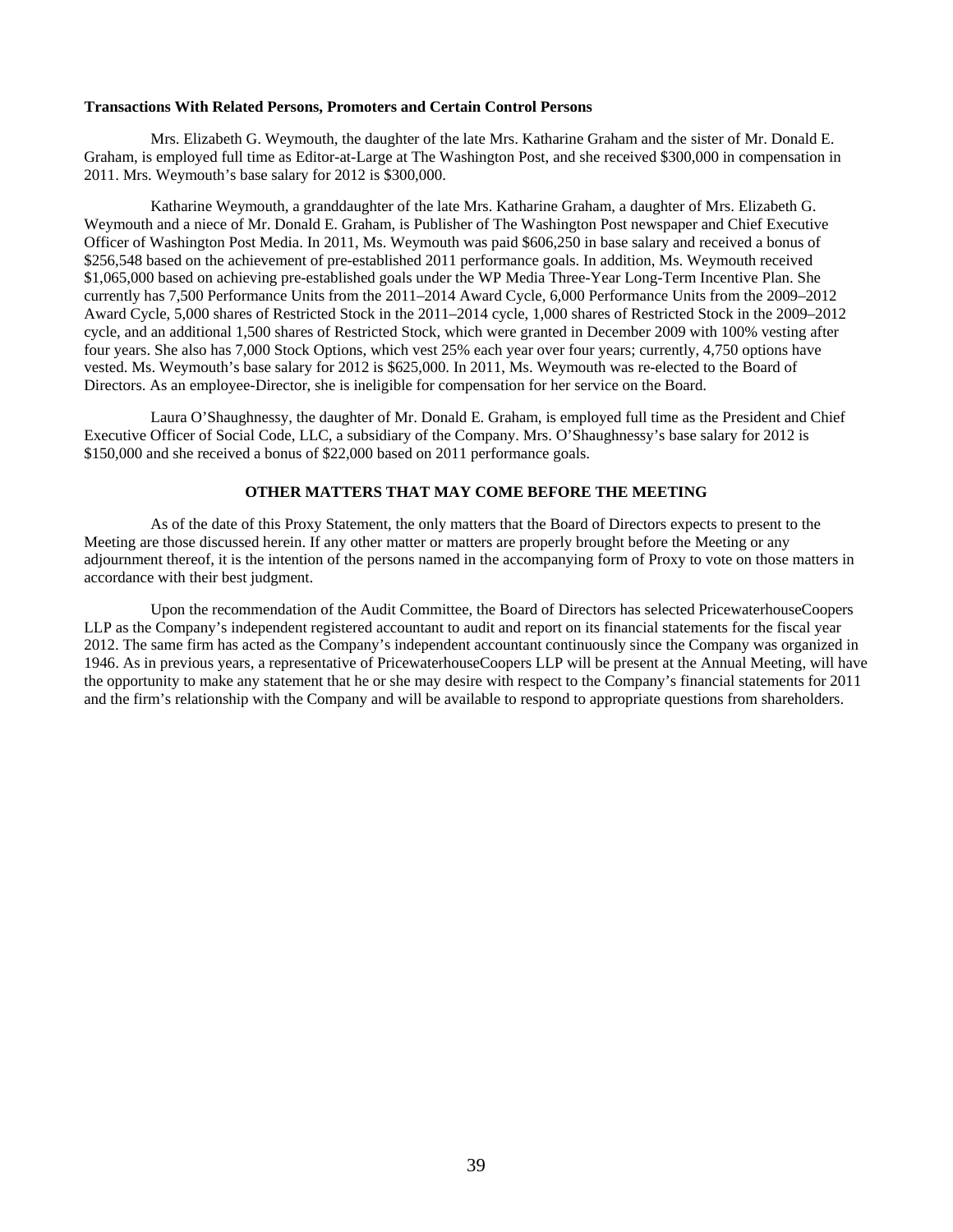### **APPENDIX A**

### **THE WASHINGTON POST COMPANY 2012 INCENTIVE COMPENSATION PLAN (Dated of as February 23, 2012)**

#### 1. Purpose of the Plan

This Plan is intended to promote the interests of the Company and its shareholders by providing the employees and directors of the Company with incentives and rewards to encourage them to continue in the service of the Company and with a proprietary interest in pursuing the long-term growth, profitability and financial success of the Company.

### 2. Definitions

As used in the Plan or in any instrument governing the terms of any Incentive Award, the following definitions apply to the terms indicated below:

- (a) "Board of Directors" means the Board of Directors of TWPC.
- (b) "Cash Incentive Award" means an award granted pursuant to Section 8 of the Plan.
- (c) "Code" means the Internal Revenue Code of 1986, as amended from time to time, and all regulations, interpretations and administrative guidance issued thereunder.
- (d) "Committee" means the Compensation Committee of the Board of Directors or such other committee as the Board of Directors shall appoint from time to time to administer the Plan and to otherwise exercise and perform the authority and functions assigned to the Committee under the terms of the Plan.
- (e) "Common Stock" means TWPC's Class B Common Stock, \$0.01 par value per share, or any other security into which the common stock shall be changed pursuant to the adjustment provisions of Section 10 of the Plan.
- (f) "Company" means TWPC and all of its Subsidiaries, collectively.
- (g) "Covered Employee" means each Participant who is an executive officer (within the meaning of Rule 3b-7 under the Exchange Act) of TWPC.
- (h) "Deferred Compensation Plan" means any plan, agreement or arrangement maintained by the Company from time to time that provides opportunities for deferral of compensation.
- (i) "Exchange Act" means the Securities Exchange Act of 1934, as amended.
- (j) "Fair Market Value" means, with respect to a share of Common Stock, as of the applicable date of determination (i) the average of the high and low sales prices on the date of determination or, if not so reported for such day, the immediately preceding business day of a share of Common Stock as reported on the principal securities exchange on which shares of Common Stock are then listed or admitted to trading or (ii) if not so reported, the average of the closing bid and ask prices on the date of determination or, if not so reported for such day, on the immediately preceding business day as reported on the National Association of Securities Dealers Automated Quotation System or (iii) if not so reported, as furnished by any member of the National Association of Securities Dealers, Inc. selected by the Committee. In the event that the price of a share of Common Stock shall not be so reported, the Fair Market Value of a share of Common Stock shall be determined by the Committee in its sole discretion.
- (k) "Incentive Award" means one or more Stock Incentive Awards and Cash Incentive Awards, collectively.
- (l) "Option" means a stock option to purchase shares of Common Stock granted to a Participant pursuant to Section 6.
- (m) "Other Stock-Based Award" means an award granted to a Participant pursuant to Section 7.
- (n) "Participant" means an employee or director of the Company who is eligible to participate in the Plan and to whom one or more Incentive Awards have been granted pursuant to the Plan and have not been fully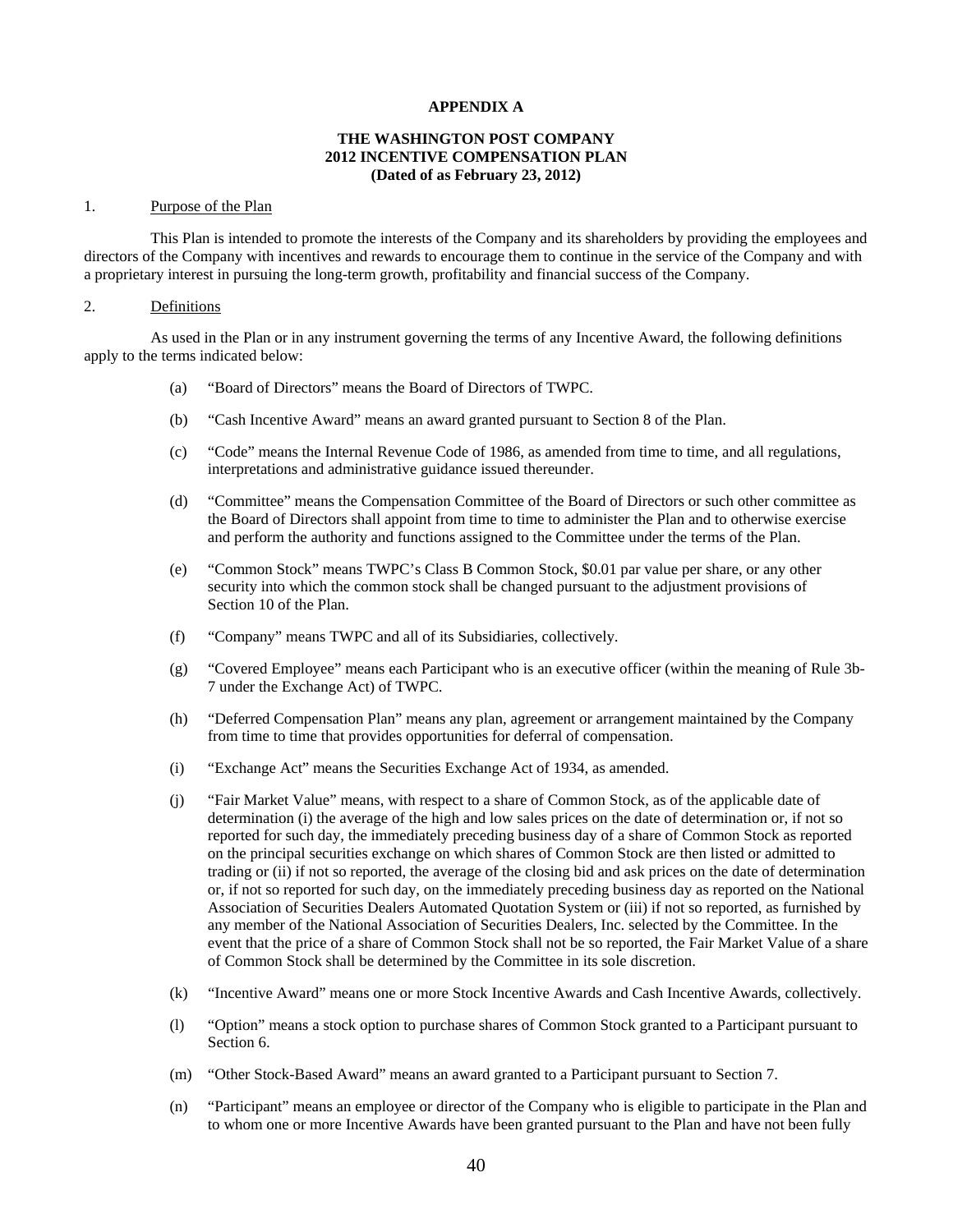settled or cancelled and, following the death of any such Person, his successors, heirs, executors and administrators, as the case may be.

- (o) "Performance-Based Compensation" means compensation that satisfies the requirements of Section 162(m) of the Code for deductibility of "qualified performance-based compensation."
- (p) "Performance Measures" means such measures as are described in Section 9 on which performance goals are based in order to qualify certain awards granted hereunder as Performance-Based Compensation.
- (q) "Performance Percentage" means the factor determined pursuant to a Performance Schedule that is to be applied to a Target Award and that reflects actual performance compared to the Performance Target.
- (r) "Performance Period" means the period of time during which Performance Targets must be met in order to determine the degree of payout and/or vesting with respect to an Incentive Award that is intended to qualify as Performance-Based Compensation. Performance Periods may be overlapping.
- (s) "Performance Schedule" means a schedule or other objective method for determining the applicable Performance Percentage to be applied to each Target Award.
- (t) "Performance Target" means performance goals and objectives with respect to a Performance Period.
- (u) "Person" means a "person" as such term is used in Section 13(d) and 14(d) of the Exchange Act, including any "group" within the meaning of Section  $13(d)(3)$  under the Exchange Act.
- (v) "Plan" means this 2012 Incentive Compensation Plan, as it may be amended from time to time.
- (w) "Securities Act" means the Securities Act of 1933, as amended.
- (x) "Stock Incentive Award" means an Option or Other Stock-Based Award granted pursuant to the terms of the Plan.
- (y) "Subsidiary" means any "subsidiary" within the meaning of Rule 405 under the Securities Act.
- (z) "Target Award" means target payout amount for an Incentive Award.
- (aa) "TWPC" means The Washington Post Company, a Delaware corporation.
- 3. Stock Subject to the Plan and Limitations on Cash Incentive Awards
	- (a) Stock Subject to the Plan

The maximum number of shares of Common Stock that may be covered by Incentive Awards granted under the Plan shall not exceed 500,000 shares of Common Stock in the aggregate. The shares referred to in the preceding sentence of this paragraph shall be subject to adjustment as provided in Section 10 and the following provisions of this Section 3. Shares of Common Stock issued under the Plan may be either authorized and unissued shares or treasury shares, or both, at the sole discretion of the Committee.

For purposes of the preceding paragraph, shares of Common Stock covered by Incentive Awards shall only be counted as used to the extent they are actually issued and delivered to a Participant (or such Participant's permitted transferees as described in the Plan) pursuant to the Plan. For purposes of clarification, in accordance with the preceding sentence if an Incentive Award is settled for cash or if shares of Common Stock are withheld to pay the exercise price of an Option or to satisfy any tax withholding requirement in connection with an Incentive Award, only the shares issued (if any), net of the shares withheld, will be deemed delivered for purposes of determining the number of shares of Common Stock that are available for delivery under the Plan. In addition, if shares of Common Stock are issued subject to conditions which may result in the forfeiture, cancellation or return of such shares to the Company, any portion of the shares forfeited, cancelled or returned shall be treated as not issued pursuant to the Plan. In addition, if shares of Common Stock owned by a Participant (or such Participant's permitted transferees as described in the Plan) are tendered (either actually or through attestation) to the Company in payment of any obligation in connection with an Incentive Award, the number of shares tendered shall be added to the number of shares of Common Stock that are available for delivery under the Plan. Shares of Common Stock covered by Incentive Awards granted pursuant to the Plan in connection with the assumption, replacement, conversion or adjustment of outstanding equity-based awards in the context of a corporate acquisition or merger (within the meaning of Section 303A.08 of the New York Stock Exchange Listed Company Manual) shall not count as used under the Plan for purposes of this Section 3.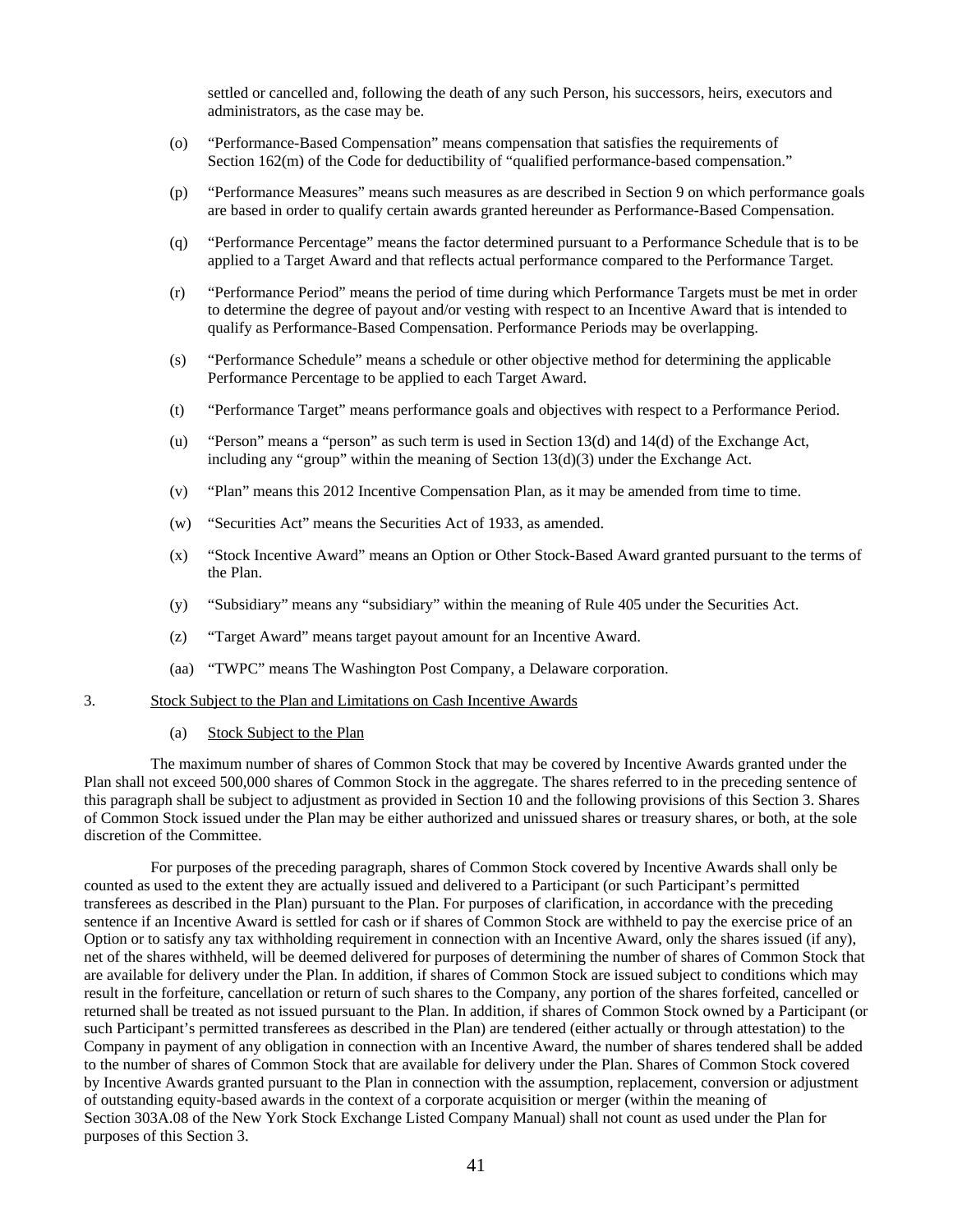# (b) Individual Award Limits

Subject to adjustment as provided in Section 10, the maximum number of shares of Common Stock that may be covered by Incentive Awards granted under the Plan to any Covered Employee in any calendar year shall not exceed 50,000 shares. The amount payable to any Covered Employee with respect to any calendar year for all Cash Incentive Awards shall not exceed \$25 million. For purposes of the preceding sentences, the phrase "amount payable with respect to any calendar year" means the amount of cash, or value of other property, required to be paid based on the achievement of applicable Performance Measures during a Performance Period that ends in a calendar year, disregarding any deferral pursuant to the terms of a Deferred Compensation Plan unless the terms of the deferral are intended to comply with the requirements for performance-based compensation under Section 162(m) of the Code.

# 4. Administration of the Plan

The Plan shall be administered by a Committee of the Board of Directors consisting of two or more persons, each of whom qualifies as a "non-employee director" (within the meaning of Rule 16b-3 promulgated under Section 16 of the Exchange Act), an "outside director" within the meaning of Treasury Regulation Section 1.162-27(e)(3) and as "independent" within the meaning of any applicable stock exchange listing rules or similar regulatory authority. The Committee shall, consistent with the terms of the Plan, from time to time designate those employees and directors of the Company who shall be granted Incentive Awards under the Plan and the amount, type and other terms and conditions of such Incentive Awards. All of the powers and responsibilities of the Committee under the Plan may be delegated by the Committee to any subcommittee thereof. In addition, the Committee may from time to time authorize a subcommittee consisting of one or more members of the Board of Directors (including members who are employees of the Company) or employees of the Company to grant Incentive Awards, subject to such restrictions and limitation as the Committee may specify and to the requirements of Delaware General Corporation Law Section 157.

The Committee shall have full discretionary authority to administer the Plan, including discretionary authority to interpret and construe any and all provisions of the Plan and the terms of any Incentive Award (and any agreement evidencing any Incentive Award) granted thereunder and to adopt and amend from time to time such rules and regulations for the administration of the Plan as the Committee may deem necessary or appropriate. Without limiting the generality of the foregoing, the Committee shall determine whether an authorized leave of absence, or absence in military or government service, shall constitute termination of employment. The employment of a Participant with the Company shall be deemed to have terminated for all purposes of the Plan if such Participant is employed by or provides services to a Person that is a Subsidiary of the Company and such Person ceases to be a Subsidiary of the Company, unless the Committee determines otherwise. A Participant who ceases to be an employee of the Company but continues, or simultaneously commences, services as a director of the Company shall not be deemed to have had a termination of employment for purposes of the Plan. Decisions of the Committee shall be final, binding and conclusive on all parties.

On or after the date of grant of an Incentive Award under the Plan, the Committee may (i) accelerate the date on which any such Incentive Award becomes vested, exercisable or transferable, as the case may be, (ii) extend the term of any such Incentive Award, including, without limitation, extending the period following a termination of a Participant's employment during which any such Incentive Award may remain outstanding, (iii) waive any conditions to the vesting, exercisability or transferability, as the case may be, of any such Incentive Award or (iv) provide for the payment of dividends or dividend equivalents with respect to any such Incentive Award; provided, that the Committee shall not have any such authority to the extent that the grant of such authority would cause any tax to become due under Section 409A of the Code. Notwithstanding anything herein to the contrary, the Company shall not reprice any stock option (within the meaning of Section 303A.08 of the New York Stock Exchange Listed Company Manual) without the approval of the shareholders of TWPC.

The Company shall pay any amount payable with respect to an Incentive Award in accordance with the terms of such Incentive Award, provided that the Committee may, in its discretion, defer the payment of amounts payable with respect to an Incentive Award subject to and in accordance with the terms of a Deferred Compensation Plan.

No member of the Committee shall be liable for any action, omission, or determination relating to the Plan, and TWPC shall indemnify and hold harmless each member of the Committee and each other director or employee of the Company to whom any duty or power relating to the administration or interpretation of the Plan has been delegated, against any cost or expense (including counsel fees) or liability (including any sum paid in settlement of a claim with the approval of the Committee) arising out of any action, omission or determination relating to the Plan, unless, in either case, such action, omission or determination was taken or made by such member, director or employee in bad faith and without reasonable belief that it was in the best interests of the Company.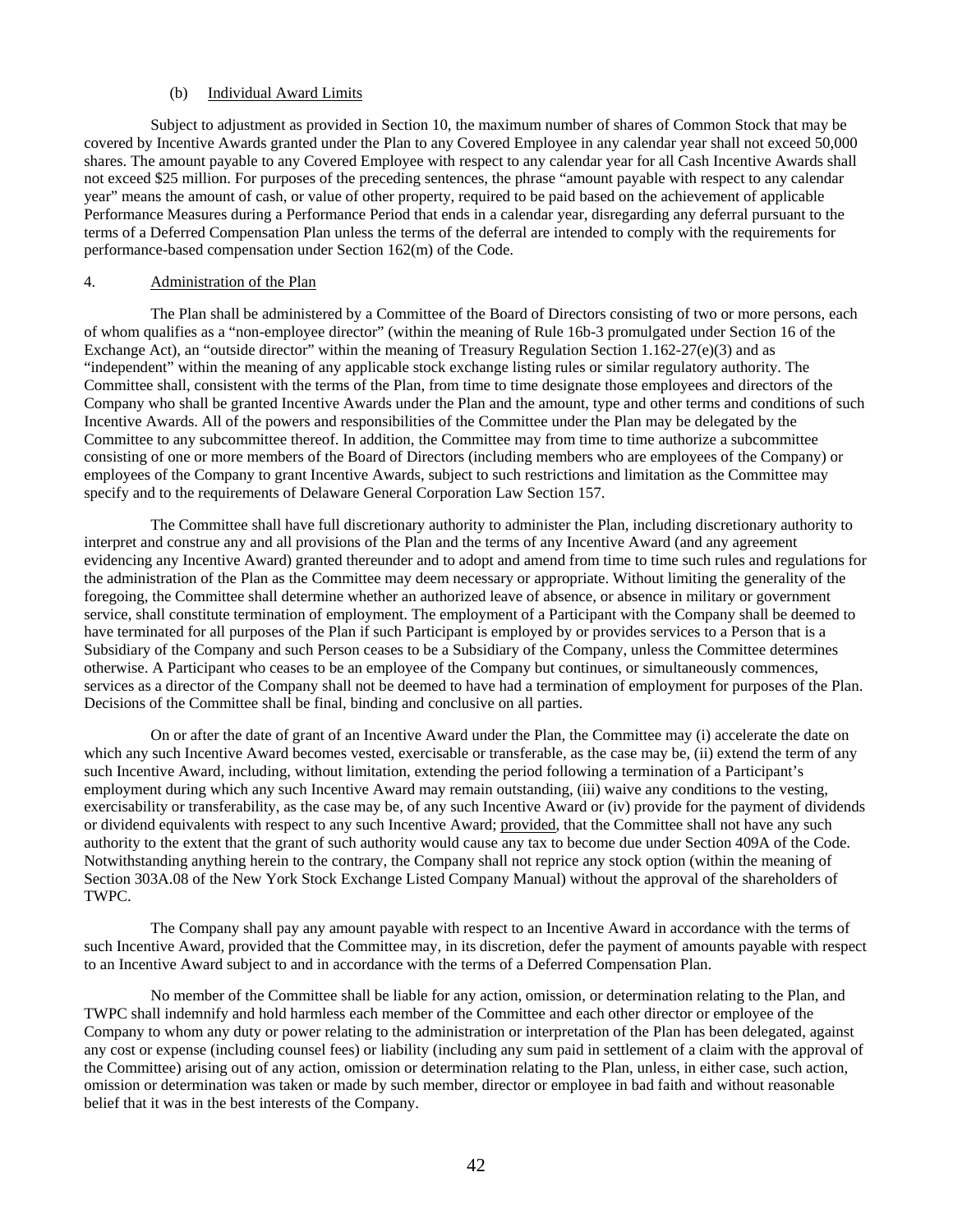# 5. Eligibility

The Persons who shall be eligible to receive Incentive Awards pursuant to the Plan shall be those employees and directors of the Company whom the Committee shall select from time to time. Each Incentive Award granted under the Plan shall be evidenced by an instrument in writing in form and substance approved by the Committee.

# 6. Options

The Committee may from time to time grant Options, subject to the following terms and conditions:

(a) Exercise Price

The exercise price per share of Common Stock covered by any Option shall be not less than 100% of the Fair Market Value of a share of Common Stock on the date on which such Option is granted.

# (b) Term and Exercise of Options

(1) Each Option shall become vested and exercisable on such date or dates, during such period and for such number of shares of Common Stock as shall be determined by the Committee on or after the date such Option is granted; provided, however that no Option shall be exercisable after the expiration of ten years from the date such Option is granted; and, provided, further, that each Option shall be subject to earlier termination, expiration or cancellation as provided in the Plan or in the agreement evidencing such Option.

(2) Each Option may be exercised in whole or in part; provided, however that no partial exercise of an Option shall be for an aggregate exercise price of less than \$1,000. The partial exercise of an Option shall not cause the expiration, termination or cancellation of the remaining portion thereof.

(3) An Option shall be exercised by such methods and procedures as the Committee determines from time to time, including without limitation through net physical settlement or other method of cashless exercise.

(4) Options may not be sold, pledged, assigned, hypothecated, transferred, or disposed of in any manner other than by will or by the laws of descent or distribution and may be exercised, during the lifetime of a Participant, only by the Participant; provided, however that the Committee may permit in its discretion Options to be sold, pledged, assigned, hypothecated, transferred, or disposed of, on a general or specific basis, subject to such conditions and limitations as the Committee may determine.

### (c) Effect of Termination of Employment or Other Relationship

The agreement evidencing the award of each Option shall specify the consequences with respect to such Option of the termination of the employment or other service between the Company and the Participant holding the Option.

# 7. Other Stock-Based Awards

The Committee may grant equity-based or equity-related awards not otherwise described herein in such amounts and subject to such terms and conditions as the Committee shall determine. Without limiting the generality of the preceding sentence, each such Other Stock-Based Award may (i) involve the transfer of actual shares of Common Stock to Participants, either at the time of grant or thereafter, or payment in cash or otherwise of amounts based on the value of shares of Common Stock, (ii) be subject to performance-based and/or service-based conditions, (iii) be in the form of stock appreciation rights, phantom stock, restricted stock, restricted stock units, performance shares, deferred share units or share-denominated performance units, (iv) be designed to comply with applicable laws of jurisdictions other than the United States and (v) be designed to qualify as Performance-Based Compensation; provided, that each Other Stock-Based Award shall be denominated in, or shall have a value determined by reference to, a number of shares of Common Stock that is specified at the time of the grant of such award.

# 8. Cash Incentive Awards

The Committee may grant Cash Incentive Awards with respect to any Performance Period, subject to the terms and conditions of the Plan. Cash Incentive Awards may be settled in cash or in other property, including shares of Common Stock, provided that the term "Cash Incentive Award" shall exclude any Stock Incentive Award. Cash Incentive Awards may be designed to qualify as Performance-Based Compensation.

### 9. Performance-Based Compensation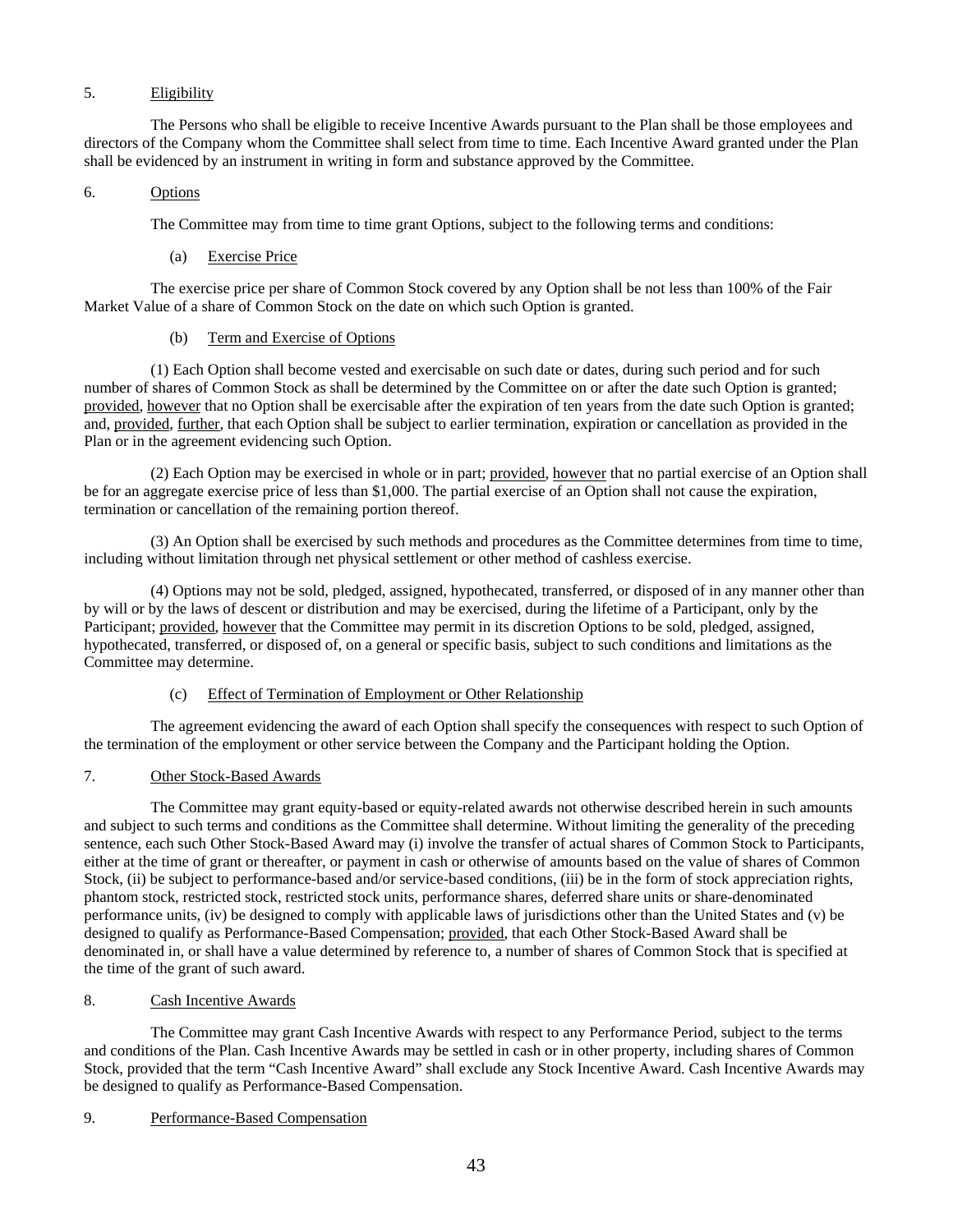# (a) Calculation

The amount payable with respect to an Incentive Award that is intended to qualify as Performance-Based Compensation shall be determined in any manner permitted by Section 162(m) of the Code.

### (b) Discretionary Reduction

Unless otherwise specified in the agreement evidencing the grant of an Incentive Award that is intended to qualify as Performance-Based Compensation, the Committee may, in its discretion, reduce or eliminate the amount payable to any Participant with respect to the Incentive Award, based on such factors as the Committee may deem relevant, but the Committee may not increase any such amount above the amount established in accordance with the relevant Performance Schedule. For purposes of clarity, the Committee may exercise the discretion provided for by the foregoing sentence in a non-uniform manner among Participants.

## (c) Performance Measures

The performance goals upon which the payment or vesting of any Incentive Award (other than Options and stock appreciation rights) that is intended to qualify as Performance-Based Compensation depends shall relate to one or more of the following Performance Measures: market price of Common Stock, earnings per share of Common Stock, net income or profit (before or after taxes), return on stockholder equity, cash flow, return on assets, earnings before interest and taxes, earnings before interest, taxes, depreciation and amortization, earnings from continuing operations, sales or revenues, capital or investment, market share, cost reduction goals, budget comparisons, implementation or completion of specified projects or processes, the formation of joint ventures, research or development collaborations, or the completion of other transactions, any other measure of financial performance that can be determined pursuant to U.S. generally accepted accounting principles, or any combination of any of the foregoing.

A Performance Measure (i) may relate to the performance of the Participant, TWPC, a Subsidiary, any business group, any business unit or other subdivision of the Company, or any combination of the foregoing, as the Committee deems appropriate and (ii) may be expressed as an amount, as an increase or decrease over a specified period, as a relative comparison to the performance of a group of comparator companies or a published or special index, or any other external measure of the selected performance criteria, as the Committee deems appropriate. The measurement of any Performance Measure may exclude the impact of charges for restructurings, discontinued operations, extraordinary items, and other unusual or non-recurring items, and the cumulative effects of accounting changes, each as defined by generally accepted accounting principles and as identified in the Company's audited financial statements, including the notes thereto.

### (d) Performance Schedules

Within 90 days after the beginning of a Performance Period, and in any case before 25% of the Performance Period has elapsed, the Committee shall establish (a) Performance Targets for such Performance Period, (b) Target Awards for each Participant, and (c) Performance Schedules for such Performance Period.

# (e) Termination of Employment

The consequences with respect to a Performance-Based Award of the termination of employment of the Participant holding the Performance-Based Award shall be determined by the Committee in its sole discretion and set forth in the applicable Award Agreement, it being intended that no agreement providing for a payment to a Participant upon termination of employment without cause shall be given effect to the extent that it would cause an Incentive Award that was intended to qualify as a Performance-Based Award to fail to so qualify.

# (f) Committee Discretion

Nothing in this Section 9 is intended to limit the Committee's discretion to adopt conditions with respect to any Incentive Award that is not intended to qualify as Performance-Based Compensation. In addition, the Committee may, subject to the terms of the Plan, amend previously granted Incentive Awards in a way that disqualifies them as Performance-Based Compensation.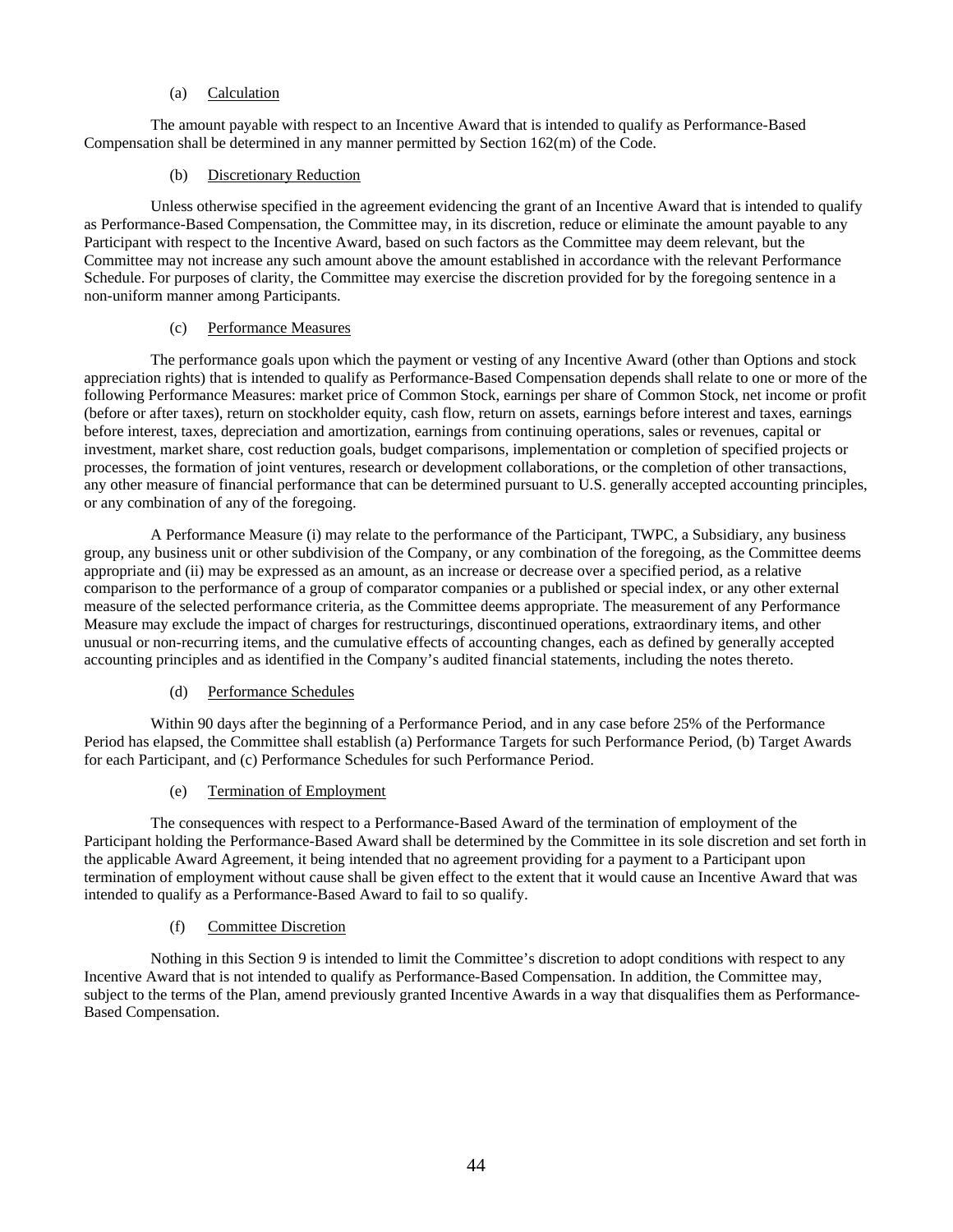### 10. Adjustment Upon Certain Changes

Subject to any action by the shareholders of TWPC required by law, applicable tax rules or the rules of any exchange on which shares of common stock of TWPC are listed for trading:

### (a) Shares Available for Grants

In the event of any change in the number or type of shares of common stock of TWPC outstanding by reason of any stock dividend or split, recapitalization, merger, consolidation, combination or exchange of shares or similar corporate change, the type and maximum aggregate number of shares of Common Stock with respect to which the Committee may grant Incentive Awards and the maximum aggregate number of shares of Common Stock with respect to which the Committee may grant Incentive Awards to any individual Participant in any year shall be appropriately adjusted by the Committee. In the event of any change in the type or number of shares of common stock of TWPC outstanding by reason of any other event or transaction, the Committee may, to the extent deemed appropriate by the Committee, make such adjustments in the number and class of shares of Common Stock with respect to which Incentive Awards may be granted.

### (b) Increase or Decrease in Issued Shares Without Consideration

In the event of any increase or decrease in the type or number of issued shares of common stock of TWPC resulting from a subdivision or consolidation of shares of common stock of TWPC or the payment of a stock dividend (but only on the shares of common stock of TWPC), or any other increase or decrease in the number of such shares effected without receipt or payment of consideration by the Company, the Committee may, to the extent deemed appropriate by the Committee, adjust the type or number of shares of Common Stock subject to each outstanding Incentive Award and the exercise price per share of Common Stock of each such Incentive Award.

# (c) Certain Mergers

In the event of any merger, consolidation or similar transaction as a result of which the holders of shares of Common Stock receive consideration consisting exclusively of securities of the surviving corporation in such transaction, the Committee may, to the extent deemed appropriate by the Committee, adjust each Incentive Award outstanding on the date of such merger or consolidation so that it pertains and applies to the securities which a holder of the number of shares of Common Stock subject to such Incentive Award would have received in such merger or consolidation.

### (d) Certain Other Transactions

In the event of (i) a dissolution or liquidation of TWPC, (ii) a sale of all or substantially all of the Company's assets (on a consolidated basis), or (iii) a merger, consolidation or similar transaction involving TWPC in which the holders of shares of Common Stock receive securities and/or other property, including cash, other than shares of the surviving corporation in such transaction, the Committee shall, in its sole discretion, have the power to:

(i) cancel, effective immediately prior to the occurrence of such event, each Incentive Award (whether or not then exercisable or vested), and, in full consideration of such cancellation, pay to the Participant to whom such Incentive Award was granted an amount in cash, for each share of Common Stock subject to such Incentive Award, equal to the value, as determined by the Committee, of such Incentive Award, provided that with respect to any outstanding Option such value shall be equal to the excess of (A) the value, as determined by the Committee, of the property (including cash) received by the holder of a share of Common Stock as a result of such event over (B) the exercise price of such Option; or

(ii) provide for the exchange of each Incentive Award (whether or not then exercisable or vested) for an Incentive Award with respect to some or all of the property which a holder of the number of shares of Common Stock subject to such Incentive Award would have received in such transaction and, incident thereto, make an equitable adjustment as determined by the Committee in the exercise price of the Incentive Award, or the number of shares or amount of property subject to the Incentive Award or provide for a payment (in cash or other property) to the Participant to whom such Incentive Award was granted in partial consideration for the exchange of the Incentive Award.

# (e) Other Changes

In the event of any change in the capitalization of TWPC or corporate change other than those specifically referred to in paragraphs 10(b), (c) or (d), the Committee may make such adjustments in the number and class of shares subject to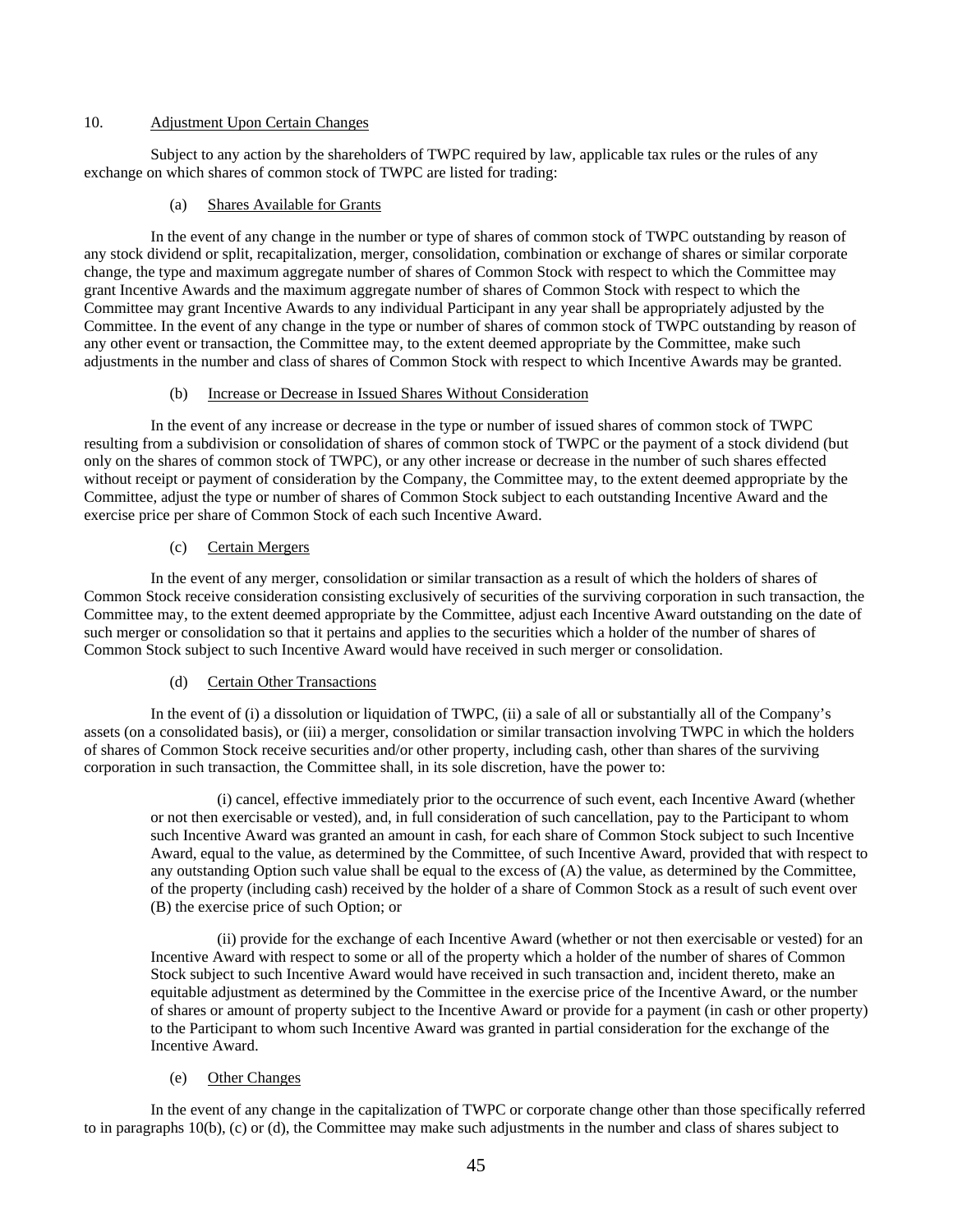Stock Incentive Awards outstanding on the date on which such change occurs and in such other terms of such Incentive Awards, including without limitation in any Performance Schedule, Performance Target or Target Award, as the Committee may consider appropriate, provided that if any such Incentive Award is intended to be Performance-Based Compensation such adjustment is consistent with the requirements of Section 162(m) of the Code.

# (f) Cash Incentive Awards

In the event of any transaction or event described in this Section 10, including without limitation any corporate change referred to in paragraph (e) hereof, the Committee may, in its sole discretion, make such adjustments in any Performance Schedule, Performance Target or Target Award, and in such other terms of any Cash Incentive Award, as the Committee may consider appropriate in respect of such transaction or event, provided that if such Cash Incentive Award is intended to be Performance-Based Compensation such adjustment is consistent with the requirements of Section 162(m) of the Code.

# (g) No Other Rights

Except as expressly provided in the Plan, no Participant shall have any rights by reason of any subdivision or consolidation of shares of stock of any class, the payment of any dividend, any increase or decrease in the number of shares of stock of any class or any dissolution, liquidation, merger or consolidation of TWPC or any other corporation. Except as expressly provided in the Plan, no issuance by TWPC of shares of stock of any class, or securities convertible into shares of stock of any class, shall affect, and no adjustment by reason thereof shall be made with respect to, the number of shares or amount of other property subject to, or the terms related to, any Incentive Award.

## (h) Savings Clause

No provision of this Section 10 shall be given effect to the extent that such provision would cause any tax to become due under Section 409A of the Code.

## 11. Rights Under the Plan

No Person shall have any rights as a stockholder with respect to any shares of Common Stock covered by or relating to any Incentive Award until the date of the issuance of such shares on the books and records of TWPC. Except as otherwise expressly provided in Section 10 hereof, no adjustment of any Incentive Award shall be made for dividends or other rights for which the record date occurs prior to the date of such issuance. Nothing in this Section 11 is intended, or should be construed, to limit authority of the Committee to cause the Company to make payments based on the dividends that would be payable with respect to any share of Common Stock if it were issued or outstanding, or from granting rights related to such dividends.

The Company shall not have any obligation to establish any separate fund or trust or other segregation of assets to provide for payments under the Plan. To the extent any person acquires any rights to receive payments hereunder from the Company, such rights shall be no greater than those of an unsecured creditor.

# 12. No Special Employment Rights; No Right to Incentive Award

(a) Nothing contained in the Plan or any Incentive Award shall confer upon any Participant any right with respect to the continuation of his employment by or service to the Company or interfere in any way with the right of the Company at any time to terminate such employment or service or to increase or decrease the compensation of the Participant from the rate in existence at the time of the grant of an Incentive Award.

(b) No person shall have any claim or right to receive an Incentive Award hereunder. The Committee's granting of an Incentive Award to a Participant at any time shall neither require the Committee to grant an Incentive Award to such Participant or any other Participant or other person at any time nor preclude the Committee from making subsequent grants to such Participant or any other Participant or other person.

# 13. Securities Matters

(a) TWPC shall be under no obligation to effect the registration pursuant to the Securities Act of any shares of Common Stock to be issued hereunder or to effect similar compliance under any state laws. Notwithstanding anything herein to the contrary, TWPC shall not be obligated to cause to be issued any shares of Common Stock pursuant to the Plan unless and until TWPC is advised by its counsel that the issuance of such shares is in compliance with all applicable laws, regulations of governmental authority and the requirements of any securities exchange on which shares of Common Stock are traded. The Committee may require, as a condition to the issuance of shares of Common Stock pursuant to the terms hereof,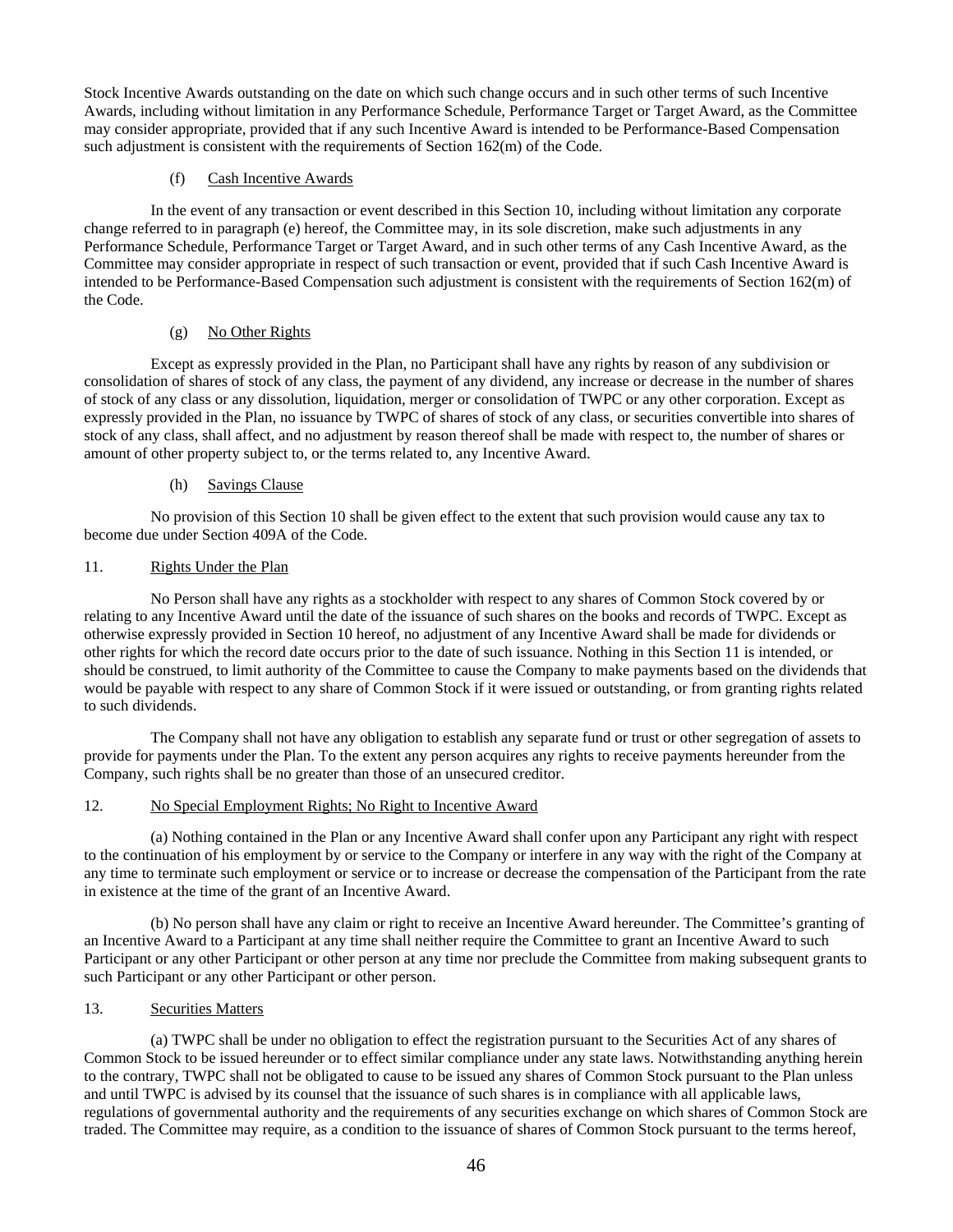that the recipient of such shares make such covenants, agreements and representations, and that any certificates representing such shares bear such legends, as the Committee deems necessary or desirable.

(b) The exercise of any Option granted hereunder shall only be effective at such time as counsel to TWPC shall have determined that the issuance of shares of Common Stock pursuant to such exercise is in compliance with all applicable laws, regulations of governmental authority and the requirements of any securities exchange on which shares of Common Stock are traded. TWPC may, in its sole discretion, defer the effectiveness of an exercise of an Option hereunder or the issuance of shares of Common Stock pursuant to any Incentive Award pending or to ensure compliance under federal or state securities laws. TWPC shall inform the Participant in writing of its decision to defer the effectiveness of the exercise of an Option or the issuance of shares of Common Stock pursuant to any Incentive Award. During the period that the effectiveness of the exercise of an Option has been deferred, the Participant may, by written notice, withdraw such exercise and obtain the refund of any amount paid with respect thereto.

## 14. Withholding Taxes

# (a) Cash Remittance

Whenever shares of Common Stock are to be issued upon the exercise of an Option or the grant or vesting of an Incentive Award, and whenever any amount shall become payable in respect of any Incentive Award, TWPC shall have the right to require the Participant to remit to TWPC in cash an amount sufficient to satisfy federal, state and local withholding tax requirements, if any, attributable to such exercise, grant, vesting or payment prior to issuance of such shares or the effectiveness of the lapse of such restrictions or making of such payment. In addition, upon the exercise or settlement of any Incentive Award in cash, or the making of any other payment with respect to any Incentive Award (other than in shares of Common Stock), TWPC shall have the right to withhold from any payment required to be made pursuant thereto an amount sufficient to satisfy the federal, state and local withholding tax requirements, if any, attributable to such exercise, settlement or payment.

## (b) Stock Remittance

At the election of the Participant, subject to the approval of the Committee, when shares of Common Stock are to be issued upon the exercise, grant or vesting of an Incentive Award, the Participant may tender to TWPC a number of shares of Common Stock that have been owned by the Participant for at least six months (or such other period as the Committee may determine) having a Fair Market Value at the tender date determined by the Committee to be sufficient to satisfy the minimum federal, state and local withholding tax requirements, if any, attributable to such exercise, grant or vesting but not greater than the minimum withholding obligations. Such election shall satisfy the Participant's obligations under Section 14(a) hereof, if any.

# (c) Stock Withholding

At the election of the Participant, subject to the approval of the Committee, when shares of Common Stock are to be issued upon the exercise, grant or vesting of an Incentive Award, TWPC shall withhold a number of such shares having a Fair Market Value at the exercise date determined by the Committee to be sufficient to satisfy the minimum federal, state and local withholding tax requirements, if any, attributable to such exercise, grant or vesting but not greater than the minimum withholding obligations. Such election shall satisfy the Participant's obligations under Section 14(a) hereof, if any.

### 15. Amendment or Termination of the Plan

The Board of Directors may at any time suspend or discontinue the Plan or revise or amend it in any respect whatsoever; provided, however, that to the extent that any applicable law, tax requirement, or rule of a stock exchange requires shareholder approval in order for any such revision or amendment to be effective, such revision or amendment shall not be effective without such approval. The preceding sentence shall not restrict the Committee's ability to exercise its discretionary authority hereunder pursuant to Section 4 hereof, which discretion may be exercised without amendment to the Plan. No provision of this Section 15 shall be given effect to the extent that such provision would cause any tax to become due under Section 409A of the Code. Except as expressly provided in the Plan, no action hereunder may, without the consent of a Participant, reduce the Participant's rights under any previously granted and outstanding Incentive Award. Nothing in the Plan shall limit the right of the Company to pay compensation of any kind outside the terms of the Plan.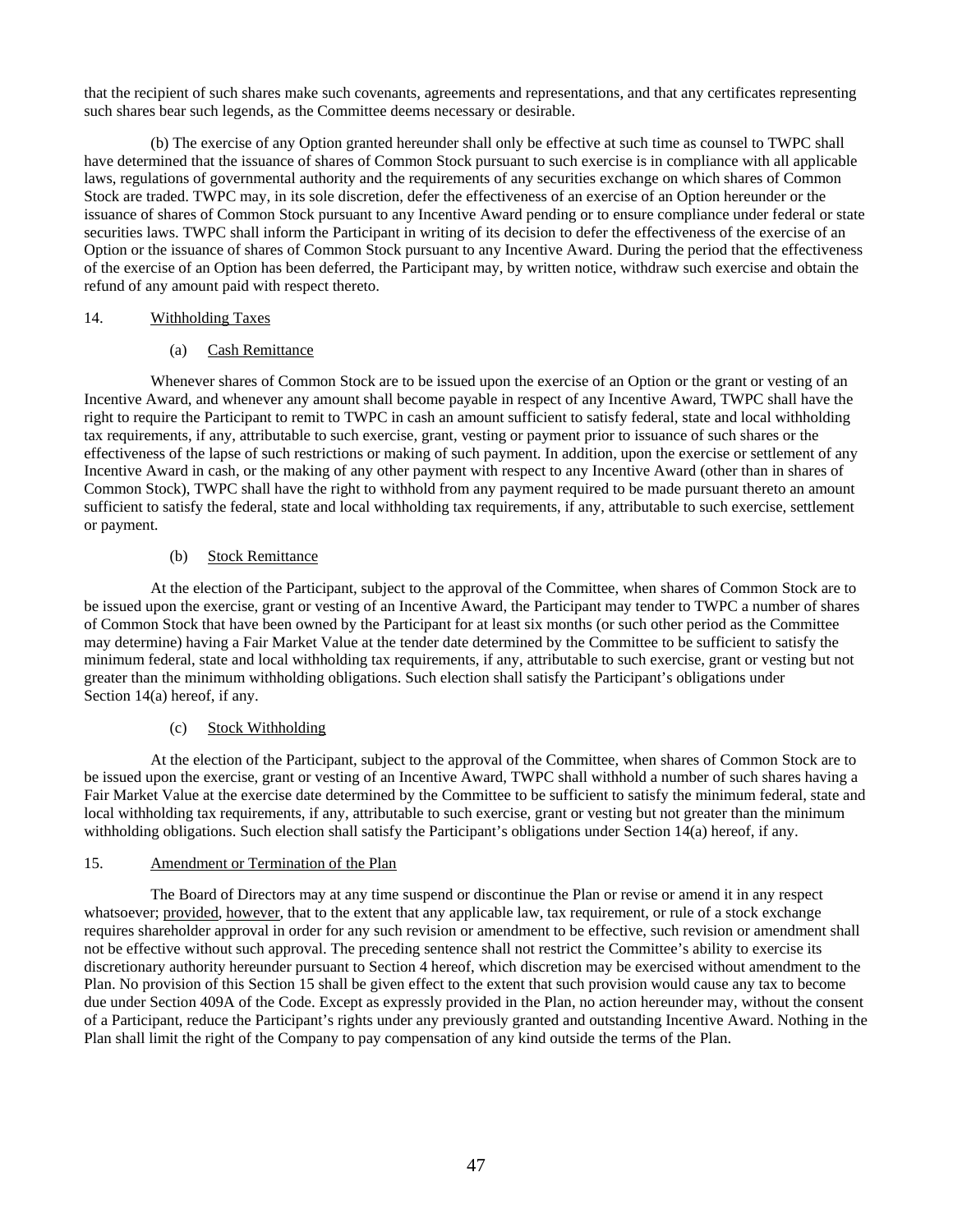# 16. No Obligation to Exercise

The grant to a Participant of an Incentive Award shall impose no obligation upon such Participant to exercise such Incentive Award.

# 17. Transfers Upon Death

Upon the death of a Participant, outstanding Incentive Awards granted to such Participant may be exercised only by the executors or administrators of the Participant's estate or by any person or persons who shall have acquired such right to exercise by will or by the laws of descent and distribution. No transfer by will or the laws of descent and distribution of any Incentive Award, or the right to exercise any Incentive Award, shall be effective to bind TWPC unless the Committee shall have been furnished with (a) written notice thereof and with a copy of the will and/or such evidence as the Committee may deem necessary to establish the validity of the transfer and (b) an agreement by the transferee to comply with all the terms and conditions of the Incentive Award that are or would have been applicable to the Participant and to be bound by the acknowledgements made by the Participant in connection with the grant of the Incentive Award.

### 18. Expenses and Receipts

The expenses of the Plan shall be paid by TWPC. Any proceeds received by TWPC in connection with any Incentive Award will be used for general corporate purposes.

# 19. Governing Law

The Plan and the rights of all persons under the Plan shall be construed and administered in accordance with the laws of the State of New York without regard to its conflict of law principles.

### 20. Effective Date and Term of Plan

The Plan was adopted by the Board of Directors on February 23, 2012, subject to the approval of the Plan by the shareholders of TWPC. No grants of Incentive Awards may be made under the Plan after February 23, 2022.